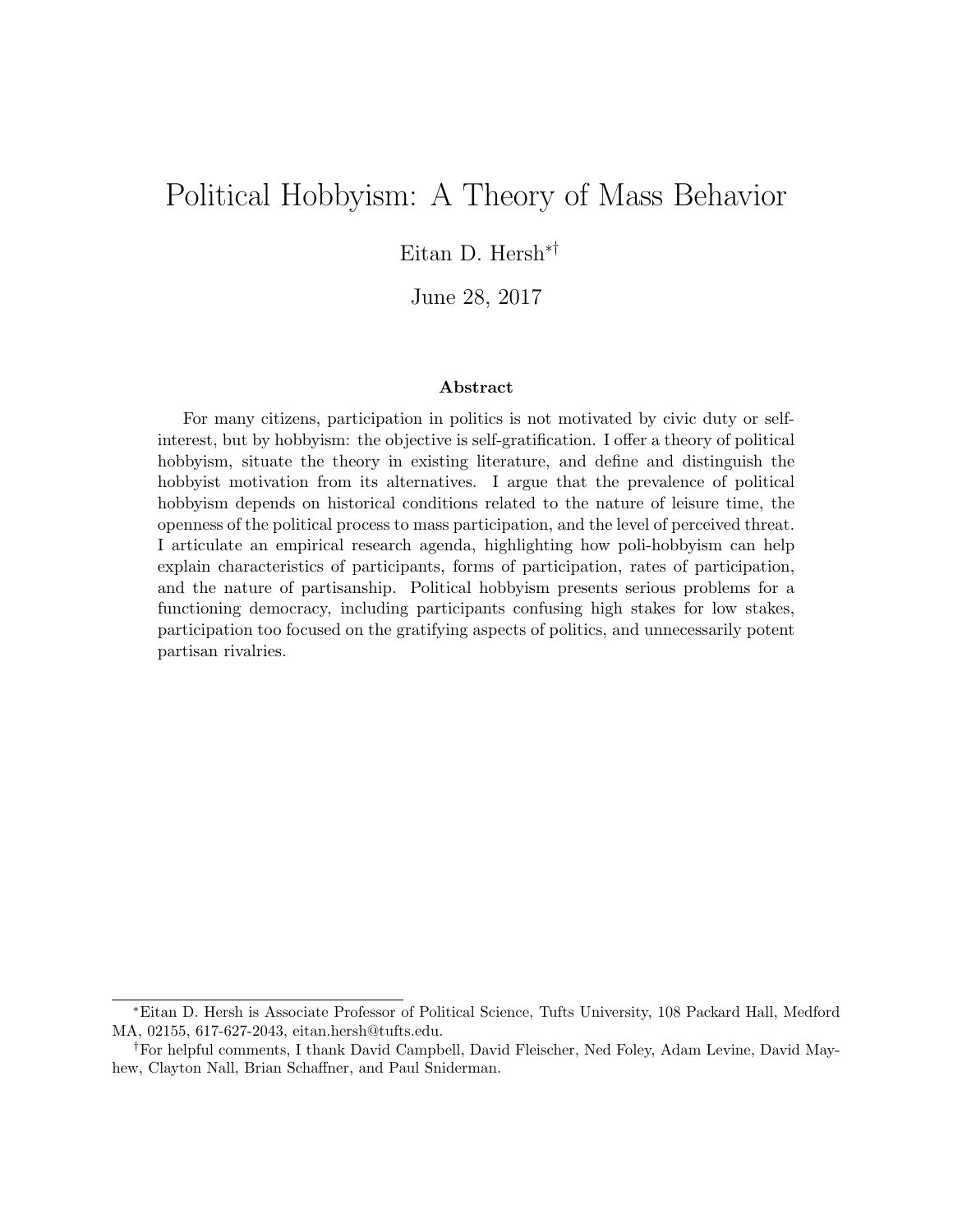"No reputation is at stake...Not even your dignity need suffer."<sup>1</sup>

### 1 Introduction

WHY do citizens participate in politics? Why do they vote, petition, organize, lobby, donate, affiliate with political parties, attend rallies, follow the news, and debate one another at dinner tables? The question of political motivation is a central question in a democracy. Motivations for engagement help us understand who participates, when and how. Motivations help us understand why political institutions are set up the way they are and why they generate the outcomes they do.

Studies of political participation have long considered both instrumental and non-instrumental motivations for action: a "strategic cost-benefit calculation" and a "consumption activity" (Shachar and Nalebuff 1999); material incentives as well as solidary and purposive ones (Wilson 1974); a Madisonian conception of self-interest and a Tocquevillian conception of duty (Campbell 2006); an ethnic ethos that seeks selective benefits and a Yankee ethos - "the constant disinterested activity of citizens in public affairs" (Hoffstadter 1955).

While it is clear that much of political activity is not motivated by instrumental calculations or by the desire to advance a narrow self-interest, we still have only the vaguest sense of what the alternative to instrumental motivations entails. It is a hazy conglomerate of motivations that includes social benefits of participation as well as intrinsic ones, feelings of duty, patriotism, taste, and pleasure.

In this essay, I offer a general theory of mass behavior that is focused on these motivations. In its present form, the theory is geared for the United States, but is also likely applicable to other advanced democracies. To the question of motivation - why participate? - the theory offers a simple answer: because politics is, for an important subset of the electorate, a hobby.

<sup>&</sup>lt;sup>1</sup>Mulac (1959), cited in Gelber  $(2013)$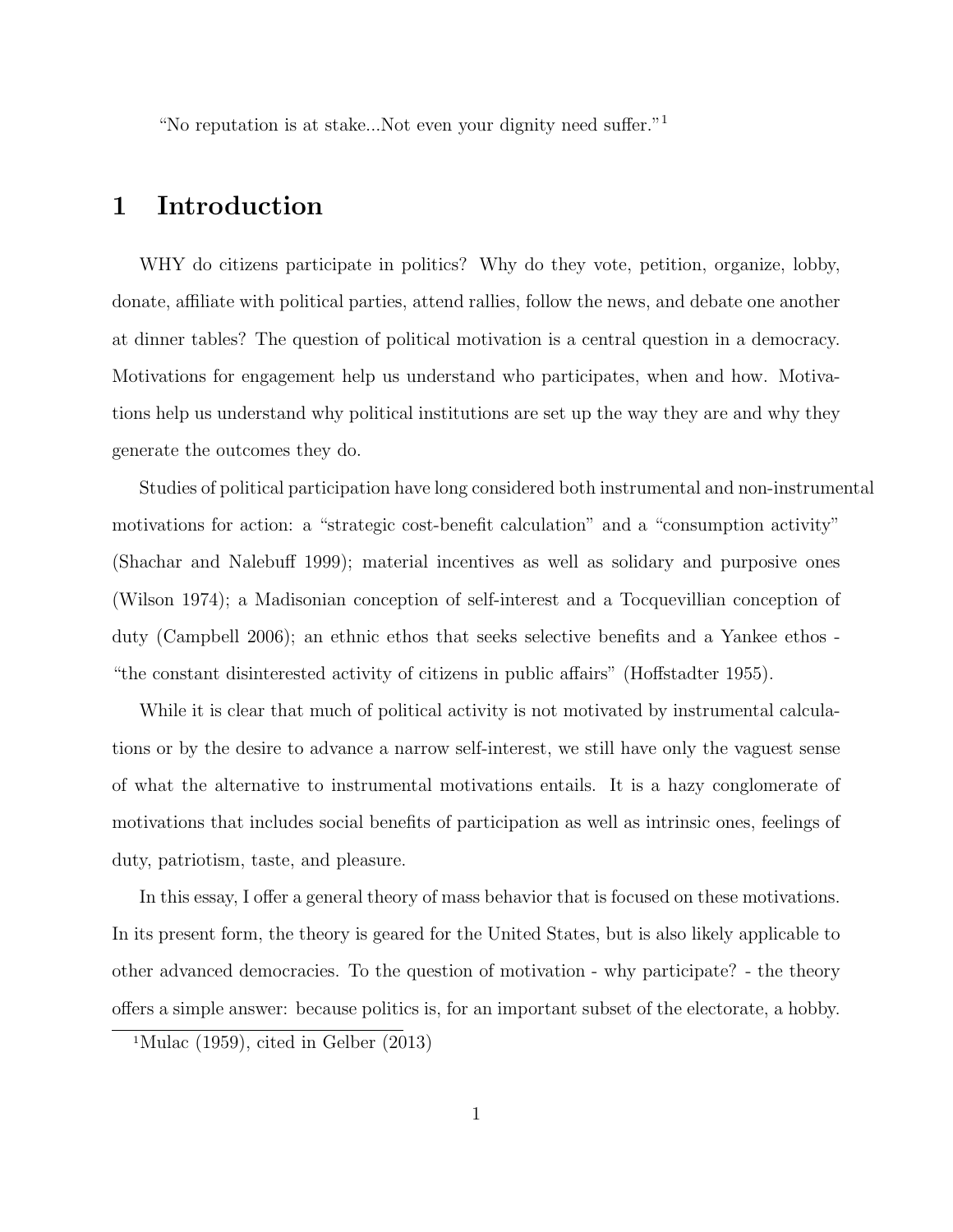And this particular answer to the 'why' question yields a set of predictions about the who, what, when, and how of mass political engagement.

Prior research has generally lumped together duty-oriented motivations with pleasureseeking. In doing so, scholars have missed a central feature of contemporary political participation. For many Americans, political participation is not appropriately described as motivated by duty, but is more akin to a hobby. Of course, in many different ways, previous scholars have acknowledged this motivation exists. But the piecemeal references have never been brought under a clear theoretical paradigm. Doing so is my aim. And I endeavor to cast a wide net. The pleasure motivation can induce a range of political acts as well as associations. It motivates voting but also partisanship. It motivates donating and protesting, but also media consumption and peer-to-peer production.

The next section of this article defines the motivation of political hobbyism (poli-hobbyism) by distinguishing it from its alternatives, duty and interest. As scholarly research in sociology helps us to define, a hobby is an activity pursued precisely because it does not obligate the participant (as a duty would) and it is not meant primarily to advance an instrumental end. I will focus on driving a theoretical wedge between duty and pleasure, and argue that each motivation ought to generate distinct measurable outcomes.

In defining political hobbyism, I will describe historical conditions under which pleasuremotivated political participation flourishes. Specifically, I will argue that (1) the nature of leisure time, (2) the level of perceived threat, and (3) the openness of government to amateur participation ought to condition the motivations of political action.

I will also articulate a range of hypotheses that the theory implies. I will evaluate wellknown regularities in American politics and ask whether they are consistent with a hobbyist motivation or with alternative motivations. I will briefly examine voting, donating, policy activism, and partisanship. More precise empirical tests are left for the future, but the empirical expectations are far-reaching.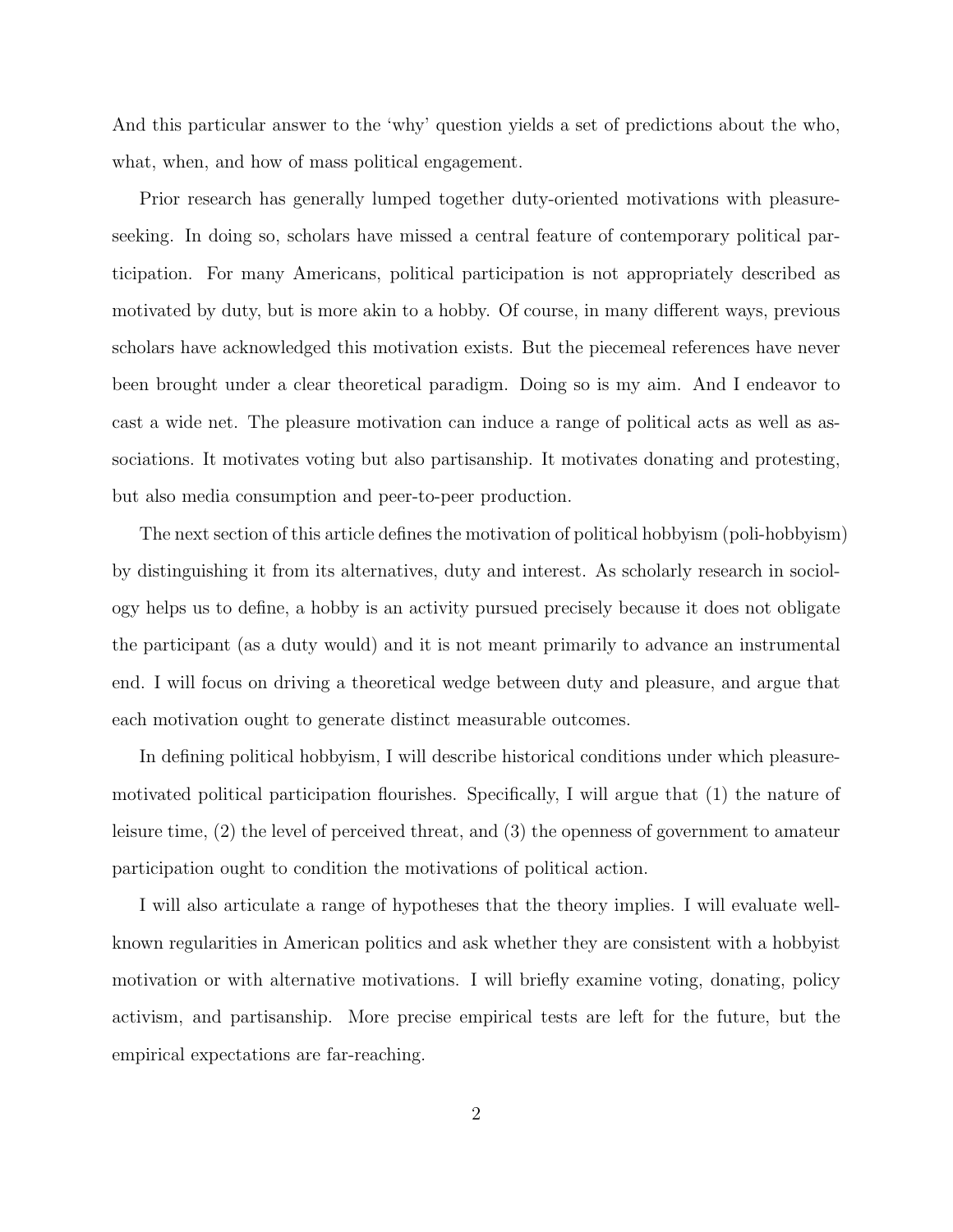I ask the reader to permit me to develop a broad argument here. I am attempting to cover a lot of ground in this essay - synthesizing a broad literature, building a theory, describing historical processes, and defining an empirical agenda. In doing so, I cannot fully engage with every implication of the argument. But to make theoretical headway, I beg permission for a little more breathing room than is now typical for American politics research.

## 2 Motivations for Political Engagement

A hobby is an activity that is done a.) in one's free time, b.) for pleasure and c.) regularly.<sup>2</sup> Political engagement - voting, campaign activism, policy activism, media consumption - can be viewed as a hobby. My claim, of course, is not that *all* political activity is motivated by this inclination or that all political participants share this motivation. My initial claim is that this poli-hobbyism is distinct from its alternatives: activities pursued out of duty and those pursued out of self-interest.

The three-pronged definition above implies a distinction from other motivations. Prong one is free time. We do not generally think of obligatory activities (i.e. duties) as taking place in one's free time (Gelber 2013). Some acts of obligation can be both pleasurable and obligatory, but if one feels obligated by such activities, they do not take up "free" time and they are not hobbies. Prong two is pleasure. Activities that are done for pleasure are also activities that are not done for material gain, which makes hobbyism different from the pursuit of self-interest. Someone who takes up a handicraft as a hobby can sell their wares, but the primary motivation is not material gain. Prong three is regularity. Activities pursued without regularity are not hobbies. A Super Bowl party attendee who does not otherwise follow football is not a fan. A person who votes every four years out of social pressure but is not otherwise politically active is not a political hobbyist.

<sup>2</sup>Definition from Oxford Dictionaries oxforddictionaries.com/definition/hobby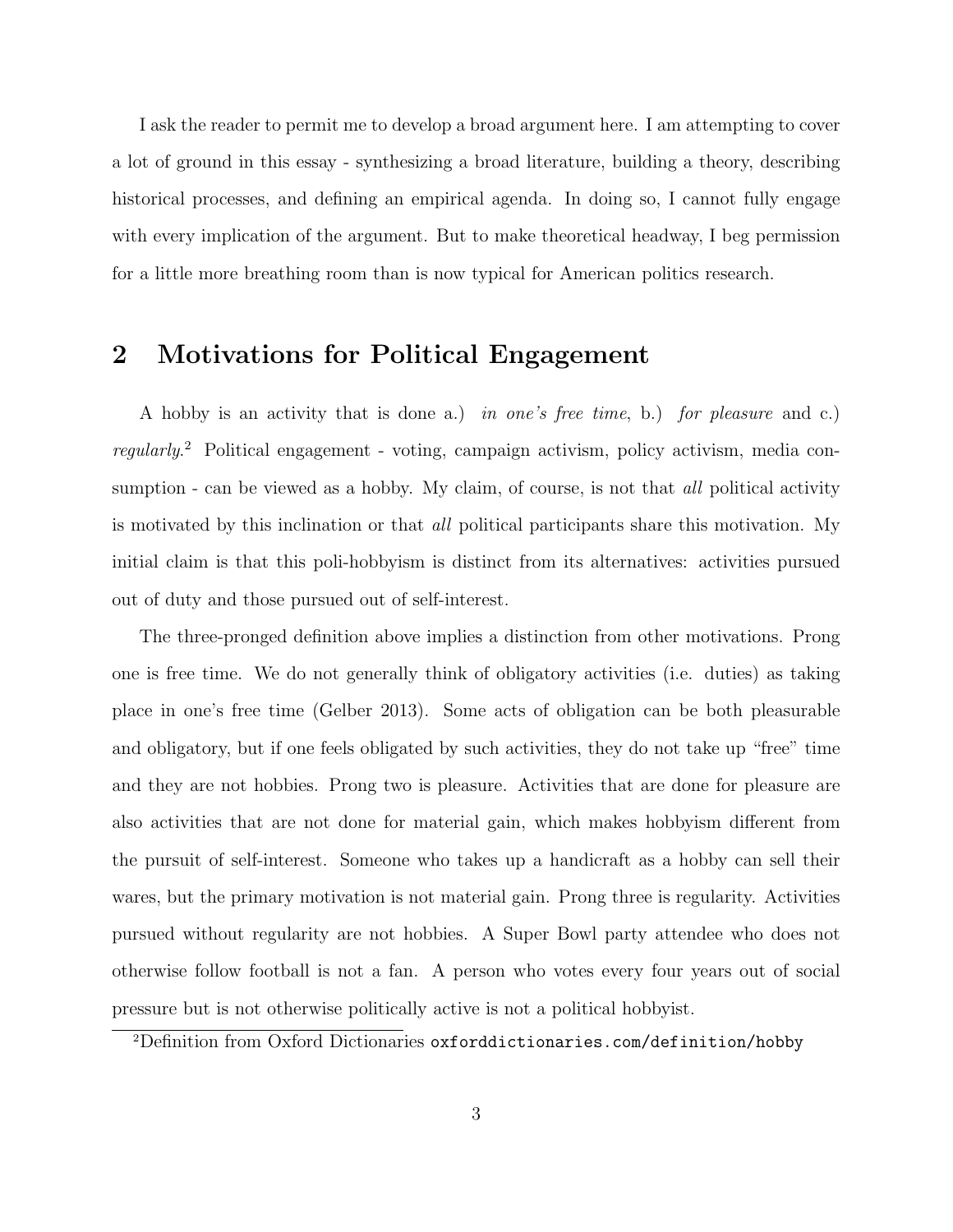Given that political engagement among activists can be quite emotional and time-intensive, is the language of hobbyism too light to capture this engagement? No. Common pastimes like sports entail contributions of time and emotional energy equivalent to political engagement among active participants. The degree of a participant's emotional commitment is not what separates politics from other hobbies.

Still, even when not instrumental and even when not undertaken out of obligation, politics is goal-oriented toward political and policy victories. Are hobbies like this? In and of itself, the orientation toward winning political battles does not mean that political activity is not done primarily for pleasure. Many pastimes are both goal-oriented and competitive. However, to reiterate, my focus on hobbyism does not mean that this is the only motivation for political activity. Sometimes, for some citizens, political stakes seem so proximate or so important that the citizens feel that they must engage. But must is the operative word here. Engagement out of obligation - i.e. duty - is the key alternative motivation to hobbyism.

As I will detail below, the pleasure motivation for political engagement is tied to a political order of seemingly low stakes, an order that characterized much of the past 25 years, maybe up until 2017. As Inglehart and Welzel (2015) have written, the recent peace has meant that "young generations grow up taking survival for granted and feel less threatened." As McAdam et al. (2005) notice, this is an era where protests are primarily the domain of middle class white suburbanites rather than poor urban minorities, a major shift since 1970. A motivating concern of my theory is that mass political hobbyism in this period of relative safety may have contributed to the current political crisis we face.<sup>3</sup> The argument can be viewed as complementary to Cramer's (2016) The Politics of Resentment, a book that explains the political engagement of low-SES, rural Americans during the Obama years. In my study, I especially aim to capture the politics of contentment, how a comfortable class of citizens has been engaging in politics as hobbyists.

<sup>3</sup>See [redacted]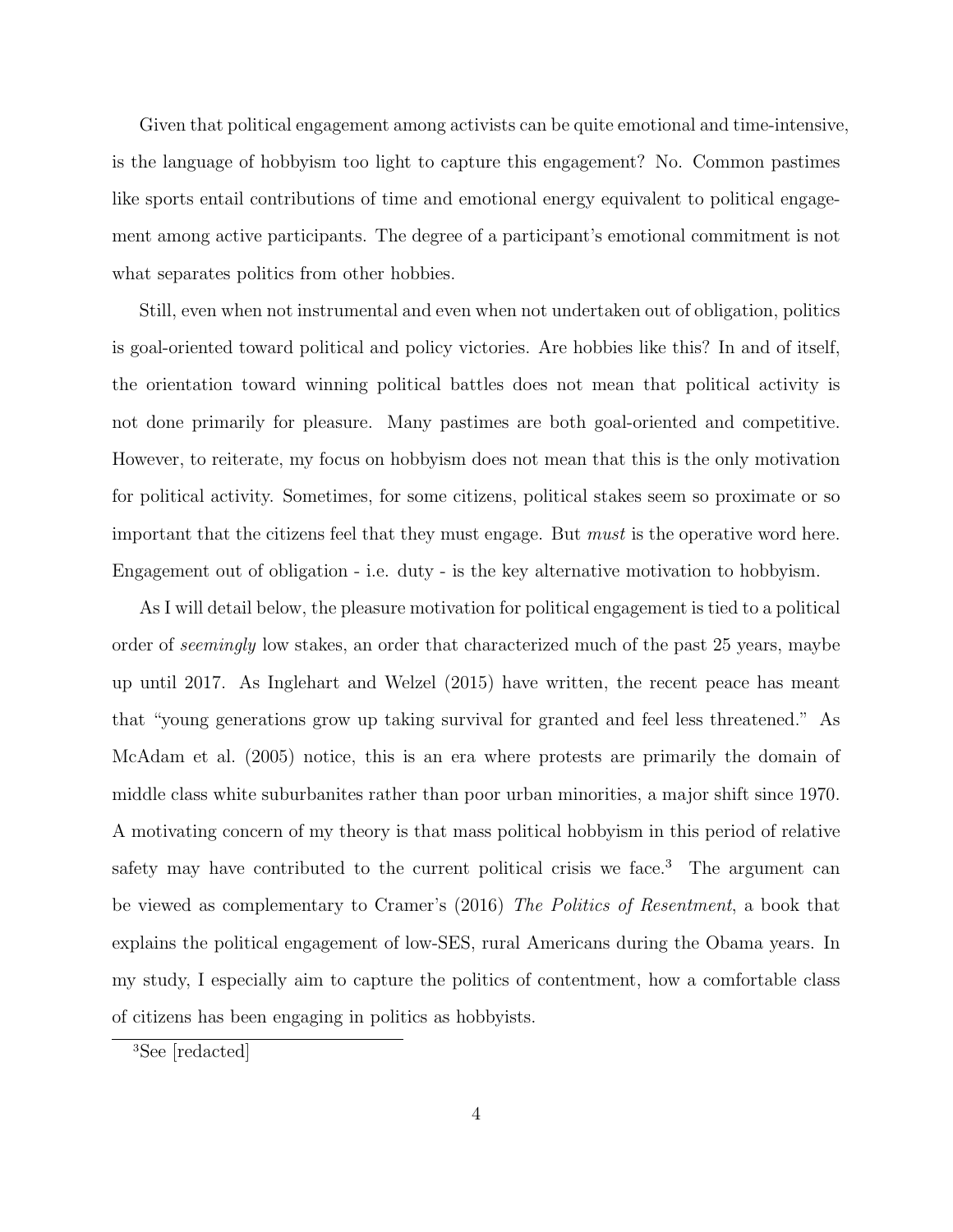#### 2.1 Political Hobbyism in Prior Work

The idea that political activity can be pursued for pleasure is not new. However, in prior writing, this idea is often wrapped up, theoretically, with notions of duty. Duty and pleasure are considered together as consumption motivations (Shachar and Nalebuff 1999; Riker and Ordeshook 1968; Fiorina 1976; Aldrich 1993; Ansolabehere, De Figueiredo and Snyder 2003; Hamlin and Jennings 2011). The concepts are typically wrapped up together in part because they are both non-instrumental, but also because when the mass public affirms a civic duty, it is often dismissed as cheap talk (Wilson 1974; Blais 2000).<sup>4</sup> Below, I will define duty more precisely and argue that it ought not to be thought of as cheap talk or as equivalent to hobbyism.

Elements of the hobbyist motivation are found in past work under the label of of "expressive" actions (Blais and Galais 2016) and "interest in politics," which Blais (2000) and others label the psychological motivation for engagement (See also Prior (2010); Shani (2009)). Verba, Schlozman and Brady (1995) show that interest in politics does most of the work in predicting participation. The hobbyist motivation appears in Ansolabehere, De Figueiredo and Snyder's (2003) study of campaign contributions, in which the authors suggests the bulk of individual campaign donors are engaged in a consumption activity. In Green, Palmquist

<sup>4</sup>As Wilson writes in Political Organizations,

This need to cloak the...search for conviviality with larger purposes and more serious intent may be a peculiarly American phenomenon. Just as a voluntary organization based on money incentives will avoid appearing to act solely to further the material self-interest of its members, so a group seeking solidary benefits will try to avoid creating the impression that status or conviviality are ends in themselves or even that they are important (42)."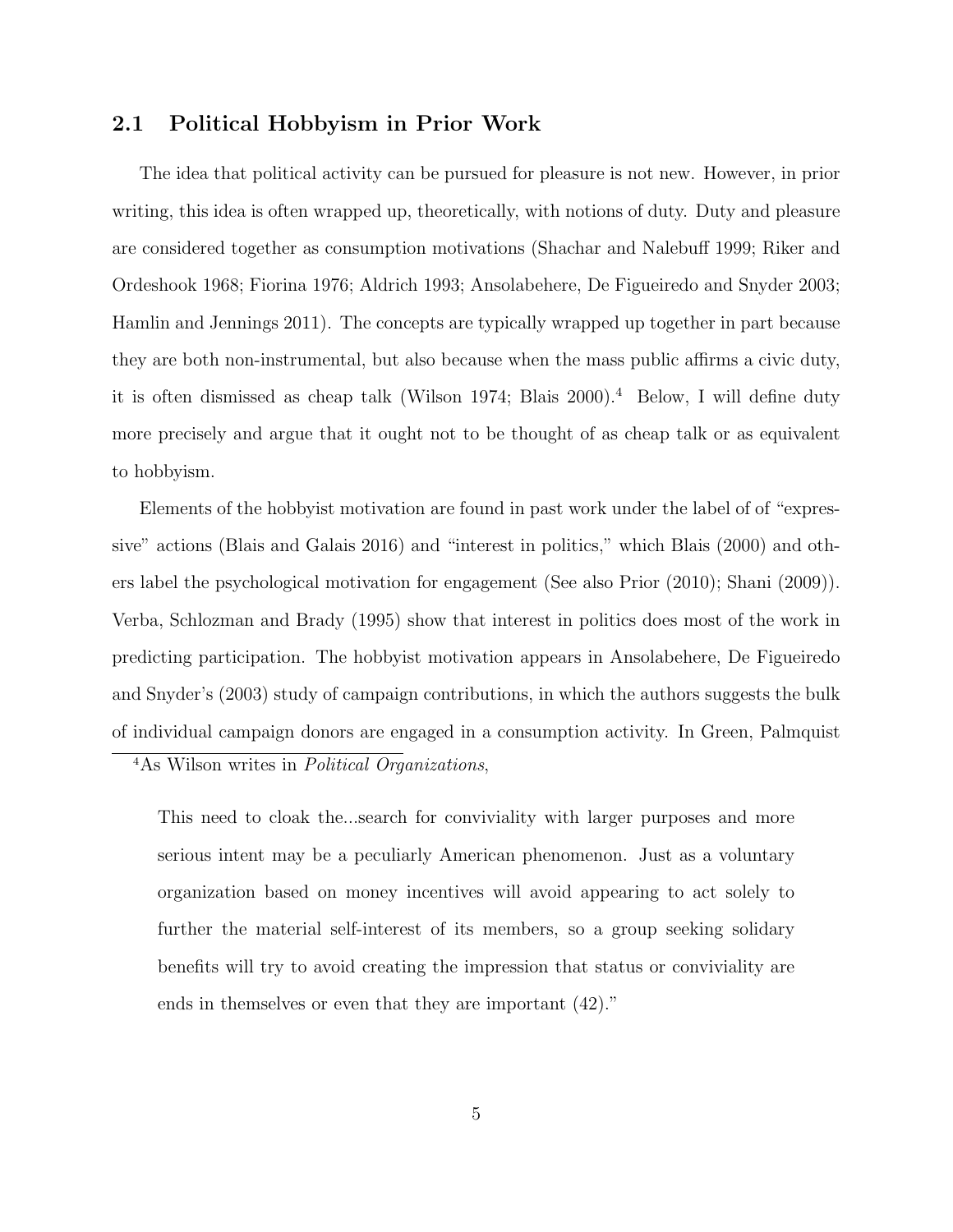and Schickler's (2002) study of partisanship, the authors analogize partisanship to teamsmanship. The mass media regularly portray political activity in the language of competitive sports (Aalberg, Stromback and de Vreese 2011).<sup>5</sup>

In short, the hobbyist motivation appears frequently but it is often mixed up with other non-instrumental motivations, and it has never been examined rigorously.<sup>6</sup> The closest past scholarship has come is in two well-known works by James Q. Wilson. In his famous taxonomy of participatory incentives, Wilson (1974) acknowledged that citizens join together in political groups in large part for "collective solidary" reasons, such as "the fun and conviviality of coming together, the sense of group membership or exclusiveness (34)." In studying local party organizations, Wilson observed that *most* participants "seek neither material benefits nor the achievement of large ends, but merely find politics, or at least coming together in groups to work at politics, intrinsically enjoyable (110)."

But Wilson's treatment of hobbyism is incomplete. For one reason, Wilson's research was focused on groups; he did not describe more solitary pleasure-seeking behavior, which can also be motivated by pleasure. Furthermore, Wilson struggled for language to distinguish pleasure-driven participants from obligated ones. In Amateur Politics, Wilson studied political activists in the mid-twentieth century who came together in groups to discuss politics, push a reform agenda, and generally oppose the kind of politics pursued by urban machines.

<sup>5</sup>Explaining how he thinks about individuals who are not actively engaged in politics, Jonathan Bernstein describes his own relationship to another hobby, NASCAR. "It's not as if I know absolutely nothing [about NASCAR]," he writes. "It's just that the stuff I've heard is not organized at all, and I'm sure I've picked up misinformation along the way, since I don't scrutinize any of it." (See Jonathan Bernstein, "Outside the Political Junkie Bubble," A Plain Blog about Politics, February 24, 2011, plainblogaboutpolitics.blogspot.com/ 2011/02/outside-political-junkie-bubble.html accessed, March 3, 2016.)

<sup>6</sup>Though Blais and Galais (2016) adds precision to research on civic duty by helping to distinguish duty-bound voting from expressive voting.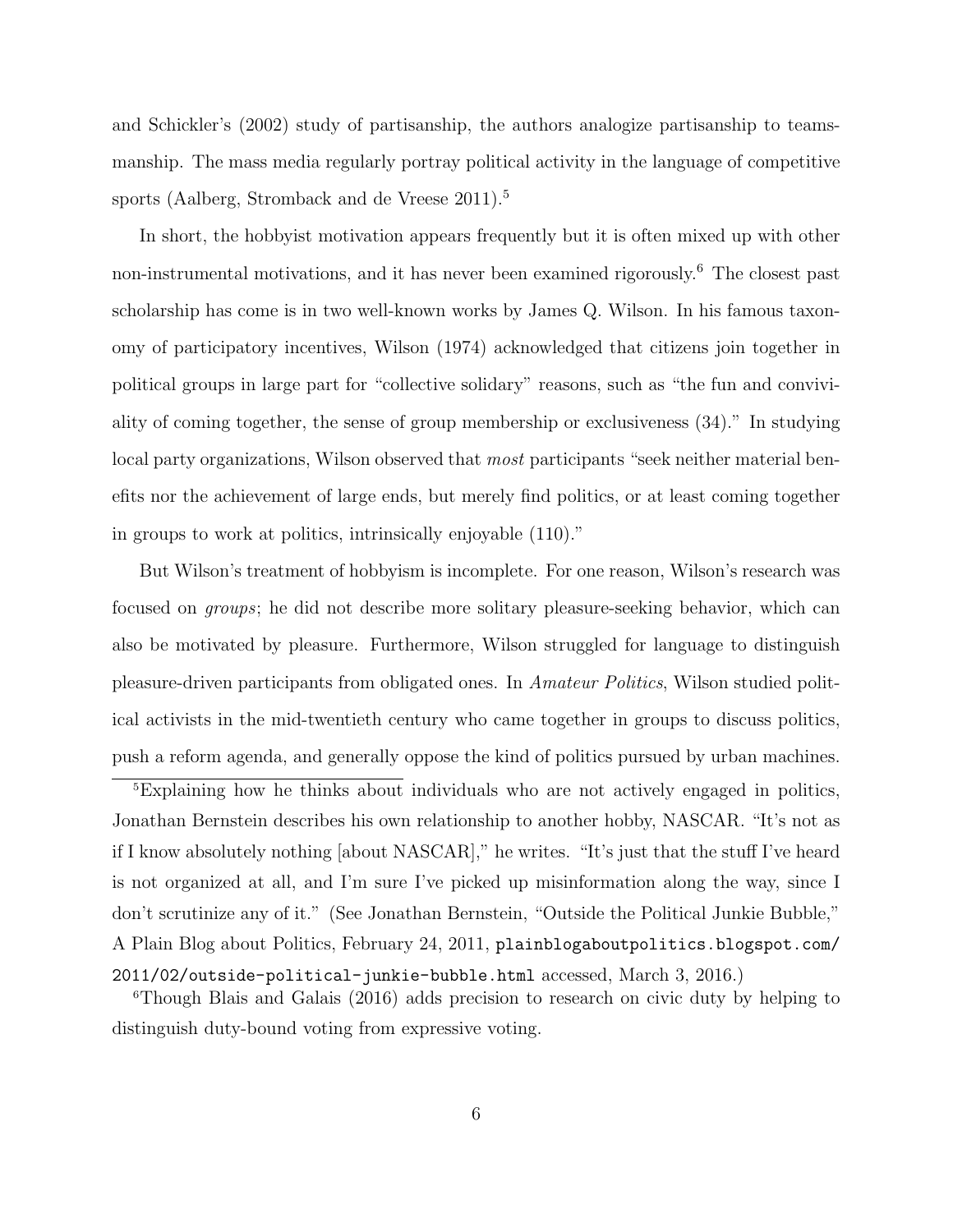At the start of his book, he explicitly claimed that these "amateur" activists were not involved "for fun or as an avocation." They participate for "the sense of having satisfied an obligation."

But when Wilson actually describes activists involved in amateur associations, many participants appear clearly motivated more by their own enjoyment than by policy goals or the fulfillment of an obligation. In his interviews, Wilson finds that many people are attracted to "playing the political game." As one local leader told Wilson, "The principal motivation for many of these people [i.e. active members and leaders] is the sheer fascination of politics. It's certainly not civic dedication. That wears thin in short order." Another leader said, "Many people are attracted to the club just because they are lonely and want human contact." This is similar to recent language by Schlozman (2015) that some people attend protests "to meet girls" and language by Gloria Steinem that young women supported Bernie Sanders over Hillary Clinton in 2016 because "the boys are with Bernie."<sup>7</sup>

One interviewee summed up his motivations nicely when he explained to Wilson why he likes attending meetings where he debates about politics.

All day long, I can't shout back at the boss, I can't shout back at the wife, I can't shout back at the kids. But I come here in the evenings, and I shout at these people, and I go away feeling like a new man.

This man, like many others whom Wilson encountered, is motivated by something quite different than civic duty or instrumental ends. But perhaps because political scientists have commonly assumed there is more meaning in political action, they have never quite taken seriously the unserious inclinations that can motivate participation.

<sup>7</sup>Eliza Collins, "Gloria Steinem: Young Women Like Sanders Because 'The Boys are with Bernie,"' POLITICO, February 6, 2016.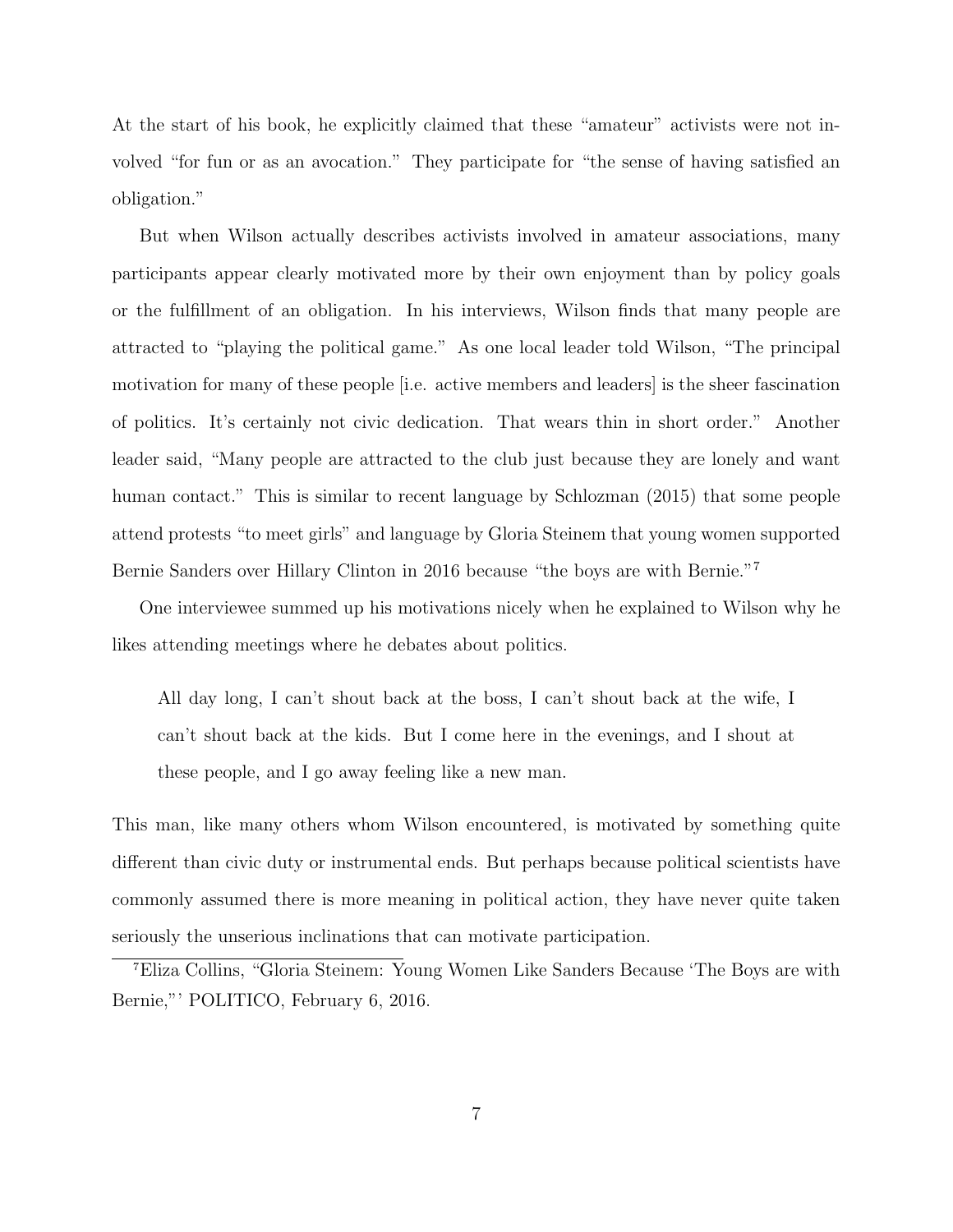#### 2.2 What is duty?

In explaining the hobbyist motivation, it is necessary to articulate a definition of duty. Duty has been defined so loosely in prior work that it seems it could incorporate pleasureoriented motivations (Green and Shapiro 1994; Aldrich 1993; Riker and Ordeshook 1968). There are two distinguishing features of duty-bound participation.

The first distinction between duties and hobbies is a sense of obligation. "Unpleasant voluntary activities undertaken out of a sense of civic or religious obligation are not leisure," writes sociologist Steven Gelber (2013). A participant can stop participating anytime he or she wants (Stebbins 1982). On the other hand, if someone is duty-bound to participate in an activity, by definition they feel a sense of moral obligation (Blais and Galais 2016). Sometimes, obligations are enjoyable, but oftentimes they are not. The obligated person participates regardless of the personal enjoyment they derive from the experience.<sup>8</sup>

Some citizens may possess a general feeling of duty to participate. Others may possess a feeling of duty to participate in some concrete ways but they feel no duty to participate in other ways.<sup>9</sup> In either case, a sense of duty entails obligation (see Chapman (2015)).

<sup>8</sup>The late 19th century orator George Williams Curtis (1894) described civic duty this way:

That constant and active practical participation in the details of politics without which, upon the part of the most intelligent citizens, the conduct of public affairs falls under the control of selfish and ignorant, or crafty and venal men. I mean that personal attention - which, as it must be incessant, is often wearisome and even repulsive - to the details of politics, attendance at meetings, service upon committees, care and trouble and expense of many kinds.

<sup>9</sup>Dalton (2008) distinguishes aspects of politics like voting and jury service as duties whereas opinion formation and other activities as 'engagement.'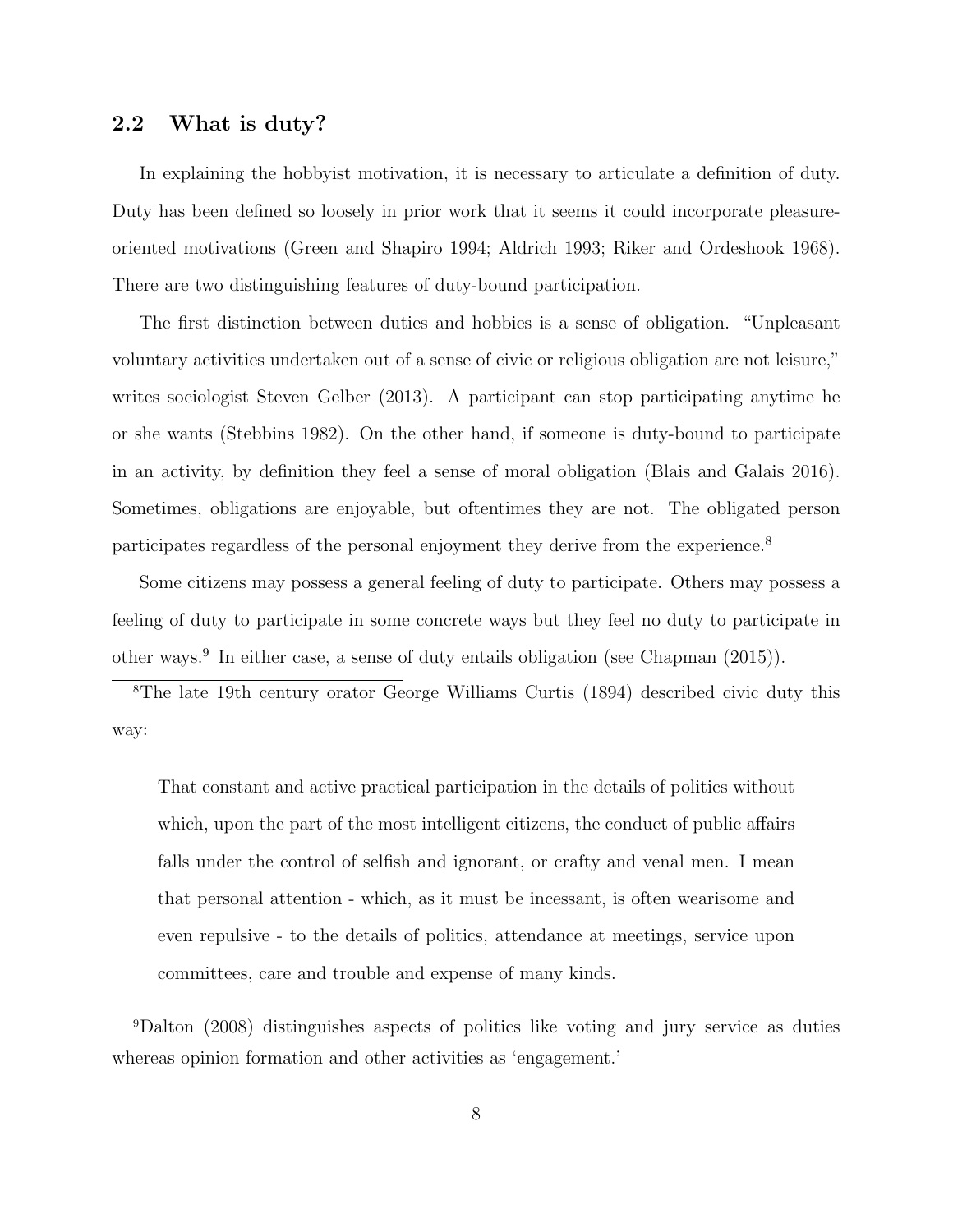Empirically, we should expect high participation rates among people who feel duty-bound to participate, even in supposedly obligatory activities that are unpleasant. Still, for a range of familial, religious, and civic duties, it is possible to both feel duty-bound and fail to take the obligated action. In such cases, the failure to act ought to generate feelings of regret, shame, or guilt (Blais and Galais 2016). If one does not have these negative feelings, it is difficult to justify calling the action that they did not take as one required by duty.<sup>10</sup> Empirically, then, with a duty-bound motivation, we should also expect to see signs of shame among non-participants.

If the sense of obligation is what distinguishes duties from hobbies, the sense of pursuing the common good is what distinguishes the motivation of duty from the motivation of selfinterest. The second distinguishing characteristic of duty-bound action is that the action must be aimed at serving the common good, not self-interest (Feddersen 2004; Galston 1991; Tjerandsen 1980) (See also Eliasoph (1998) on public-spirited talk.) As orator Washington Gladden put it in 1902, "When I am thinking of my duties I am considering the interests of those to whom my duties are due." In a recent article, legal scholar Edward Foley (2015) conceives of voting as an act of a fiduciary. "Voters perform a public, not personal function," he writes. "Each voter is charged with the responsibility of acting on behalf of society as a whole, present and future." Voters violate their fiduciary responsibility when they consider their own self-interest instead of the commonwealth.

Of course, this notion of civic duty to act on behalf of the common good is deeply rooted in political theory, as in the concept of the general will articulated by Rousseau or in Rawls' theory of justice. It appears in many variants. Foley (2015) offers the example of the oath that Vermonters must take upon casting ballots in an election. Before voting, Vermonters

<sup>&</sup>lt;sup>10</sup>As John Locke wrote in "Some Thoughts Concerning Education," "Shame of doing amiss, and deserving Chastisement, is the only true Restraint belonging to Virtue." qtd in Hunter (2001).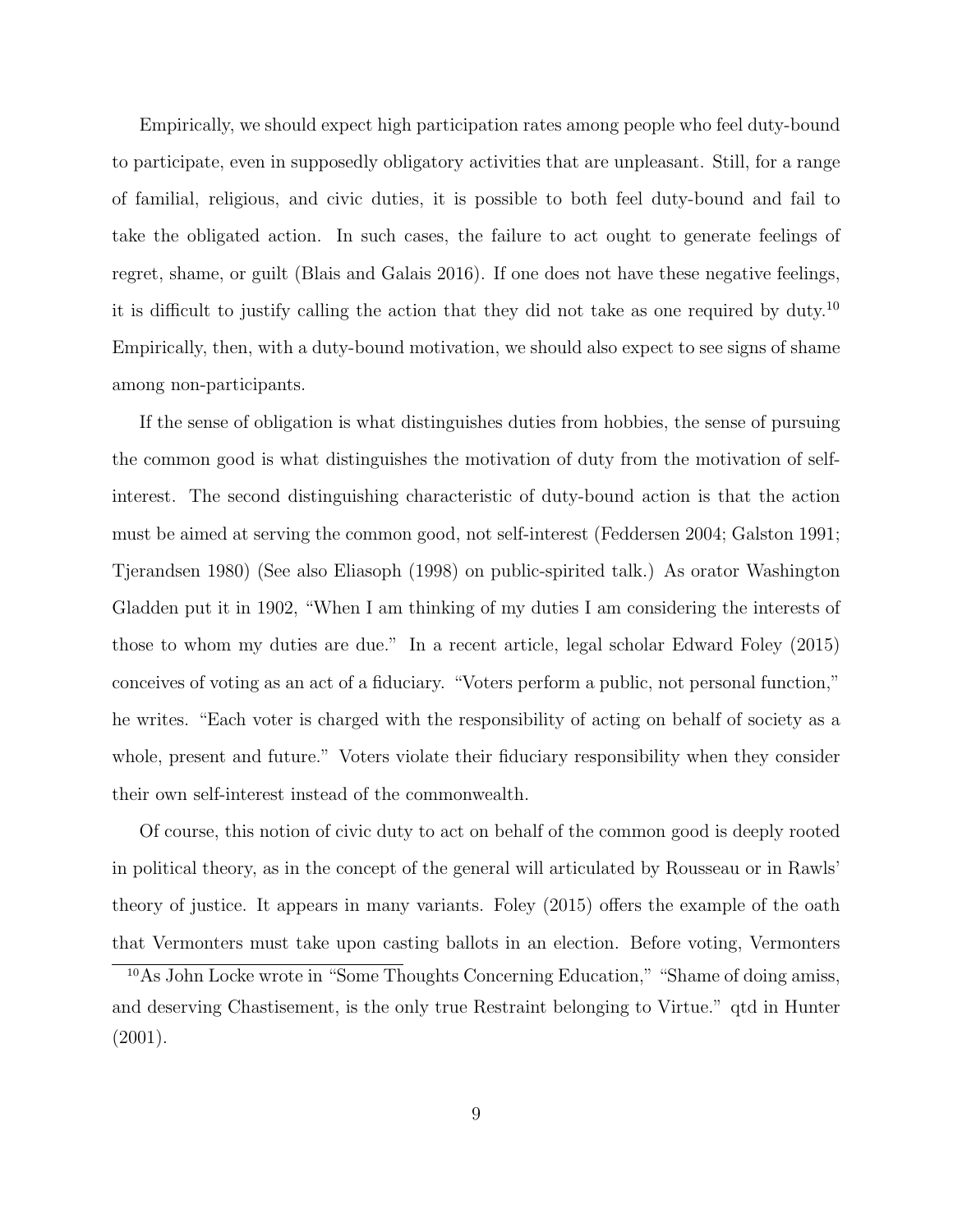must swear that their intention in voting is the best interest of the state "without fear or favor of any person." Vermonters are not required to participate, but if they choose to participate, they must swear that the motivation for their actions is the common good. This pledge, consistent with theoretical definitions of duty, reflects a strong view that a person who casts a ballot with a particularistic motivation in mind may have voted in an election but simultaneously failed in their civic duty.

Taking a civic action without a civic motivation makes duty and hobbyism challenging to distinguish empirically. Here, I am not studying attitudes alone or behaviors alone but the connection between them. Two people can take the same political action but one may be motivated by duty while the other is motivated by gratification. This distinction is essential to a theory of behavior.

The Challenge of Duty. Cultivating a sense of obligation to participate in pursuit of the common good is difficult. Theorists have long been worried about the average citizen's ability to consider the best interests of the community. Political leaders have proposed rituals and education in patriotism to promote feelings of duty and devotion to the commonwealth.<sup>11</sup> This devotion to country, it is argued, can yield actions taken to promote the common good rather than self-interest. (See Sniderman (1981)).

The task of perceiving the common good is especially challenging when the nation's population is large, the government remote, and relationship between government action and real-life outcomes are hard to discern (Bellah et al. 1985). It may be difficult to see how

<sup>11</sup>Citing Montesquieu, Charles Drake (1837) wrote that the "The infant mind...should be trained to regard [the country] as a second mother; claiming in return for protection, love the purest, veneration the deepest, and gratitude the most unbound." In the 1950s, the 4H club defined for its participants a good citizen as someone who "effectively and habitually acts with deep concern for the common welfare (self and others) and takes into balanced account 'freedom with responsibility,' both his rights from others and his obligations to others (Tjerandsen 1980)."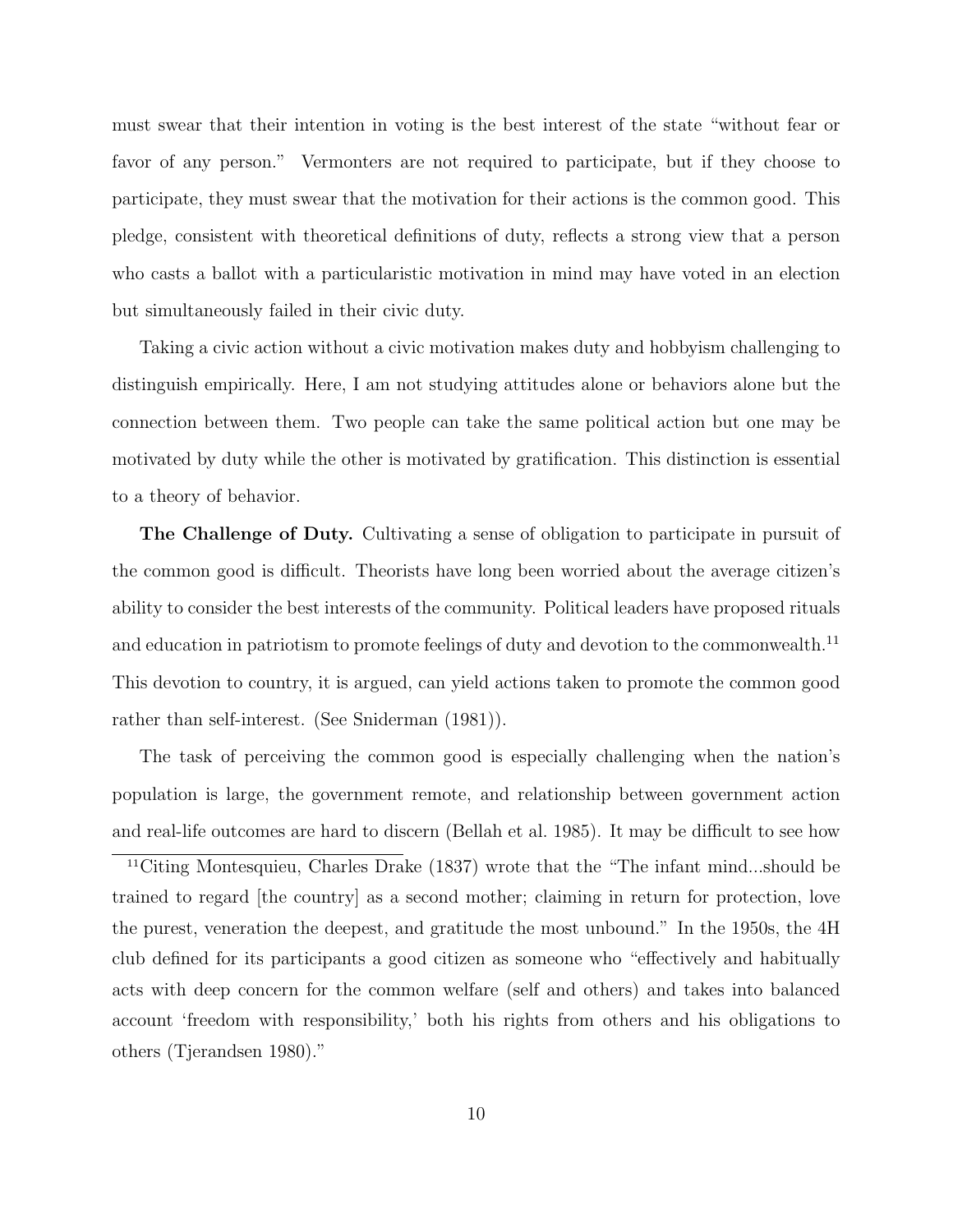one's own well-being is tied to the stability of the political state. Under relatively safe and prosperous circumstances, it is hard to cultivate an appropriate fear of political instability. Such a fear, which amounts to perceiving the high stakes of political order, can engender seriousness in purpose and actions taken with the intent of the general welfare. When the stakes of political order seem low, political actions may not seem to warrant higher intentions. Instead, action may be taken out of self-interest or gratification. <sup>12</sup>

#### 2.3 What is hobbyism?

When drawing a connection between leisure and politics, theorists have not generally conceived of politics as a form of leisure. In Politics, Aristotle famously argued that leisure is a necessary condition for democracy, "needed both for the development of virtue and for active participation in politics (Book VII, 1329b)" (see also Cherry (2009); DeGrazia (1964) )." Social capital theorists have argued that social activity engenders political activity (Hemingway 1999; Putnam 2000). But the literature does not take the perspective of the citizen who may see political activism itself as a leisure activity. Doing so yields a different set of empirical predictions and normative implications than a theory in which leisure activities simply yield political ones.

As I have so far argued, hobbies are activities one engages in regularly, in free time, for pleasure. Unlike a duty, a hobby is not undertaken out of obligation. If one ceases participation in a hobby or abstains from participation, he or she feels no guilt. A hobby's chief aim is for the gratification of the participant.

<sup>12</sup>The difficulty of cultivating a sense of the general will mirrors a difficulty among the religiously devout in cultivating a sense of religious duty. As theologian Shalom Carmy (2008) writes, "Once we prayed for an adequate harvest. Today, when nature withholds her bounty, we either pay higher prices for tomatoes or eat something else." Carmy suggests that agricultural technology makes it harder for religious people to fear God. Similarly, the modern state makes it harder for citizens to fear instability.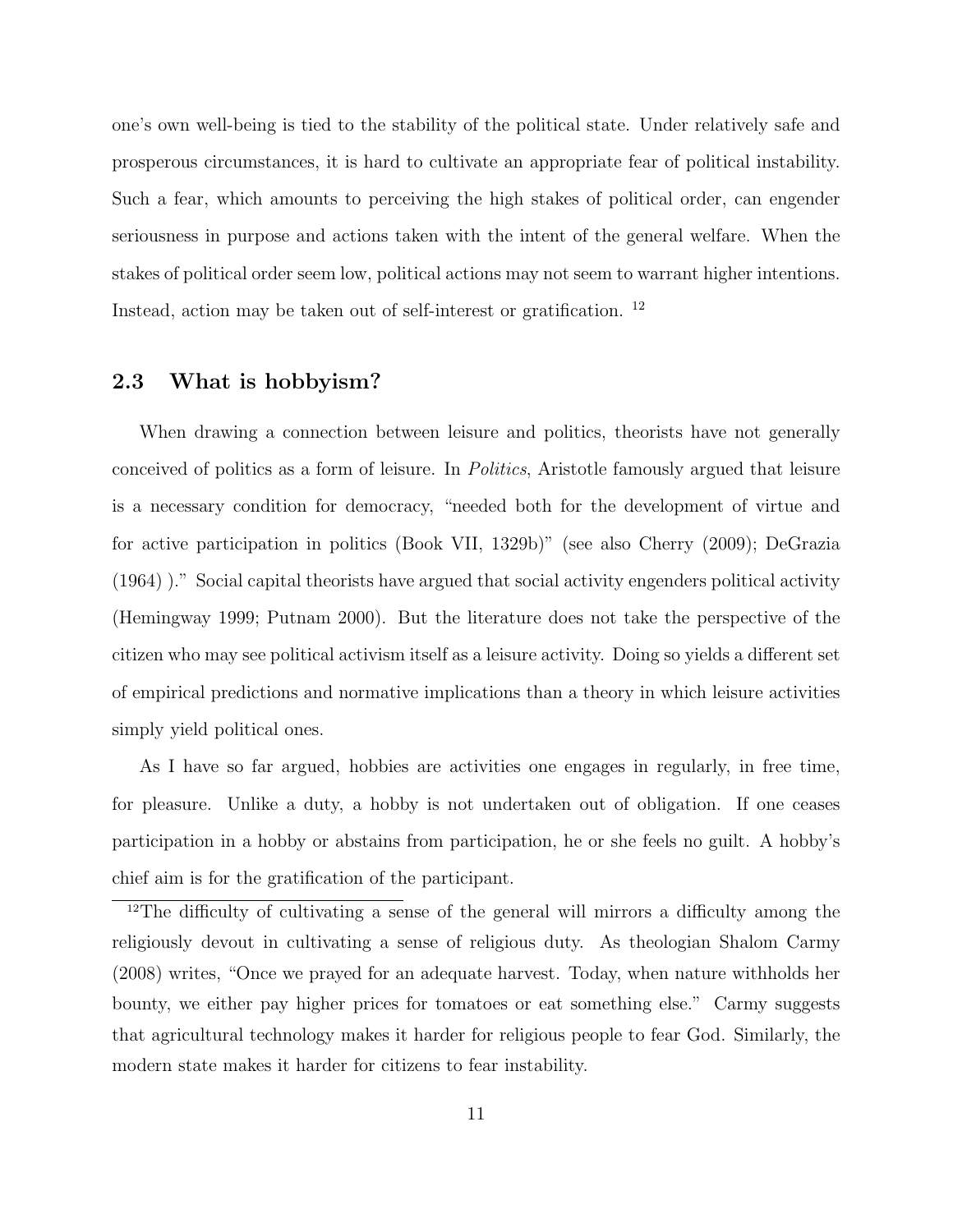Four additional points about hobbyism ought to be emphasized. First, to claim that hobby's chief aim is gratification does not mean that a participant can have no other motivations in mind. Consider that a football fan can be emotionally invested in his favored team's success, yet financially invested in players on other teams doing well (as is the commonly the case for fans participating in fantasy sports). For the sake of the game's long term viability, the fan can hope that no players are injured, yet also hope that his team's players inflict pain on their opponents. In other words, the football fan can have many, even competing, sentiments in mind at the same time: self-interest, partisanship, love of the game. The same is true in politics. For political hobbyists, the primary motivation is gratification, but participants may derive that gratification from taking the perspective of self-interest, partisanship, or patriotism.<sup>13</sup> However, whereas duty necessitates trying to act on behalf of the common interest, hobbyism makes no such demand on one's intentions.

It should be emphasized, then, that ordinary people approach politics with a mix of duty, pleasure, and self-interest and they can bring different motivations to different behaviors. Theoretically, we can examine the weights on these different motivations as well as the change in those weights over time, at micro and macro levels. As with any model of behavior, the theory here simplifies complex phenomena into component parts in the hope of uncovering lessons that otherwise get lost.

A second point about hobbies is that hobbies bear an important relationship to leisure time. It is not just the amount of free time that is important to consider, though that is surely important (Verba, Schlozman and Brady 1995). The kinds of activities one pursues in free time can be explained by where free time is spent (e.g. at home, work, in groups)

<sup>13</sup>Stebbins (1982) writes of the rewards derived from "serious leisure:" "personal enrichment, self-actualization, self express, self-image, self-gratification, recreation, financial return, social attraction, group accomplishment, and "contribution to the maintenance of the group  $(14)$ ."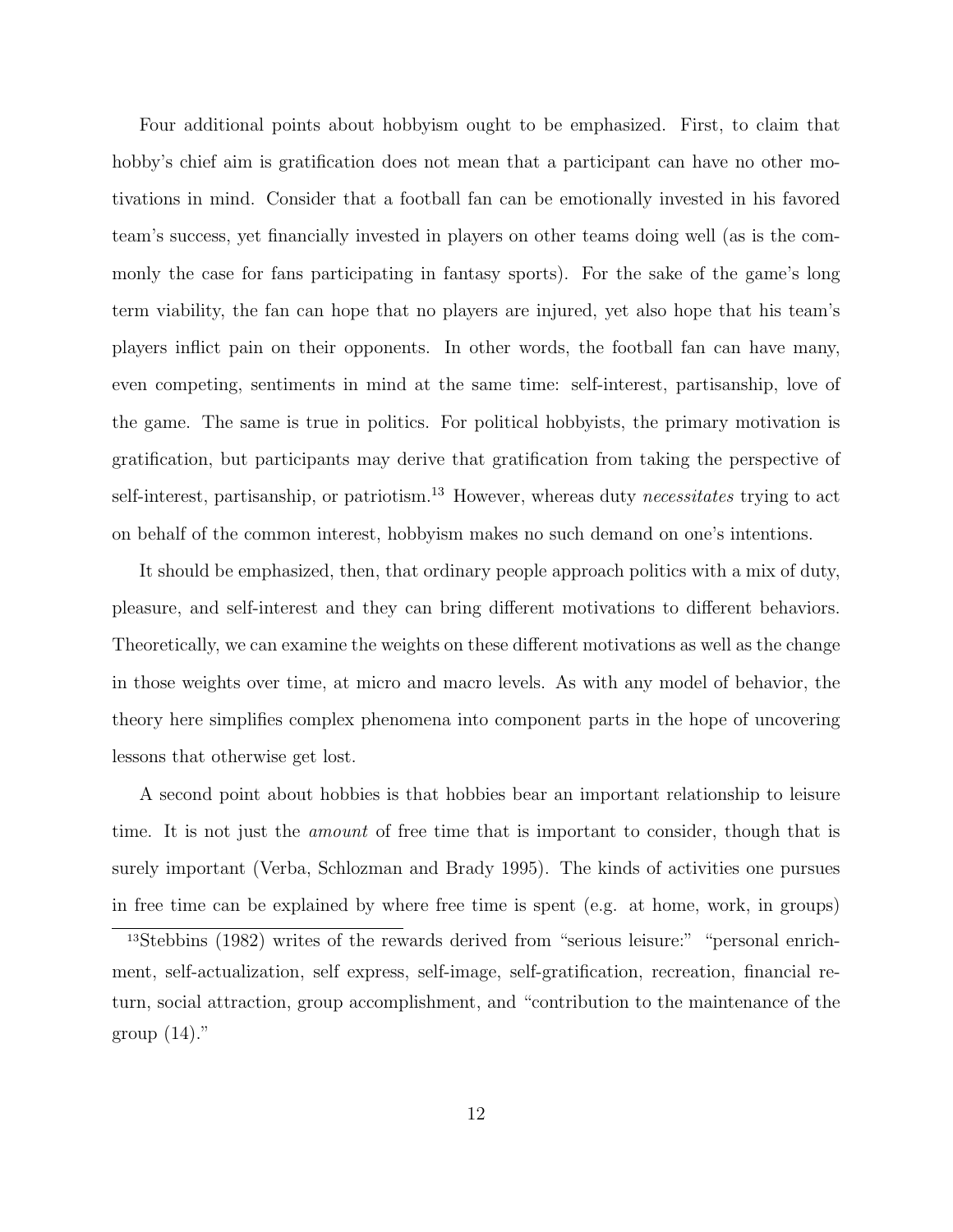and in what increments. I return to this point below, as the changing nature of leisure time in the workforce affects how people engage in political hobbyism.

A third key point is that participation in hobbies can be encouraged or discouraged through social networks. Whether a particular hobby is a social or solitary activity, networks can inspire higher or lower rates of participation (Siegel 2009). Recent political science literature has paid some attention to how social relationships can stimulate feelings of duty, like by shaming (Gerber, Green and Larimer 2008). But it is important to note that all sorts of behaviors, not just duties, can be stimulated or suppressed through social contagion.

A person may vote, petition, protest or donate because of a "desire for approval," but a person may also bowl, dance, or play the ukelele out of that same desire for social approval (Iversen and Soskice 2012; Abrams, Iversen and Soskice 2011). If social relations induce feelings of obligation to contribute to the public good, we might say that duty has been socially manipulated. Otherwise, political activity, when socially encouraged, is not actually induced by way of duty. (See also Sinclair (2012); Bond et al. (2012); Rolfe (2013); Gerber et al. (2014)).

A fourth key point about hobbies is their relationship to a participant's vocation. Sociologists have argued that hobbies can serve both "compensatory" and "cathartic" purposes, relative to one's profession. A compensatory hobby is one that demands a different set of skills than one uses at work. A cathartic hobby utilizes similar skills that one employs in work except in a low-stakes environment (Gelber 2013; Super 1940). For example, surgeons prefer hobbies like model shipbuilding in which they can do intricate handwork but without any pressure. Hence, catharsis. In general, writes Gelber, "white collar workers more often engage in leisure that replicates attitudes and worldviews typical of their vocations (p.18)." The reason for this is that white collar workers are more likely to have chosen their profession and enjoy doing it.

This connection between hobbies and professions matters for two reasons. First, it can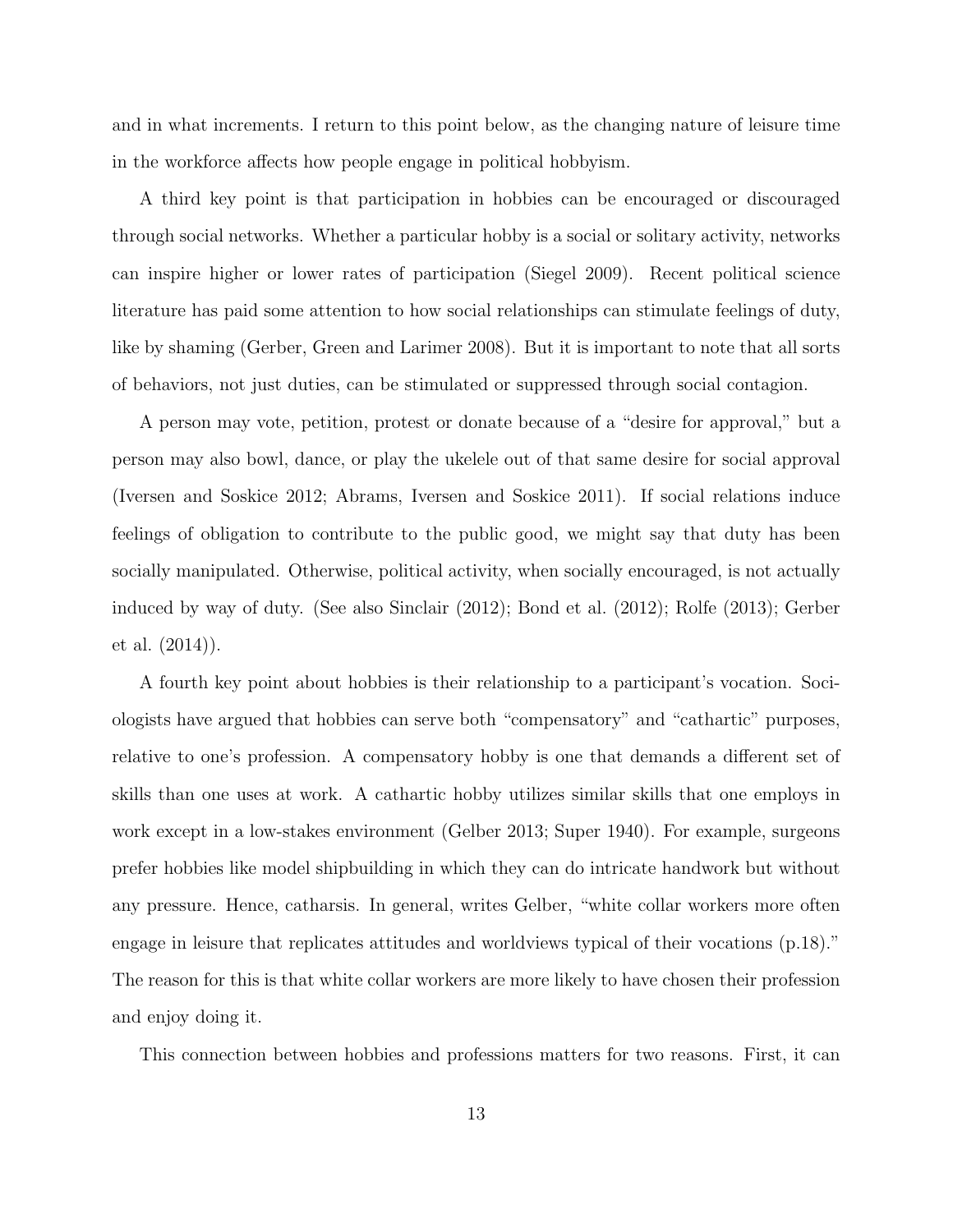help to explain participatory bias.<sup>14</sup> Second, the feeling of cathartic release from pressures at work and home comes from low stakes.<sup>15</sup> For a citizen, politics can be something to dabble in. A person who takes a strong position without knowing the facts could be fired in a professional setting but faces no real consequences if engaged in political hobbyism. This is a core reason why politics can be enjoyable.<sup>16</sup>

The Dangers of Poli-hobbyism. But confusion of the stakes is one of several dangers associated with political hobbyism. Low stakes are what make hobbies restorative (i.e. recreation); they are release from the pressures of work and other obligations. Even hobbies that are exhilarating because they can be dangerous are exciting because they approach danger but maintain a level of security. Hiking a trail for a few days is fun; being truly lost in the woods for a few days is not.

The stakes in political activity can sometimes seem low. In a large republic, an individual's contribution is almost always non-pivotal. Policy in the U.S. often changes very slowly.

### <sup>14</sup>As Bourdieu (1984) writes in Distinction:

A work of art has meaning and interest only for someone who possess the cultural competence, that is, the code, into which it is encoded...A beholder who lacks the specific code feels lost in a chaos of sounds and rhythms, colors and lines, without rhyme or reason.

<sup>15</sup>As Pack (1934) wrote, "hobbyism is not supposed to possess a practical value" and as Gelber states, "The difference between a hobby and work...[is] that the outcome of the hobby has no profound consequence  $(50)$ ."

<sup>16</sup>Two other minor points about hobbyism are worth mentioning. One is that hobbies "demand an investment of energy and interest." This distinguishes hobbies from other modes of leisure. TV channel surfing is not a hobby because it does not require effort and active engagement. Second, an activity that is a hobby for one person may not be for another. Gardening is a hobby for everyone but professional gardeners. Politics too can be a hobby for some, but for others an obligation or a means to an end.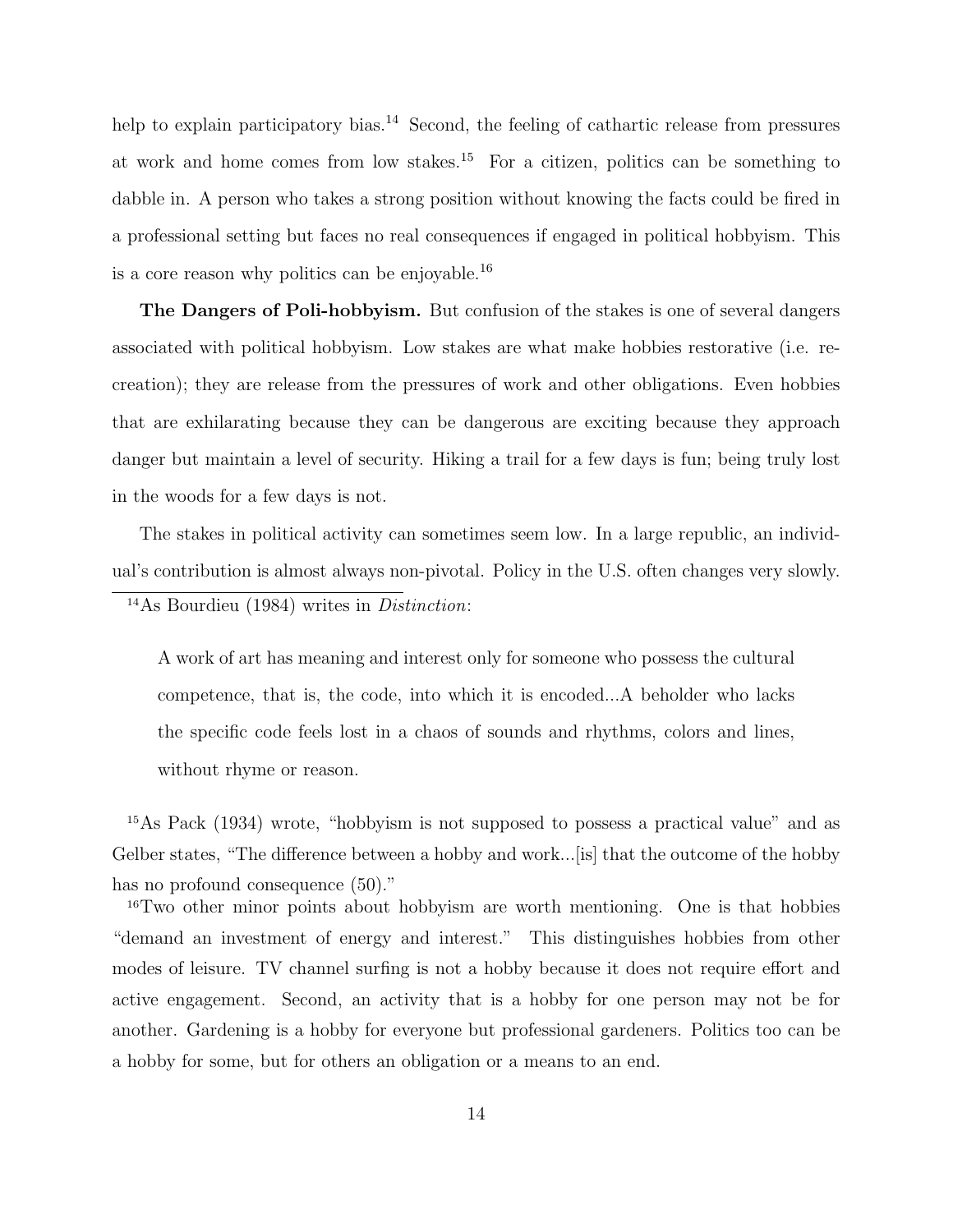Even on large issues of national significance, it is difficult to know how mass participation translates into concrete policy change. Furthermore, for many citizens actively engaged in politics, the outcome of an election will not affect them in life-and-death ways. Wars are pursued without conscription. Economic policy affects financial returns but for those who are well-off and have a safety net, policy change is unlikely to make or break them. Of course, policy does affect real lives. But for some citizens, the relative stability of political life can make it difficult to cultivate the public-spirited obligation of civic duty, as I discussed above.<sup>17</sup> Any activity in which one acts as if the stakes are low when they are actually high is dangerous.

A second danger of political hobbyism comes from the lack of obligation. If political participation is not obligated, this may lead citizens to participate in gratifying aspects of politics but not tedious ones.<sup>18</sup> Similarly, lack of obligation means one can cease participation at any time. Moreover, if political participants act out of pleasure rather than obligation, then citizens who do not have an interest in politics may be even less likely to participate. For them, politics can seem like a superfluous activity that does not demand their attention. Without exhibiting shame or guilt, they may feel that politics interests some people but does not interest them.

A third danger is that those engaged in a competitive hobbies find it gratifying to take a partisan side. As sociologist Arthur Pack (1934) wrote, "Man needs an antagonist, both for work and for play." Public spiritedness can take a back seat to partisanship when politics <sup>17</sup>A separate cohort of stake-confusers are those who Banfield (1968) describe as young people "in search of excitement, thrills, 'action,"' and who might participate even in violent protests, or riots, simply for the satisfaction of knowing they can "make things happen."

<sup>18</sup>When amateur clubs (i.e. upper-middle class hobbyists) engaged in community service, noted Wilson (1962), they tended to do things like host art shows for themselves. To Wilson, this stood in sharp contrast to political machines, for which community service involved offering vaccine shots and free turkeys to the poor.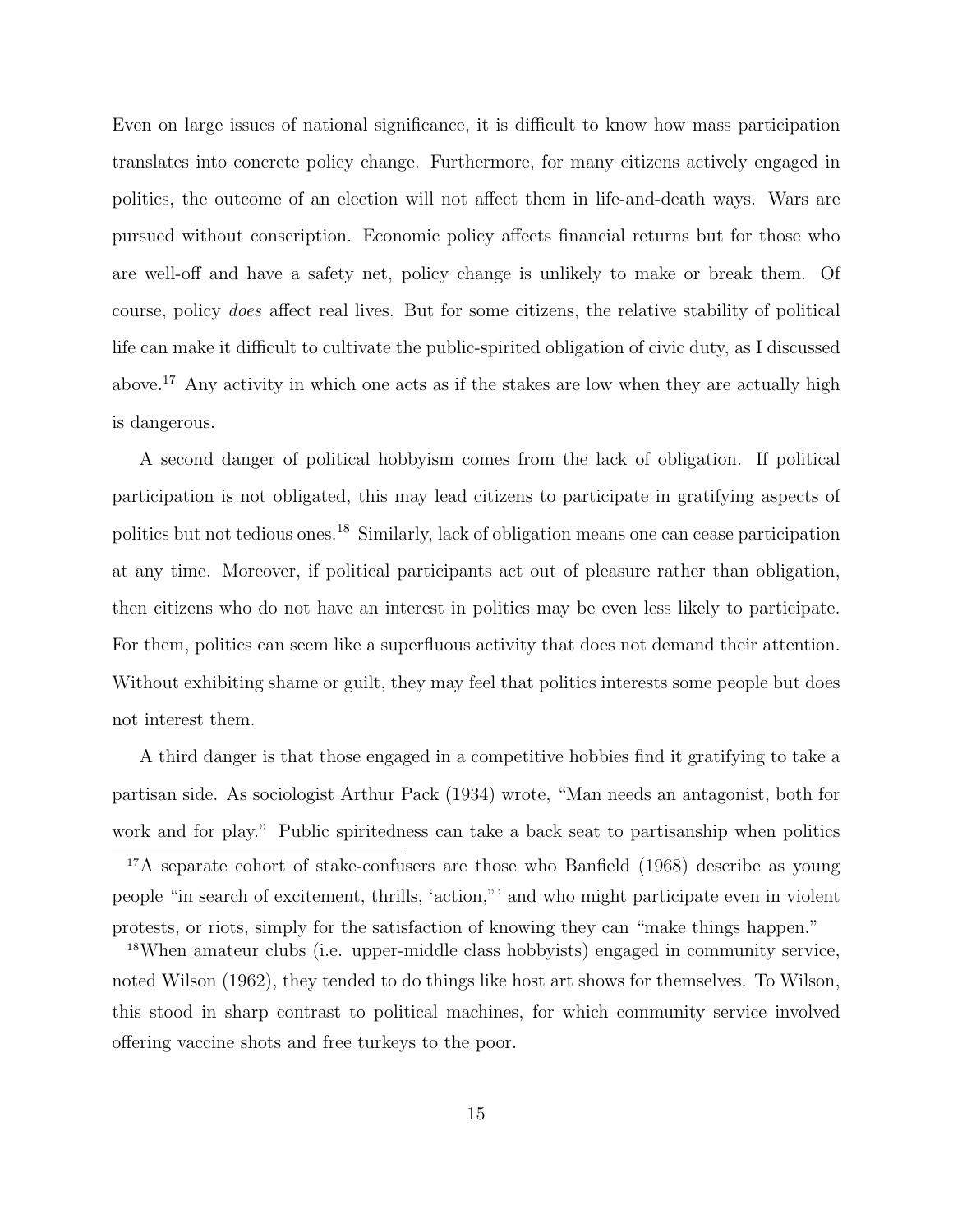is treated as a game. Indeed, when the media treat politics like a strategic game, the focus is on the self-serving interests of participants rather than on the common good (Aalberg, Stromback and de Vreese 2011; Cappella and Jamieson 1997). In political hobbyism, there is no demand to take a high road or compromise.

Along with potential dangers of hobbyism, it is worth considering the idea that political hobbyism has an upside. If politics is gratifying, perhaps more people will participate than if it were stale. If civil society benefits from fuller participation, is it not beneficial to make tedious activities fun and to encourage people with free time to take on politics as a hobby?

The make-it-easy-and-fun perspective is not uncommon. For example, people can be encouraged to make a financial contribution to a non-profit organization if the organization hosts an expensive gala event where participants can socialize. A church can make religion more fun by focusing on the gratifying aspects of ritual and socialization rather than on the more demanding aspects of religious adherence.

But as religion scholars have long noticed, religious communities typically are stronger where religions are stricter and more demanding of adherents' time (e.g. Ferguson (2014); Putnam and Campbell (2012)). A church that is open, easy, and fun but that does not cultivate a sense of religious duty is likely to be a church that is shrinking. Han (2016) has noticed a similar phenomenon in political organizations, distinguishing the weaker, transactional forms of mobilization that ask little of participants from the deeper involvement connected with organizing. Furthermore, making politics fun does not bear any necessary relationship to making better political decisions, making participants feel more obligated by duty, furthering useful political agendas, or re-directing hobbyists to productive forms of participation.<sup>19</sup>

The extent to which political hobbyism is dangerous depends on the kind of enjoyment that one gets out of politics. There are the higher pleasures associated with robust con-

 $19$ This is, in essence, the slacktivism critique of Internet activity (see Christensen  $(2011)$ ).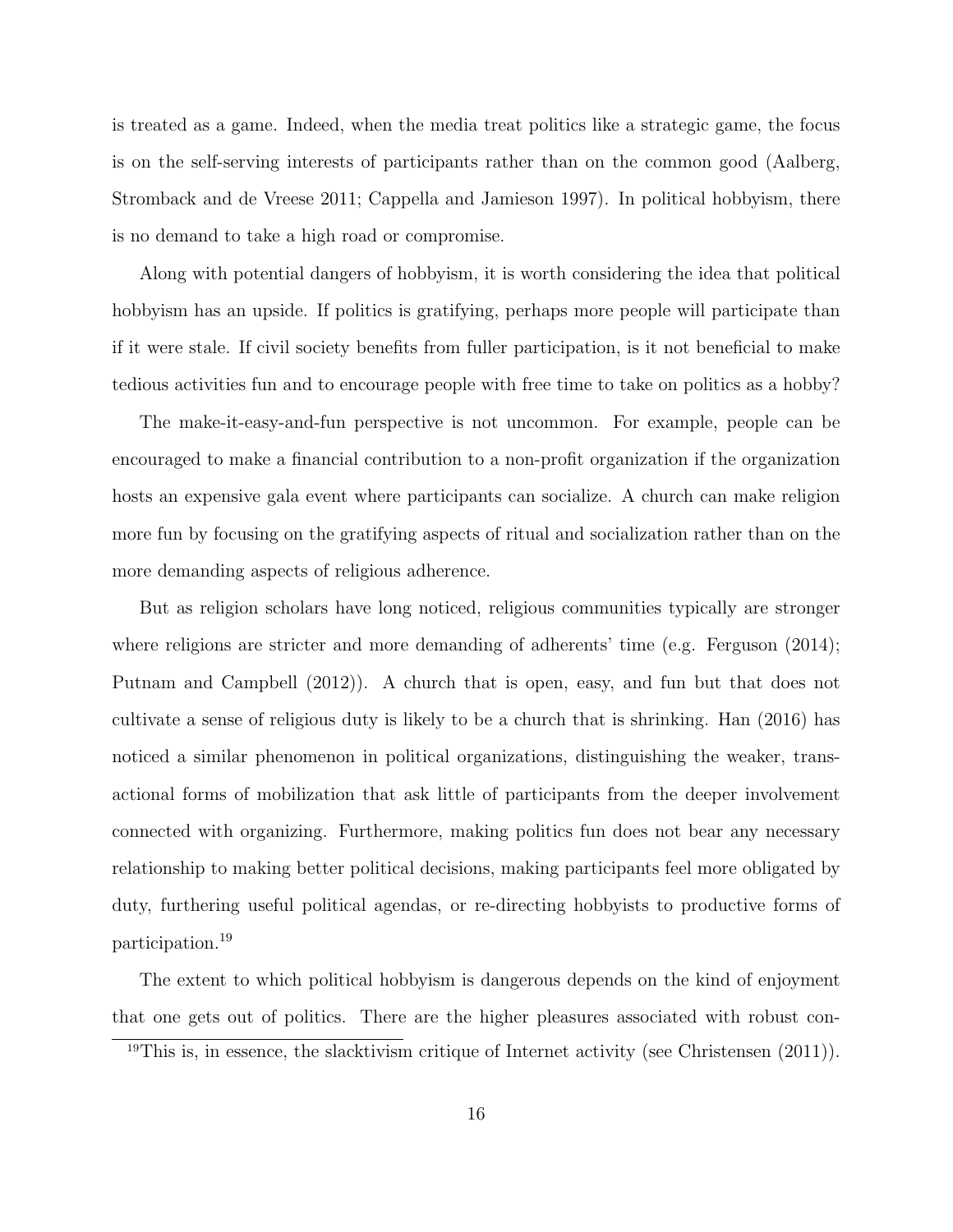nections to organizations, to neighbors, and to causes, which can be both obligating and pleasurable. There are also lower pleasures associated with partisan fandom, the seeking of cheap thrills, instant gratification, and lack of commitment. With respect to a normative agenda, it is this latter form of hobbyism that raises concern; it characterizes the range of observed behaviors I describe below.

#### 2.4 Historical Conditions

Three temporal variables are likely associated with the prevalence of political hobbyism. The first is the nature of the free time. Industrialization and labor laws catalyzed a first major transformation of leisure. Factories moved labor out of homes, which meant that industrial workers could not bring their work home. That, combined with a 40-hour work week, meant that by about 1920 many Americans had up to eight hours a day that could not be dedicated to formal labor. This is the time when hobbies first proliferated in the United States. Political elites actually promoted hobbies as preferable alternatives to more idle forms of leisure time (Gelber 2013; Pack 1934; Thompson 1967).

During the Depression, facing a population with high unemployment and therefore excess free time, political elites further promoted hobbies (Gelber 1991): for example, governments sponsored cultural museums (Pack 1934) and radio personalities promoted hobbies and volunteerism (Gelber 2013)). Putnam's (2000) discussion of the Depression generation's proclivity to join clubs is tied to the particular conditions of leisure time presented to that generation: people had free time, and technology did not permit them to bring work home.

In recent years, the Internet has had a profound influence on labor, and as a consequence, on leisure time. Desk workers can both produce and procrastinate in small increments of time throughout the day and night. As Benkler (2006) argues in his landmark study of cultural production, social activities that permit granular contributions are well suited to online life because a participant can engage for a few minutes here and there, and small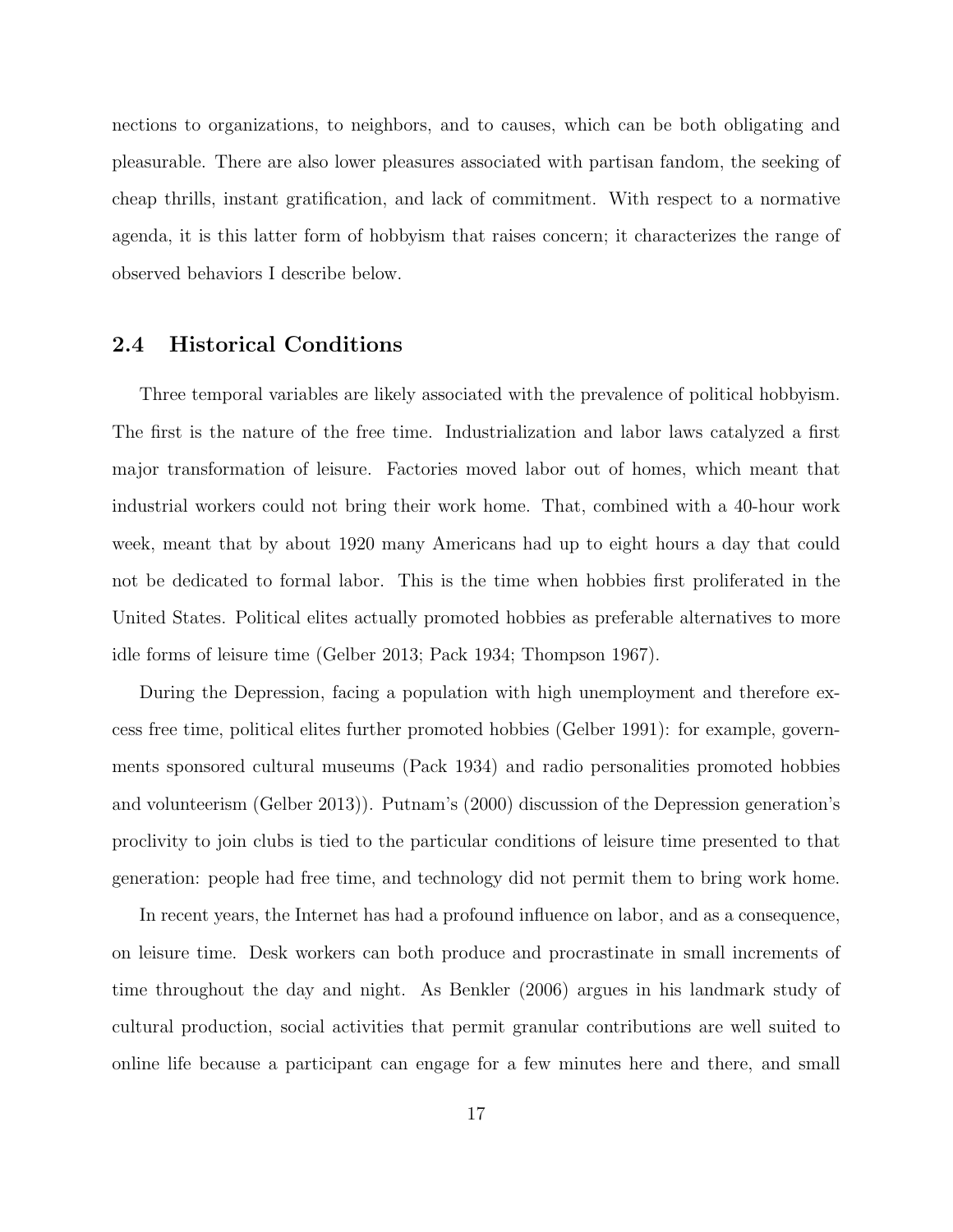contributions by many people can add up quickly. Cooperative activities, like the production of Wikipedia, contributions to online petitions, Amazon reviews, political debates on Twitter, and community-building on Facebook, occur online and in small increments of leisure time allocated throughout the day.

If people are spending more time at home rather than in social settings (Putnam 2000), political hobbyism today might be expressed more through television viewership and Internet use rather than through in-person organizing. And it will favor granular activities. Politics is not unique in this way. The nature of free time, which changes with the transformation of industry, affects all forms of hobbies.

A second key temporal variable is the openness of the political process to mass participation. The degree of openness is itself a function of technology and government policy. At the same time as workers gained discrete blocks of leisure time at the turn of the twentieth century, progressive era reforms changed politics. As Schudson (2003) notes, progressive reforms took power away from party machines, and in doing so, made mass politics more burdensome than simply casting a party ticket (see also McGerr (1986); Addonizio, Green and Glaser (2007); Bensel (2004)). As political activism became more demanding, overall voting participation decreased. But for citizens with an actual interest in politics, politics became far more open to participation. Recently, scholars have expressed some alarm at the success of populist reforms and their negative consequences for politics (e.g. Cain (2014); La Raja and Schaffner  $(2015)$ .

Of course, the political process is more open not just because of populist reforms, but also because of the Internet, cable television, and changes in the regulation of the media (Prior 2007; Berry and Sobieraj 2014). As Berry and Sobieraj (2014) note, the opportunity for media specialization has led media corporations to focus on delighting pleasure-seeking hobbyists with outrage, the political equivalent of sex and violence.

The United States now offers political hobbyists significant opportunities to participate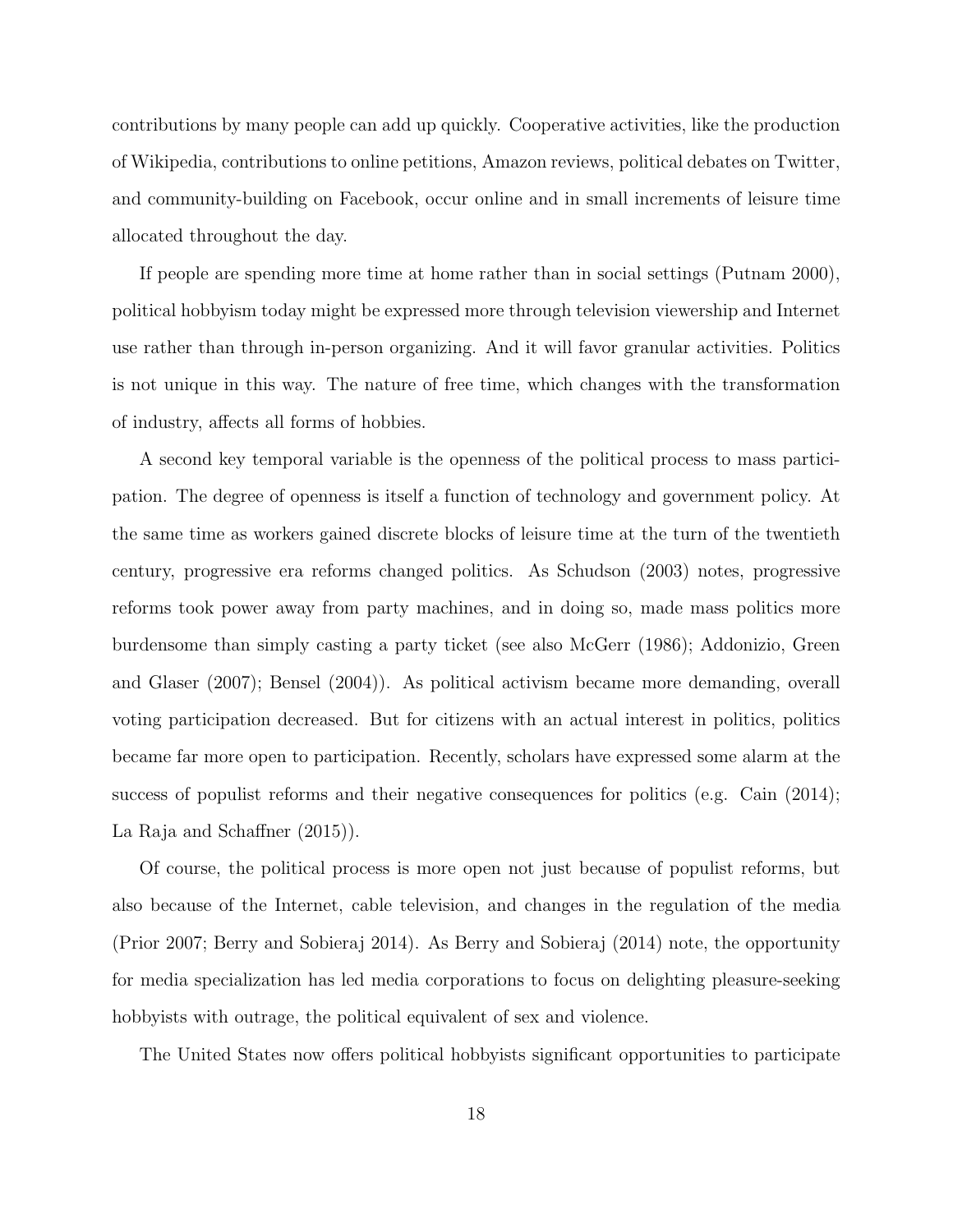and gain specialized knowledge. That was not always the case and may not continue to be the case. But it is important here to reflect not only on the historical changes in the nature of leisure time, but also in the changing opportunities available for citizens to learn about and engage in politics as pleasure-seeking "junkies."<sup>20</sup>

The final historical variable is the nature of threat. When the nation is actively engaged in war (with military conscription) or when there is a nuclear cold war, citizens likely approach politics differently than when the issues of the day are more minor, abstract, or remote. Furthermore, when one's own well-being is more affected by government policy, then too might a voter feel more threatened. In high-threat settings, citizens are likely to take their own civic role and their own self-interest more seriously (see Albertson and Gadarian (2015)). When political debates are less consequential or less concrete, politics is more likely to be treated as sport.

However, as Levine (2015) shows, when a person is presented with a political issue that speaks to their own economic insecurity, they tend to turn their gaze away from politics and toward dealing with their own personal circumstances. Policy issues that remind voters of their troubles are demobilizing. Thus, even when personal economic stakes are high, individuals might lean away from engagement on issues that remind them of those stakes and toward issues that are a pleasant distraction from them.

Whether threat is emanating from economic hardship, personal safety, or national security, the threat level an individual feels can be difficult to discern. A Democratic voter, deeply immersed in partisan news media, might have viewed the 2012 election as a dire, anxietyprovoking, high-stakes affair at the time, but in 2017 may remember the 2012 election as

<sup>20</sup>On this point, it is worth noting that political hobbyism is unlikely to flourish in undemocratic regimes, even stable ones, unless such regimes offer opportunities for everyday citizens to gain specialized knowledge and participate actively in politics. For example, Chinese censors focus on blocking online activity that might lead to collective action (King, Pan and Roberts 2013).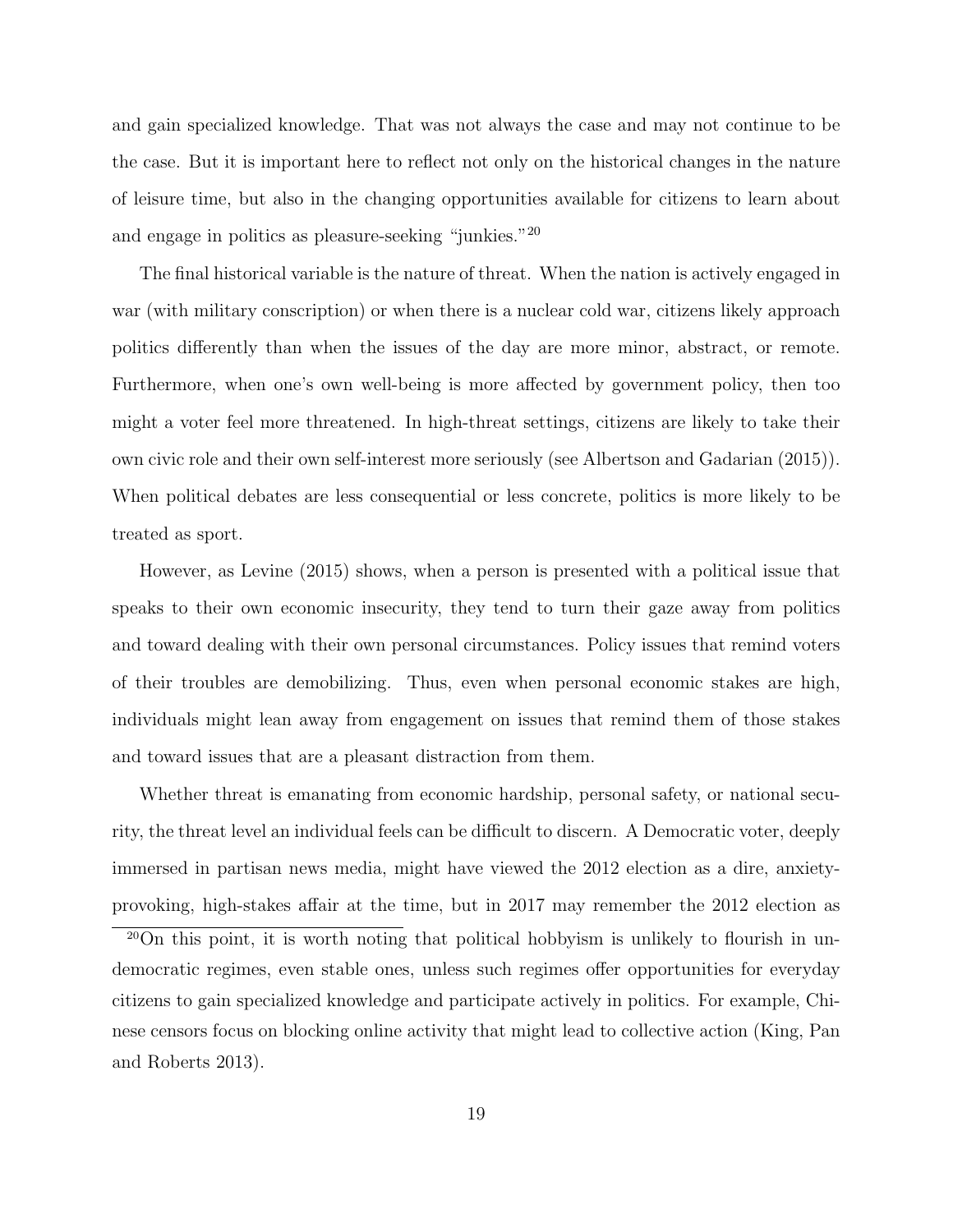entirely unthreatening. That is why objective measures of threat may help us distinguish voters who are more and less personally affected by electoral or policy outcomes. Similarly, at a macro level, depending on the political leadership and on world events, some years are objectively less threatening than others.

All three historical conditions I have laid out present the current generation with a political setting ripe for hobbyism. Citizens who are interested in politics are likely to have free time available to them, a multitude of avenues to study and participate in politics with that free time, and the opportunity to engage in political debates that are important but do not rise to the threat-level of previous generations. At least this might be story from roughly 1992 to 2016.

## 3 Empirical Implications

The empirical questions to consider are a.) who participates in politics as a hobby, and b.) given that a subset of the population is primarily motivated by hobbyism, how do they engage? If someone is participating in politics as a hobbyist, they engage in activities that are gratifying rather in those they deem suited to the common interest or those that are in pursuit of self-interest. Furthermore, failure to participate for a hobbyist does not generate feelings of shame or embarrassment for having failed in one's duty. In answering the question of who participates as a hobbyist, I will mainly consider existing literature on participation and suggest that prior evidence in political science is broadly consistent with a theory of hobbyism. To answer the question about forms of participation, I will turn to four specific mass phenomena: voting, policy activism, campaign contributing, and partisanship. Focusing on multiple issues has the drawback of surface-level analysis but has the benefit of showcasing how the theory operates in different settings.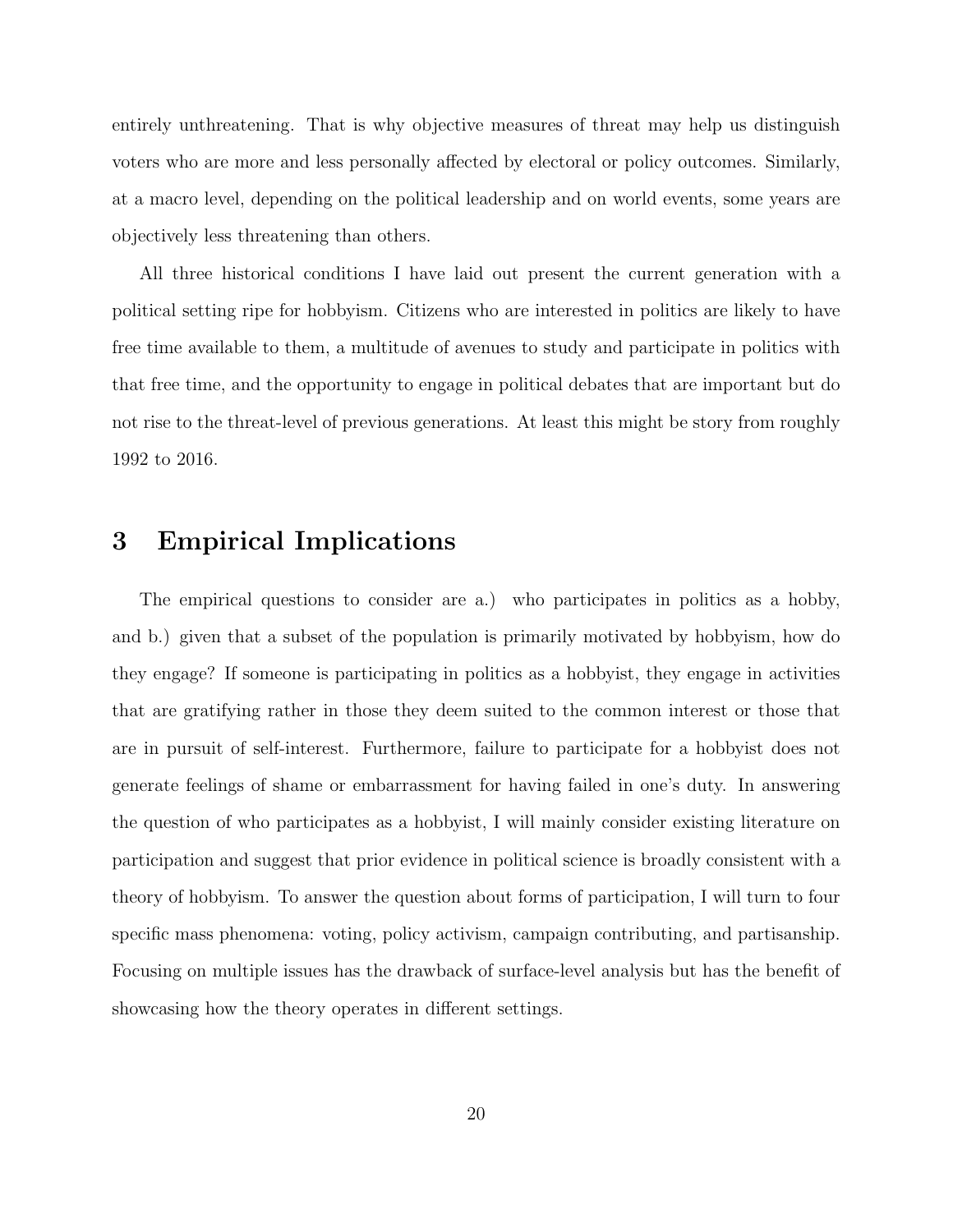#### 3.1 Who Participates?

The theory of hobbyism described above generates predictions of political participation that explain "participatory bias" in terms of individual differences in free time, socialization, and taste. Many of the predictions are familiar to political scientists, who have long engaged with theories like the resources model presented by Verba, Schlozman and Brady (1995). What is notable is that predictions from a resource model do not actually require a theory of politics. A more general sociological theory of hobbyism is sufficient to arrive at the same predictions as examined in the political science literature. Simply put, politics isn't special.

Briefly consider the components of a hobbyist theory of participation. As noted above, the amount and character of one's free time predicts the level and types of hobby activities. Retirees, for example, are avid hobbyists compared to younger people (Gelber 2013), as they have more time. Politics is just one activity, out of many, that consumes their free time. Similarly, individuals who sit in front of computers and can procrastinate for short periods of time during the day and night have "excess capacity," to use Benkler's (2006) phrasing. They might engage in hobby activities online that would be impractical for laborers.

White-collar professionals are more likely to have chosen their profession, enjoy it, and replicate their favored skills in their hobbies. Those who have a taste for debate, competition, law, rules, and history may choose professions as well as hobbies that permit them to engage these tastes. This perspective is consistent with Prior (2016) who shows that political interest leads individuals to choose professions tied to politics, not that professional socialization leads to political engagement. We should expect higher levels of participation among lawyers than doctors, history teachers than science teachers, law enforcement agents than insurance agents. Individuals who choose professions according to their taste will engage in proximate hobbies.

Hobbies are not just chosen by an individual's taste, but are also socially contagious. Hobbies go through fads. As Rolfe (2013) notes with regard to turnout, civic participation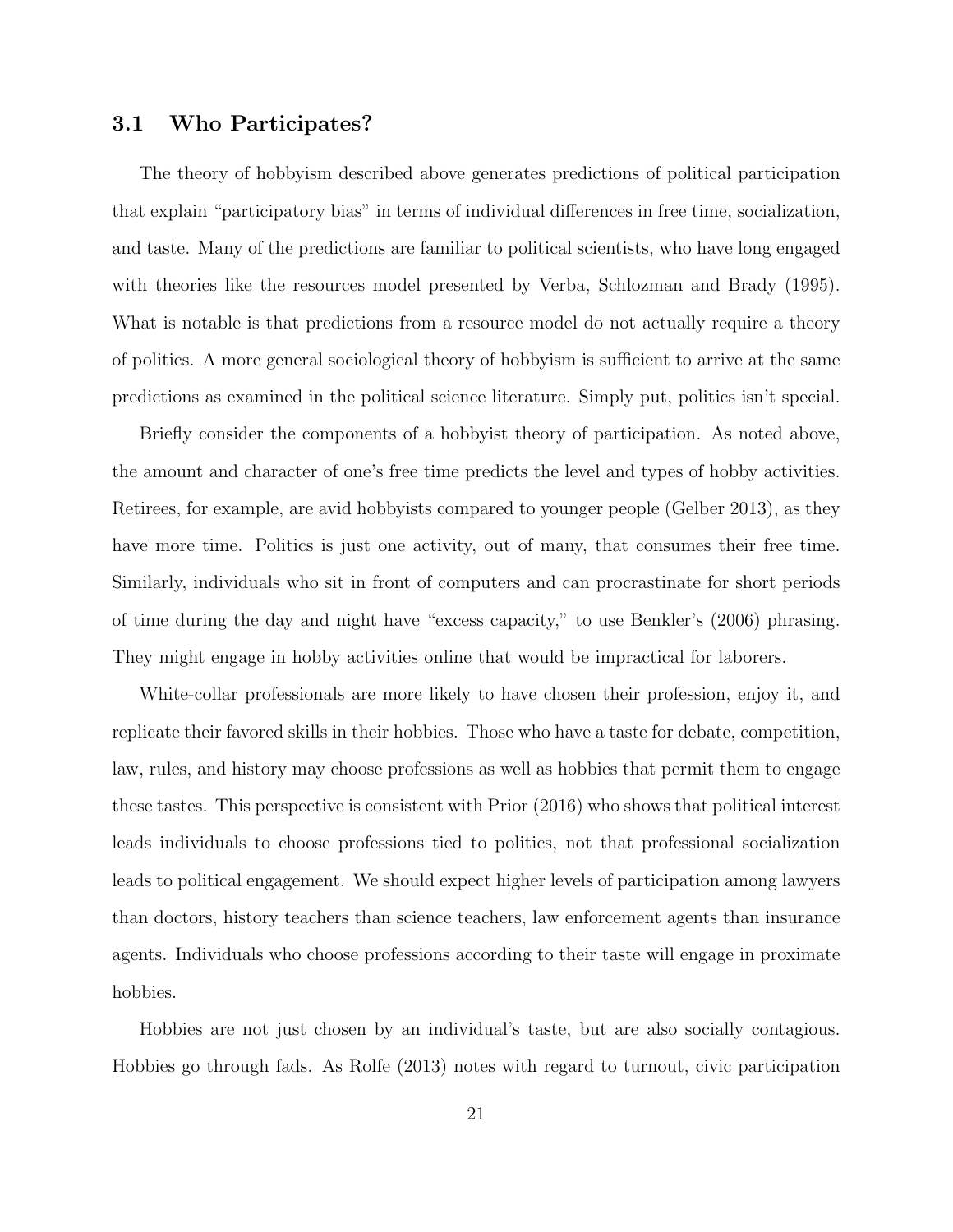can be socially contagious. This does not necessarily mean that individuals shame each other into fulfilling a civic duty. Individuals can be moved to do neutral activities and negative activities on account of social contagion. Social contagion might explain ups and downs of turnout, but could also explain why some aspects of politics, like other hobbies, are gendered, and why a parent's interest in politics (and other hobbies) is predictive of a children's interest (Prior 2016).

Markus Prior's forthcoming monograph on political interest illustrates the connection between interest - a taste for politics - and engagement. Prior finds that political interest is extraordinarily stable over time, within individuals and within countries. Political interest is not something that is high around an election season and low at other times. Indeed, the American National Election Study exhibits no sharp difference in political interest in presidential election seasons and in midterm election seasons. Political interest is not situational. It is a disposition that some people have and others do not, cemented early in one's life and related to parental education, cognitive skills, and personality. People who have it choose "politically impinged" jobs and join political organizations. They do politics with their free time while others do non-political activities with theirs. Moreover, as Atkinson and Fowler (2014) note, non-political social engagement is less likely to lead to political activity as to substitute for political activity. In other words, social leisure activities do not lead to politics; politics is a social leisure activity for those who find it pleasurable.

Again, there is nothing new in the claims that engagement is a function of socialization, taste, and time. What is perhaps new to political science is that politics is one of many leisure activities that can be described in these terms.

To be sure, not everyone participates in politics for gratification. Self-interested actions and duty-bound actions have different (though in some cases overlapping) predictions about who participates (E.g. See Campbell (2003) on the participation of the elderly). Fear of political instability may be more salient among some citizens than others. Citizens who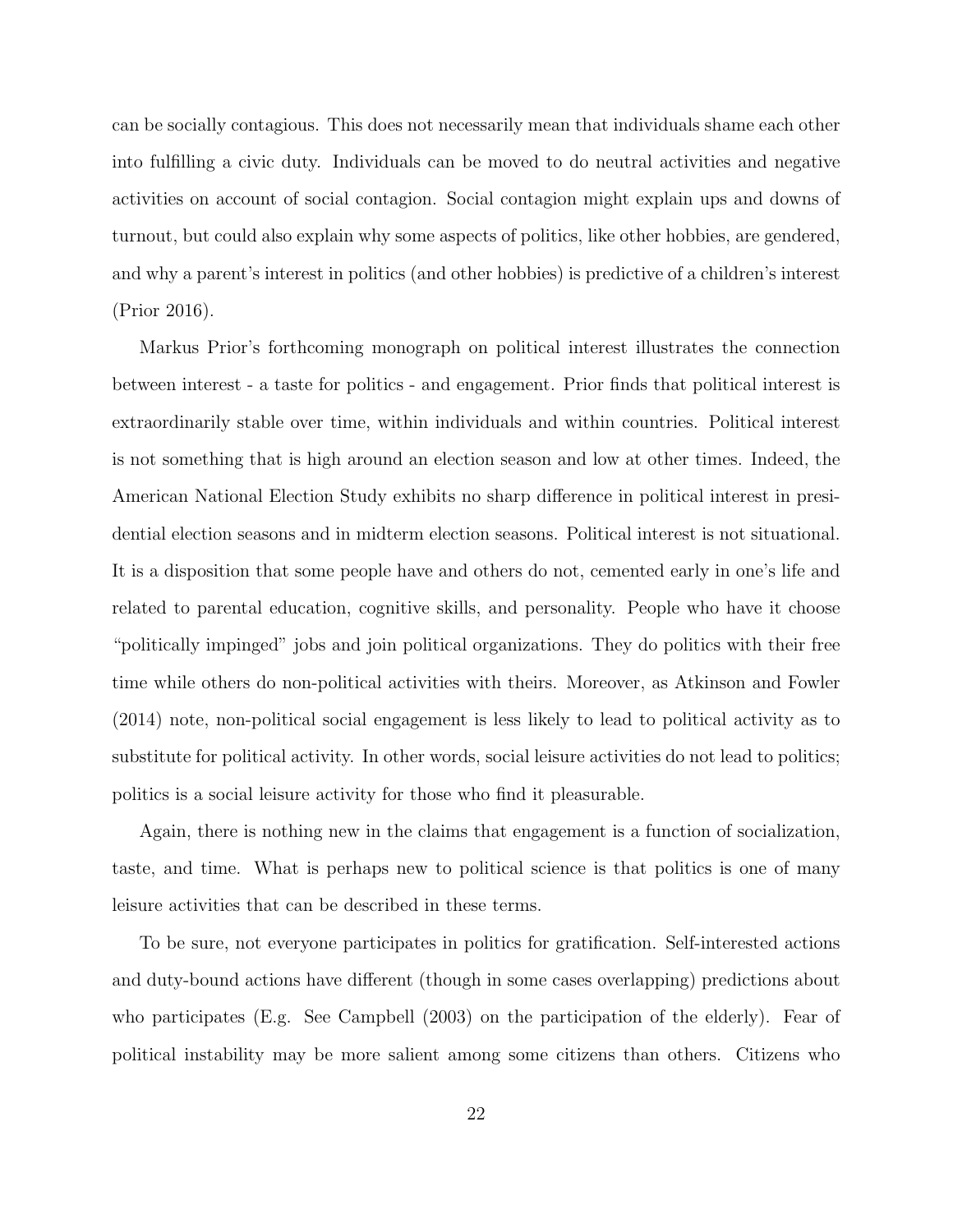| I participate in politics because |        |
|-----------------------------------|--------|
| It is a civic duty                | $46\%$ |
| I enjoy it                        | 10%    |
| I enjoy it $+$ duty               | 41\%   |
| Another reason                    | $3\%$  |

Table 1: Self-Reported Motivations for Political Participation

 $2016$  CCES Module, N= 721. Conditioned on R reporting that they participate in politics.

have been through war, whose families are refugees, or who have day-to-day experience with social unrest might act more out of duty. Citizens who are financially insecure, work for the government, or whose personal life is affected substantially by government action might act with self-interested motivations in mind (but, again, see Levine  $(2015)$ ). But those whose daily experience and personal history is one of relative comfort may act more as hobbyists.

### 3.2 Mass Participation, Survey Evidence

There are limitations to using surveys to assess political motivation (namely, survey respondents are not always insightful and honest about their own participation), but it is nevertheless worthwhile to at least obtain a baseline for self-reported hobbyism. In the preelection 2016 Cooperative Congressional Election Study (CCES), I asked a sample of 949 US respondents why they participate in politics. The question prompt read, "Some people participate in politics because they enjoy it. Others participate because they see it as their civic duty. Some people participate for both reasons. How about you?"<sup>21</sup> The respondents could say they politics for enjoyment, out of civic duty, or for both reasons. The order of the enjoyment and duty items was randomized. Respondents could also offer another reason or say they do not participate in politics.

This item provides us with a simple starting point to assess the pleasure motivation. In total, 25% of the sample said they do not participate in politics. Of those who report

<sup>21</sup>Information about data sources can be found in the appendix.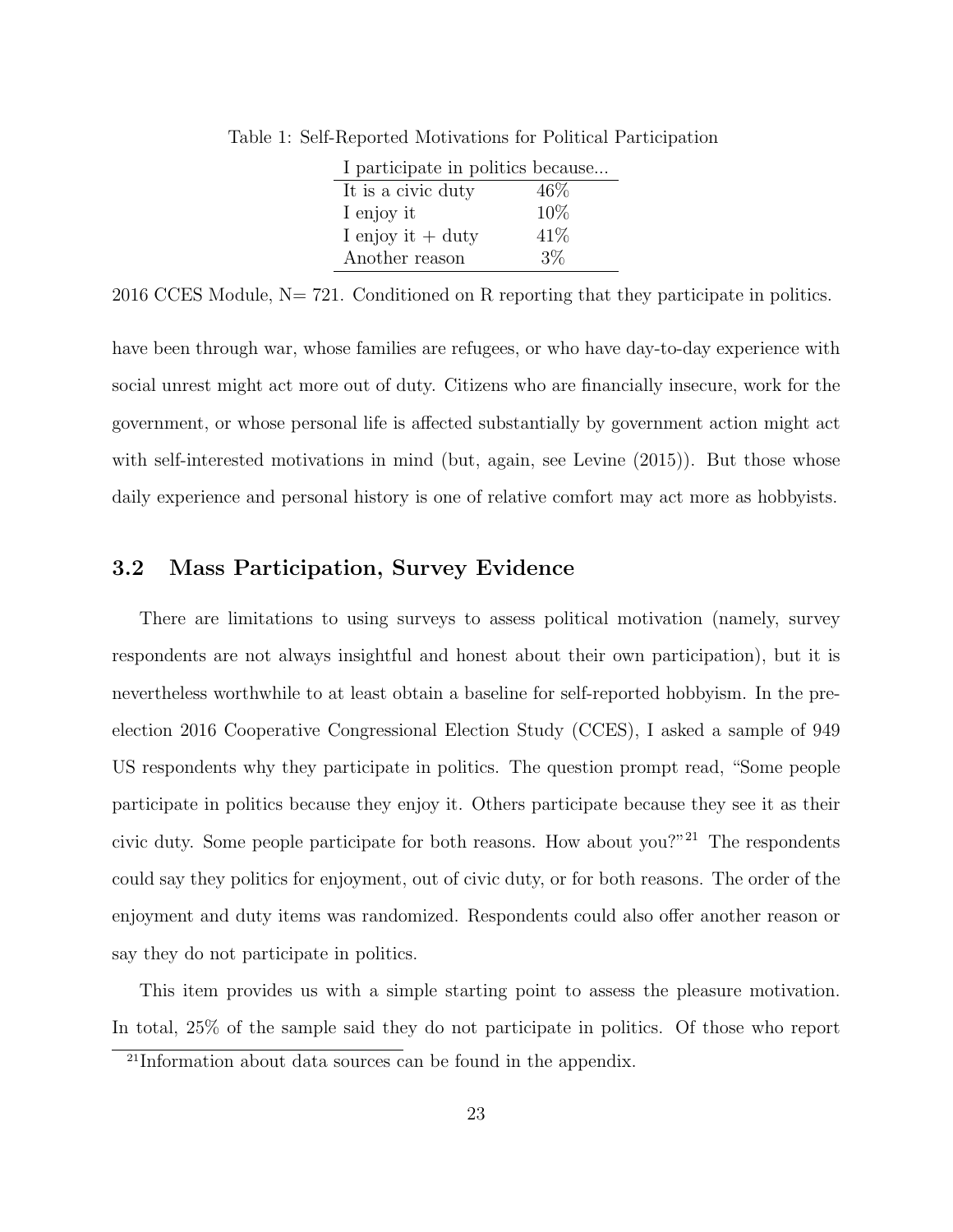

Figure 1: Activities that people say they do versus activities that people say they enjoy

Source: 2016 CCES module. Respondents were randomly split to answer either the participation questions or the enjoyment questions. Forty-five degree line is shown.

participating, only 3% cite a reason other than enjoyment and duty. Forty-six percent of respondents say they participate only out of duty, 10% say only out of enjoyment, and 41% say they are motivated by both duty and enjoyment. Conditional on saying they do participate, 51% of the respondents cite enjoyment as a motivation for participation and 46% cite only duty. As I will describe, many of those who affirm acting out of duty do not mean it. But at a minimum, it is evident, and perhaps surprising, that a large fraction of the public acknowledges enjoyment as a motivation for their own political activity.

I asked half of the respondents in the CCES sample whether or not they participate in any of ten political activities. To the other half I asked not if they actually participate but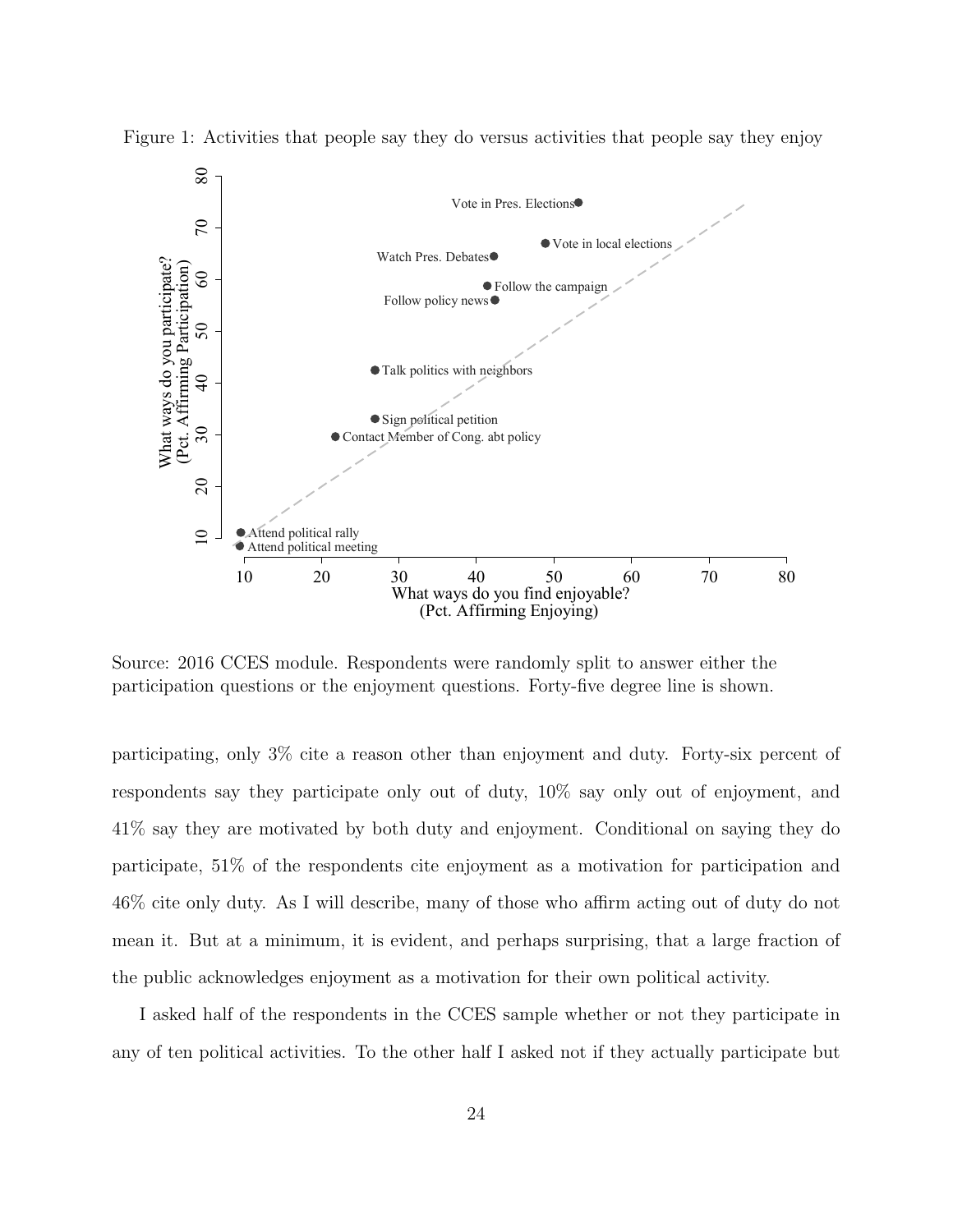whether they enjoy any of these ten aspects of politics. In Figure 1, I compare the rate of self-reported participation with the rate of self-reported enjoyment.

There is a strong relationship between activities people say they do and activities people say they enjoy. For instance, when asked if they enjoy attending political meetings or rallies, only about 10% of respondents say yes. When another set of respondents is asked if they participate in these activities, only 10% say yes as well.

The relationship between enjoyment and action would not be expected if people were actually behaving out of self-interest, civic duty, or to effect change. The evidence makes more sense when politics is viewed as a hobby. It is consistent with Prior's (2016) work on political interest. Prior notes that some 75% of individuals who are very or extremely interested in politics agree that "following politics is fun," but almost nobody who is not interested in politics finds it fun. Again, if duty obligated people, we would not see this strong relationship between action and enjoyment.

Notice that some of the behaviors that are more popular (in both dimensions) exhibit higher rates of individuals affirming they do the activities than enjoying them. A dutyoriented model would likely predict that activities such as contacting Congress and attending political meetings would be "off-diagonal" in this graph (i.e. people do not like doing these things, but they do them nevertheless). But actually, the activities that are allegedly done more than enjoyed include watching presidential debates and following political news, activities that are more consumption forms of politics than advocacy or participation. If duty is compelling people to participate in ways that are not enjoyable, it is certainly odd that duty is especially compelling at getting individuals to watch televised debates but not, say, to contact a member of Congress about public policy.

Also notice the two voting items in this graph. The most popular items for both participation and enjoyment are voting in presidential elections and voting in local elections. Voting in local elections - a behavior often done at single-digit levels - is reported to be done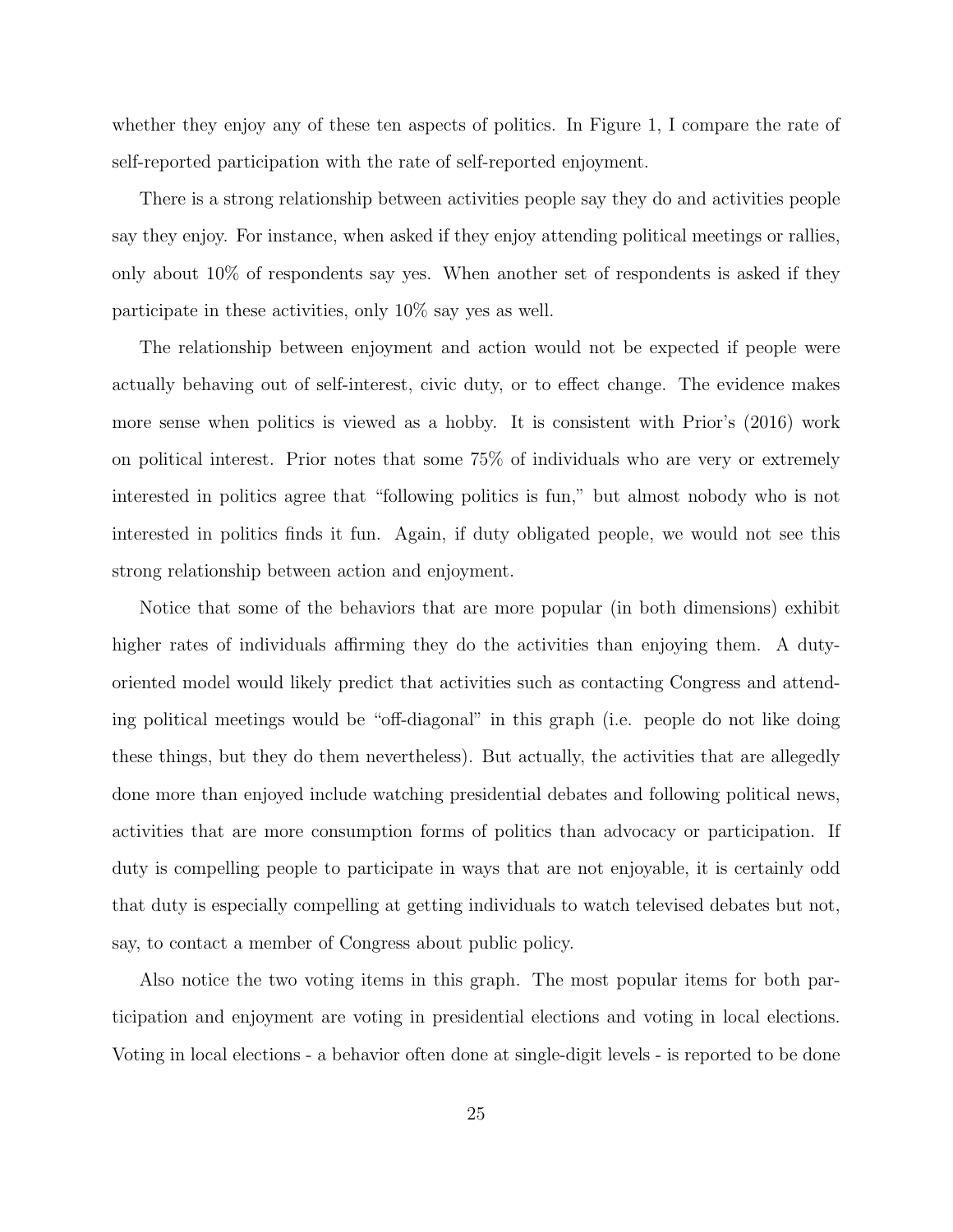here by close to 70% of respondents and is something enjoyable to 50% of respondents.

This brings us to important questions about voter turnout: why do people affirm a strong norm of participation but fail to vote? Why do they lie about voting when they fail to vote? To put some concrete numbers on this, when citizens are asked if they agree that "it's my duty as a citizen to always vote," as Pew asked respondents in 2012 and in several other years, some  $90\%$  of respondents completely or mostly agreed.<sup>22</sup> Eighty-nine percent of respondents agreed that "everyone has a duty to be involved in community activities to address local issues." For perspective, a greater proportion of survey respondents will say there is a duty to participate in politics than there is a duty for adult children to take care of their elderly parents (74% agreed, in a 2002 General Social Survey).<sup>23</sup>

When people fail to vote, and when they admit to failing to vote, they do not generally exhibit shame. Because shame is theorized to be the key indicator of someone neglecting a duty, I asked about shame in the 2016 pre-election CCES survey. I found a clear absence of shame among self-reported non-voters. I first reminded respondents that 64% of eligible adults did not participate in the 2014 midterm election. I prompted them in this way to encourage them to admit that they might not have voted. Of the respondents who said they did not, I asked them, on a four point scale, if they felt ashamed about this. Eighty-six percent said they felt little or no shame.

As an alternative take on the question of shame, consider the 2014 Current Population Survey about election participation. After the 2014 federal election in which only 36% of eligible citizens cast ballots (the lowest turnout since 1942), the Census asked non-voters why they did not vote. One might expect duty-bound, guilt-ridden non-voters to cite issues of access to the polls; perhaps they were unable to fulfill their duty because they had

<sup>22</sup>Pew Research Center for the People and the Press, telephone interview (landline and cellphone), conducted April 4-15, 2012. Accessed via Roper Center iPOLL database.

<sup>23</sup>General Social Survey, conducted February 6- June 26, 2002. Accessed via Roper Center iPOLL Database.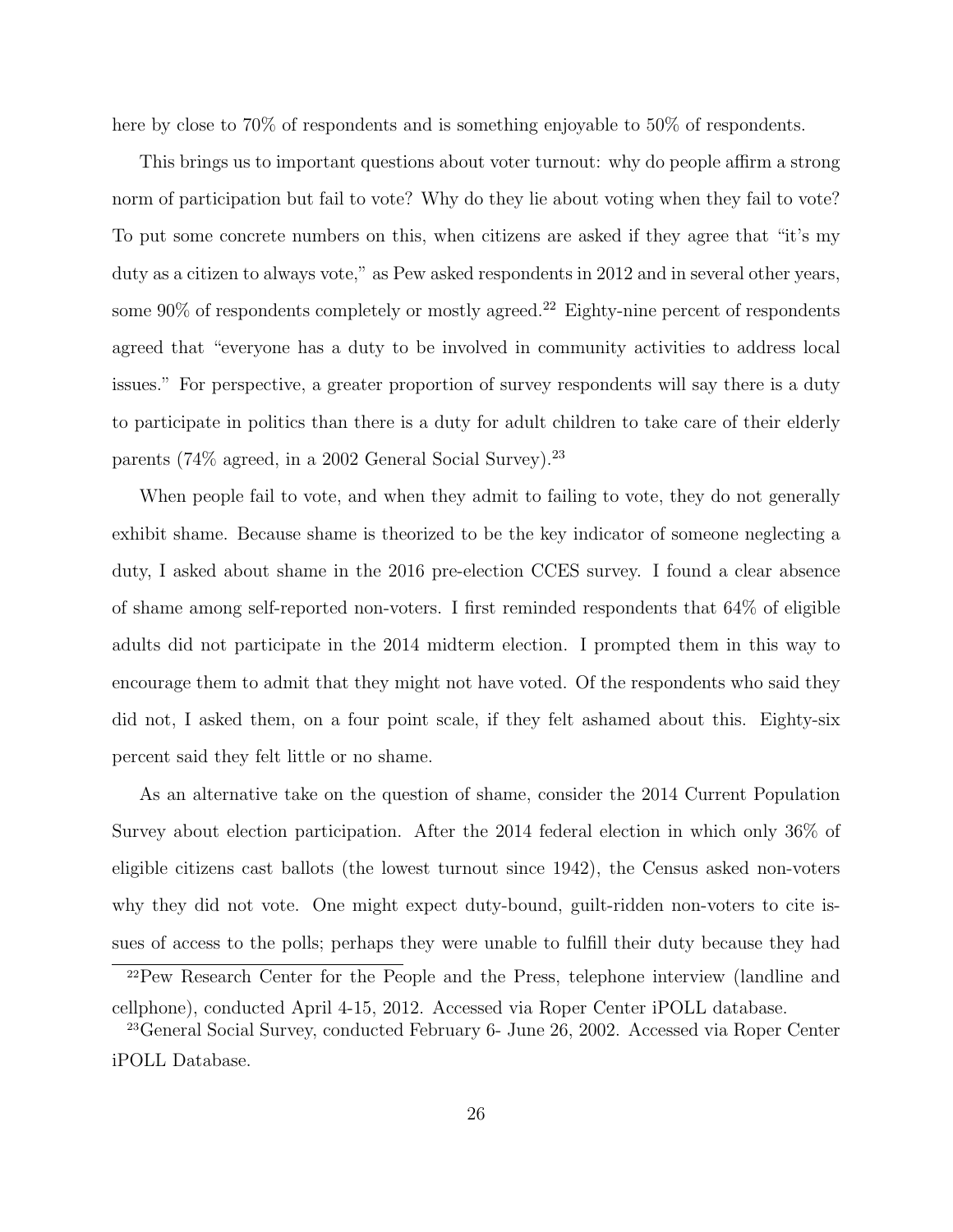transportation issues, they had registration issues, the weather was bad, or they were ill. If only logistics did not get in the way, one might think, these non-voters would have fulfilled their obligation. But only 17% of non-voters cited any of these issues to the Census. Most non-voters simply said that they were too busy (28%), not interested (16%), forgot (8%), or were out of town (10%, in spite of almost all voters permitted to cast ballots early if they are out of town on Election Day).<sup>24</sup> For the majority of non-voters, voting - even if a professed duty - is not really something that obligates them.

If most non-voters tell the Census they did not vote because they were too busy and most admitted non-voters report feeling little or no shame in their decision not to vote, then the affirmation that voting is a duty for some 90% of the public is cheap talk. A duty is something that obligates, but voting does not obligate most people.

This still leaves the question about why many non-voters refuse to admit to non-voting (a problem more significant in academic surveys like the CCES than government surveys like the CPS). Isn't the very act of misreporting evidence that some individuals feel shame?

While it must be true that some non-voters feel ashamed, widespread misreporting about voter turnout is not itself evidence of widespread feelings of shame. Just because voting may be socially desirable (which leads to overreporting) does not mean it is something that individuals are treating as a duty and are ashamed if they neglect. Consider other forms of survey misreporting. For instance, male college students "over-report" their sexual history, citing more sexual partners and more one-night-stands than they actually have experienced (Fisher 2013). It is unlikely that these college students are ashamed they did not fulfill some duty of experiencing more sex, but rather that they just like conveying an image that they have lots of sex. For managing their personal image, people lie about behaviors that are not particularly desirable. And so too they may lie about voting, not because of duty and

<sup>24</sup>See Scott Clement, "Why Don't Americans Vote? We're 'too busy."' Washington Post, July 17, 2015.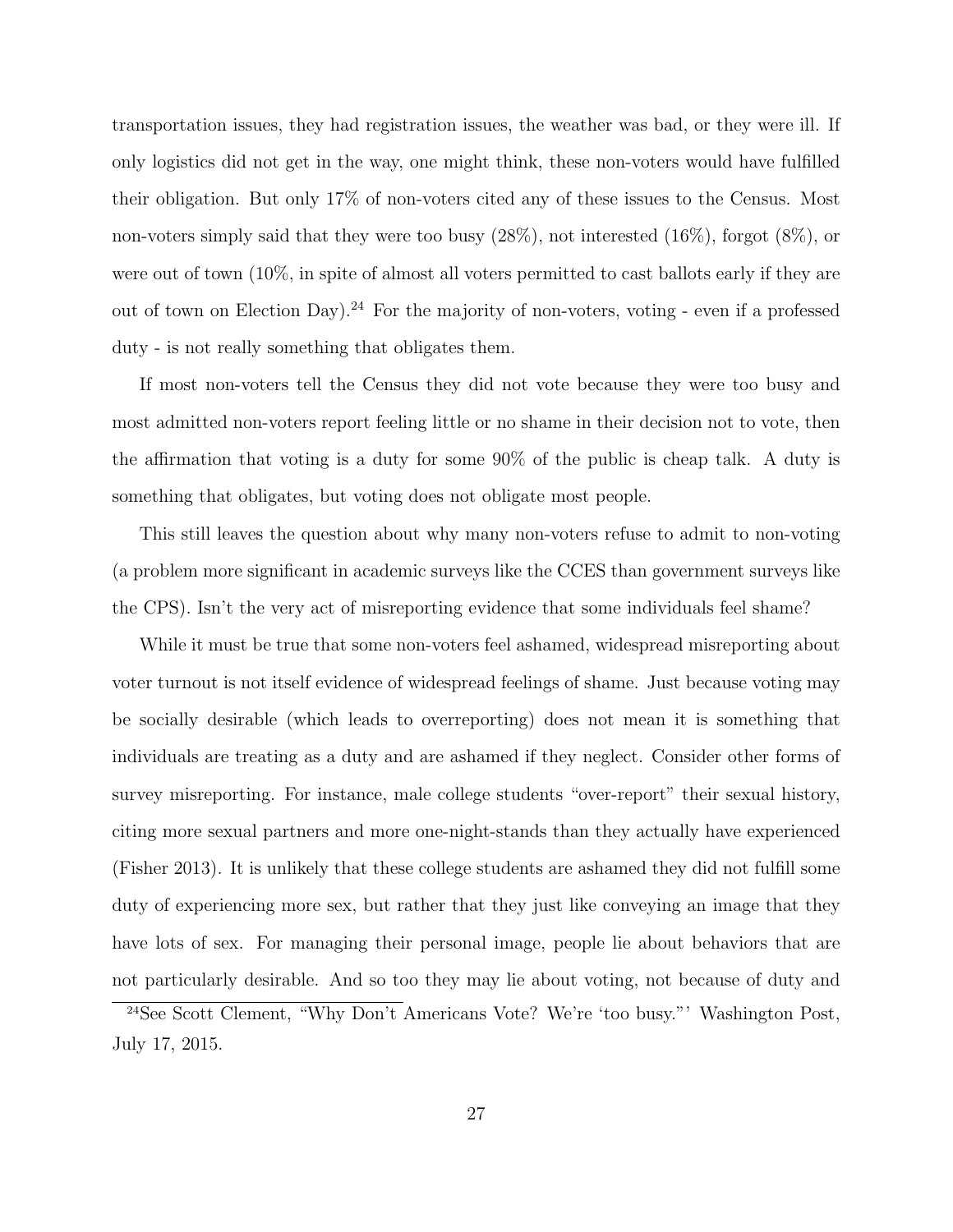shame, but just to curate a self-image that they think others will like.

### 3.3 Mass Participation, Revealed Behavior

#### 3.3.1 Voting

Given the limitations of surveys to assess motivations, consider some evidence of the revealed behavior of citizens. And in considering the macro dynamics of voting, look first at the macro dynamics of football. On a typical Sunday evening during the 2016 regular season of the National Football League, about 11 million viewers watched the game. In the playoffs, viewership on Sunday night rose beyond 20 million viewers in the first round to over 25 million in the next round. On Sunday evening of the Super Bowl, over 111 million Americans viewed the game.<sup>25</sup> Viewership, then, was ten times greater on Super Bowl Sunday than on a regular season Sunday.

Why? This seems like a silly question. The dynamics of football viewership are not a profound mystery. As the regular season transitions to the post-season and as the postseason culminates in the Super Bowl, many people tune in to the excitement, the "high stakes," and end of a season. Even people who do not like football and do not know the rules of the game watch the Super Bowl.

Now consider voter turnout, the basic dynamics of which are well-known. Turnout is at is highest, by far, at presidential elections. In midterm years, in local elections, and in primaries, turnout is much lower. Even in places that are not contested by Presidential campaigns (i.e. no direct mobilization), turnout is higher in Presidential contests than when those same places have competitive contests for offices like governor or mayor. Surveying participants in presidential elections, it is clear that many are not politically interested or

<sup>25</sup>The NFL TV Ratings Page, Sports Media Watch, http://www.sportsmediawatch.com/ nfl-tv-ratings-viewership-nbc-cbs-fox-espn-nfln-regular-season-playoffs/ Accessed 27 February, 2017.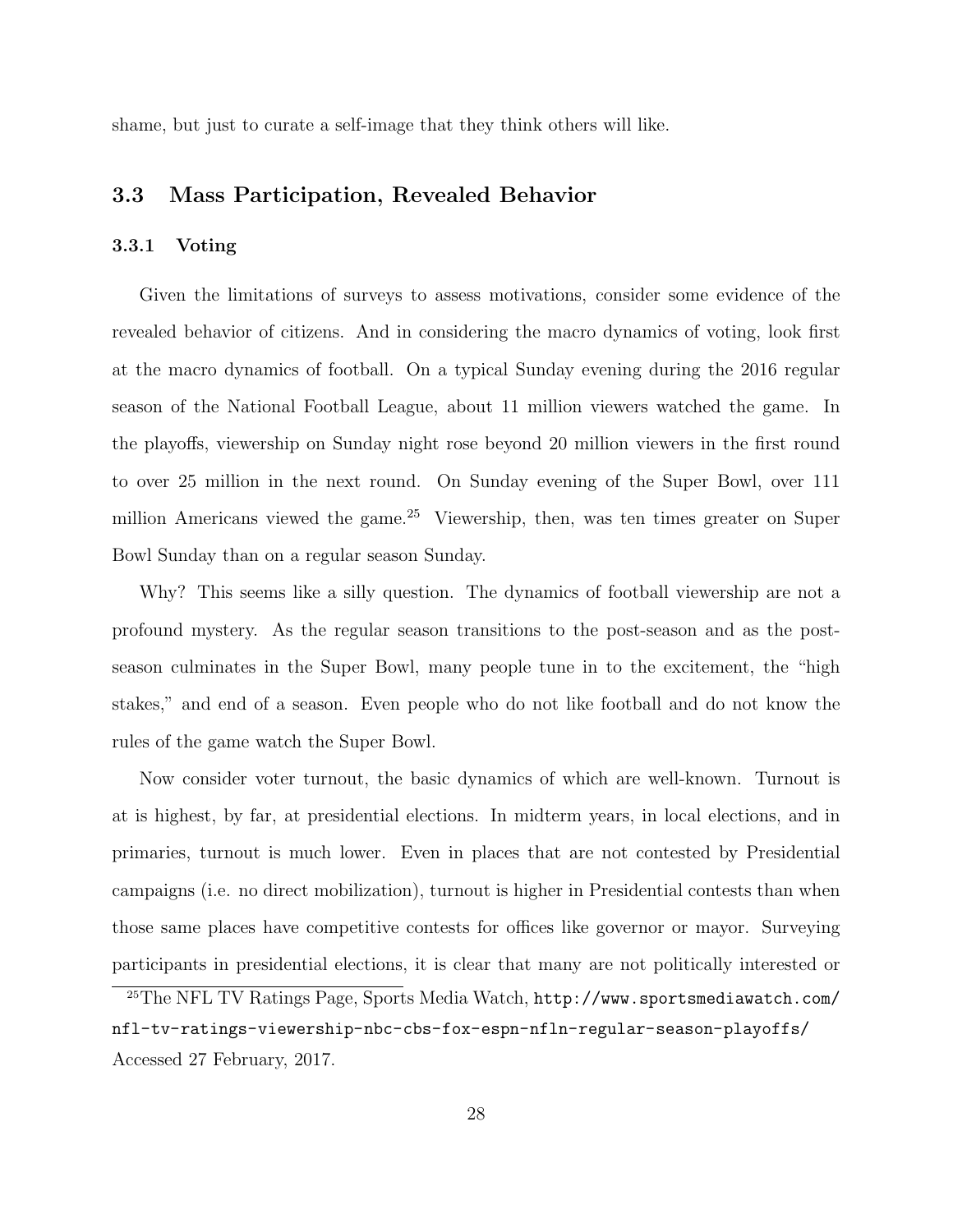engaged and they know very little about the rules of the political system (Ansolabehere and Schaffner 2016; DeNardo 1980).

Instrumental motivations cannot well explain voting dynamics, and neither can duty. As stated above, it is difficult to take seriously a notion of duty that is simultaneously affirmed and ignored by most citizens. It is also difficult to see why duty would obligate someone in Presidential contests but not in other contests. Strategic mobilization by parties and campaigns can also only explain so much of turnout dynamics, as the Electoral College permits targeted strategies to states while turnout levels are only marginally affected by those strategies.

What about so-called "indirect mobilization (Rosenstone and Hansen 1993)"? Voters hear far more about the Presidential race from the news and from their acquaintances than they hear about other political races. The media and social connections mobilize participation. But this is no different from "mobilizing" football viewership. Some portion of indirect mobilization might occur through reminding citizens of their civic obligation to participate, and that is different than in football. But probably a larger portion of indirect mobilization simply piques interest and encourages non-hobbyists to join the fun for a day, just like with the Super Bowl.

In short, the relatively high turnout associated with Presidential elections may not present any more of a puzzle or merit any more sophisticated or politically-oriented explanation than the higher viewership associated with a championship football game. In the culminating game, non-hobbyists join with the hobbyists, the truly duty-bound, and the ends-motivated participants to be part of a spectacle.

#### 3.3.2 Policy Activism

In 2008, Barack Obama won the presidency with an unprecedented base of volunteers. Over 13 million supporters provided the campaign with their email addresses. Over two mil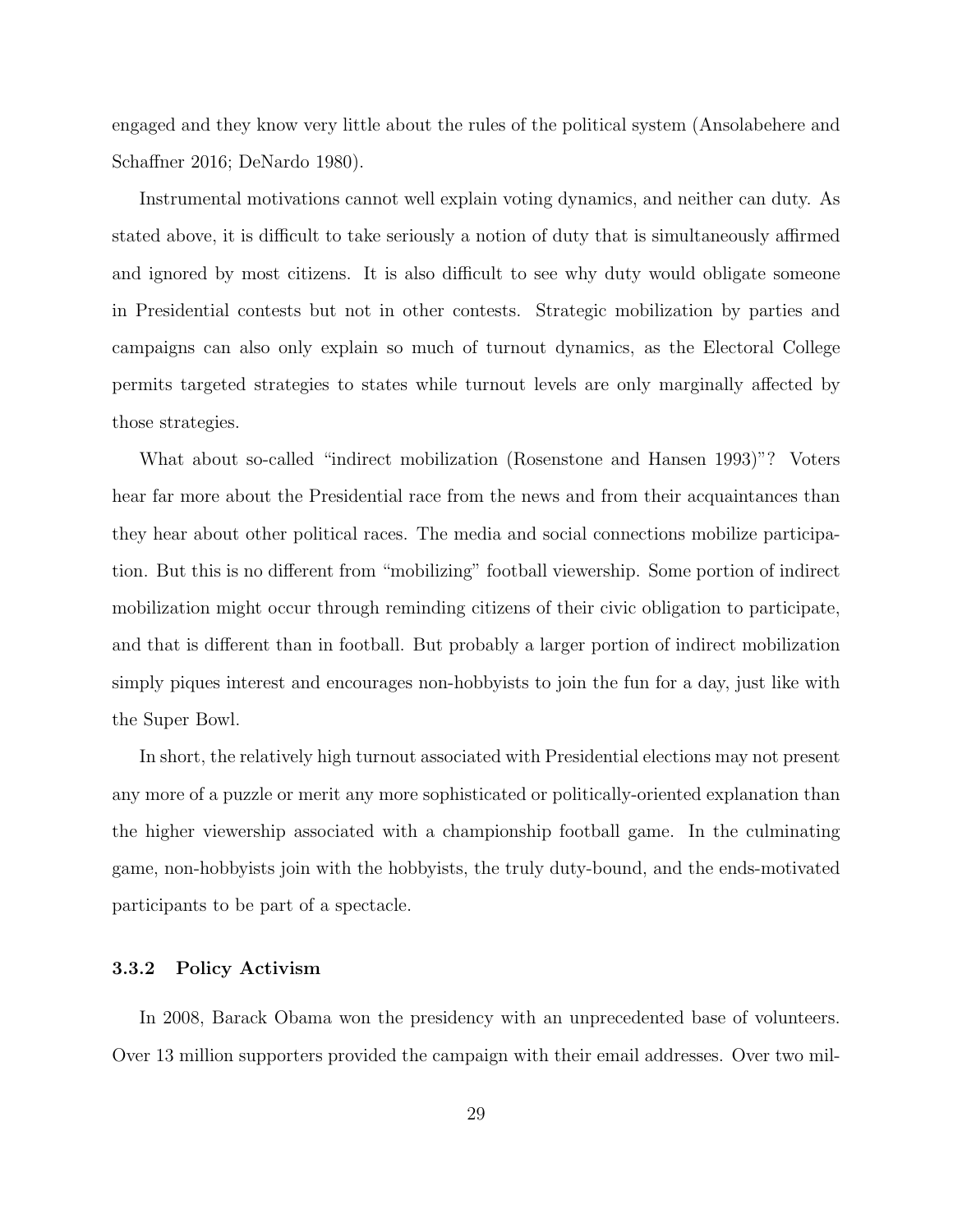lion volunteered. The campaign hoped it could channel the grassroots energy that powered electoral victory into policy advocacy. Thus, the campaign organization - and its lists of supporters - turned into Organizing for America, a group positioned to push the President's policy agenda through grassroots advocacy.

Organizing for America, however, faced a challenge in that policy advocacy is less gratifying than a campaign (e.g. Figure 1). When Organizing for America began mobilizing support for its first big policy item, the Affordable Care Act in 2009, only a small fraction of campaign supporters took action (Melber 2010; Milkis, Rhodes and Charnock 2012). The organization tried to get supporters to town-hall meetings where conservatives were a dominant presence and were offering the media displays of profound dissatisfaction with the policy. But the millions of supporters engaged by the Obama campaign largely disengaged, even in the first year of his administration and even on the signature policy of his tenure.

The further demise of Organizing for America (and its reboot after the 2012 election, Organizing for Action) has been blamed both on the media (see Melber (2010)) and on the Obama leadership team,<sup>26</sup> but blame may be more appropriately directed toward the activists, for whom campaigns are likely to be more gratifying than the slow pace and compromise associated with governance. Even during the campaign, supporters were much less engaged by policy than by the sport of politics (Melber 2010).

Even the one politician who built the biggest list of supporters and established a campaignlike organization to channel the enthusiasm of supporters to public policy had difficulty in getting his supporters enthusiastic about policy.<sup>27</sup> One explanation of why OFA failed is that activism ceased to be fun after the election season was over. Because activists were primarily motivated by fun rather than by duty, they ceased their participation.

<sup>27</sup>See Enos and Hersh (2015) on the Obama campaign's use of activists for mobilization.

<sup>26</sup>e.g. Tim Dickinson, "No We Can't," Rolling Stone, February 2, 2010. Marshall Ganz, "How Obama lost his voice, and how he can get it back" Los Angeles Times, November 3, 2010.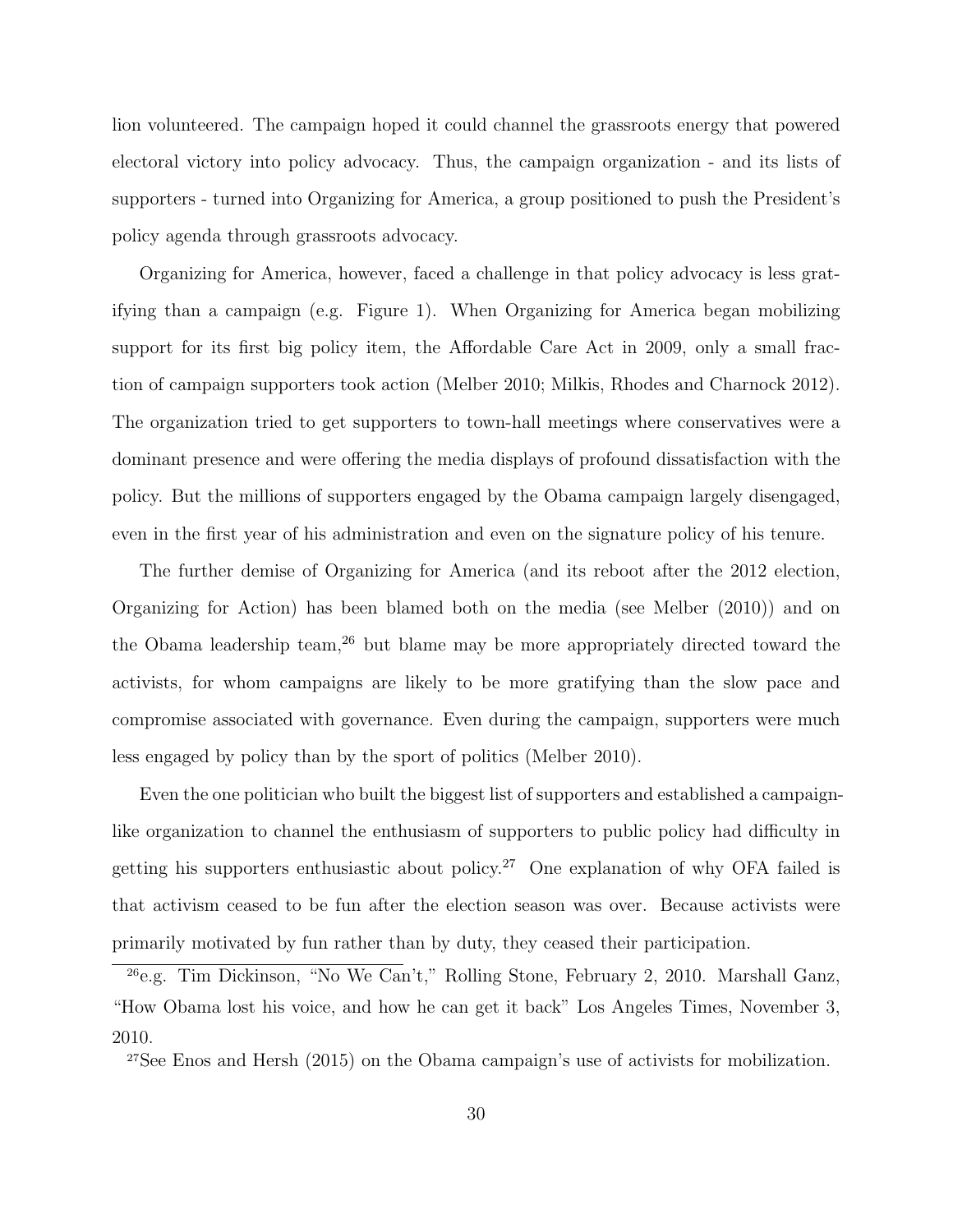**Petitioning.** The Internet has provided Americans with new tools to learn about politics and new ways to take action. Not only can citizens take individual actions like registering to vote and contributing to a campaign, they can also engage in collective action, like in signing policy-oriented petitions. Signing an online petition is a popular way for citizens to convey their policy views in a low-cost setting.

In 2011, the Obama White House established a program called 'We the People,' whereby individuals could design a petition that could be circulated online. If the proposal achieved a certain number of signatures within a certain amount of time, the White House would promise a response. Along with [redacted], I assessed the policy orientation of the 1,806 petitions submitted by 13 million individuals to the White House program over a period of about twenty months [redacted]. See the appendix for details.

The main empirical task here was to classify petitions by the type of public policy they targeted. First, we flag petitions that have as their chief aim either humor or partisan venting rather than actual policy advocacy. Fifteen percent of the signature-weighted petitions to White House were nothing more than jokes or opportunities to vent.

Then, we divided the policy-oriented petitions by scope (i.e. whether they target broadbased or particularistic policy goals). In distinguishing particularistic from broad-based policy, we consider policies aimed at particular individuals, small group financial interests, narrow ideological interests, or small geographic areas to be particularistic. Conversely, broad-based petitions are targeted to a national interest or a large subset of the population. Of the serious petitions, 50% were particularistic.

After classifying petitions as broad-based and particularistic, we finally subset the broadbased petitions into redistributive and non-redistributive groups. Redistributive-oriented petitions could be about taxes or about government services. Government benefits like healthcare subsidies, public education, social security, and food stamps are redistributive.

We refer to non-redistributive petitions as "post-materialist." Issues concerning sexual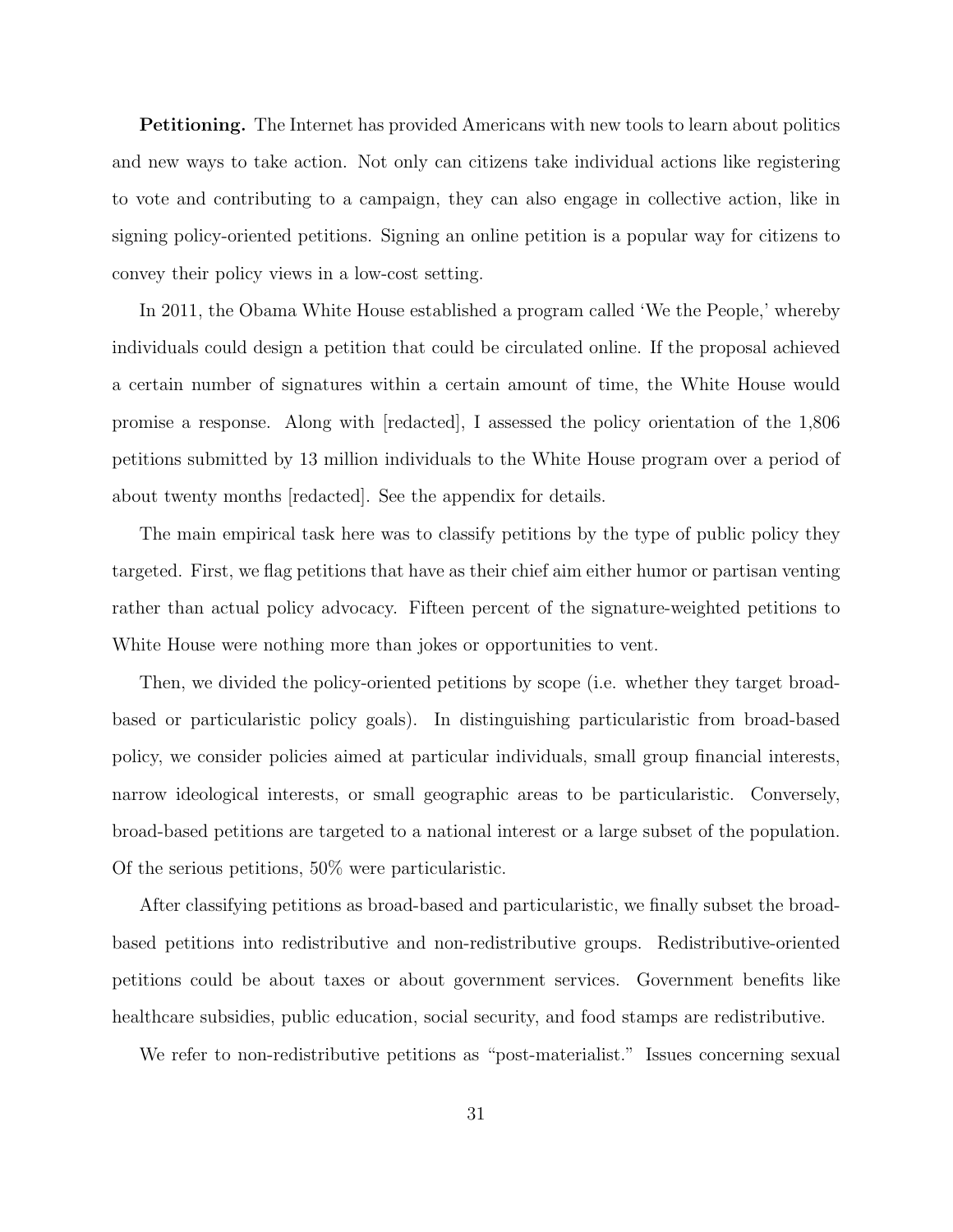behavior, recreational drugs, firearms, as well as issues ranging from redistricting to cell phone regulations to puppy mills falls into the post-materialist framework.

The upshot of our classification is that only 5% of the policy-oriented petitions concern redistributive policy. Combining all redistributive policies from paid leave to health care to funding school libraries only amounts to a small fraction of policy inputs into the White House's petition program.

Why is so little attention paid to redistributive policy? Scholars like Gilens (2012) have argued that public policy is broadly not responsive to the poor because of wealthy elites who control the agenda. But here, in this very open platform, there is almost no attention paid to redistributive policies either. One reason for this is that narrow policies are easier for people to get their heads around and to support. We see this in many realms of politics, from ballot measures (Glaser 2002) to processing of episodic versus thematic frames (Aarøe 2011; Iyengar 1991).

A second reasons is that while petition platforms are far more egalitarian than traditional forms of policy engagement, the kinds of people who end up signing petitions tend to be middle class professionals (Levine 2015). This cohort has less at stake in policy and tends to support post-materialist policies rather than redistributive ones.

Consider Figure 2. Here, I utilize the zip code of each petitioner who signed a White House petition (the lowest-level geographic aggregation offered by the White House API) to measure the rate of petitioning by income-level of a zipcode, subset by the policy focus of the petition. Note that all three subplots in Figure 2 are on the same scale, but the third plot is shifted down to accommodate the data. For the redistributive petitions, the highestincome zipcodes are twice as likely to sign a petition as the poorest zipcodes. But for the post-materialist petitions, the highest-income zipcodes are almost three times as likely to sign a petition compared to the lowest-earning zipcodes. In other words, individuals from richer neighborhoods are more likely than those from poorer neighborhoods to sign petitions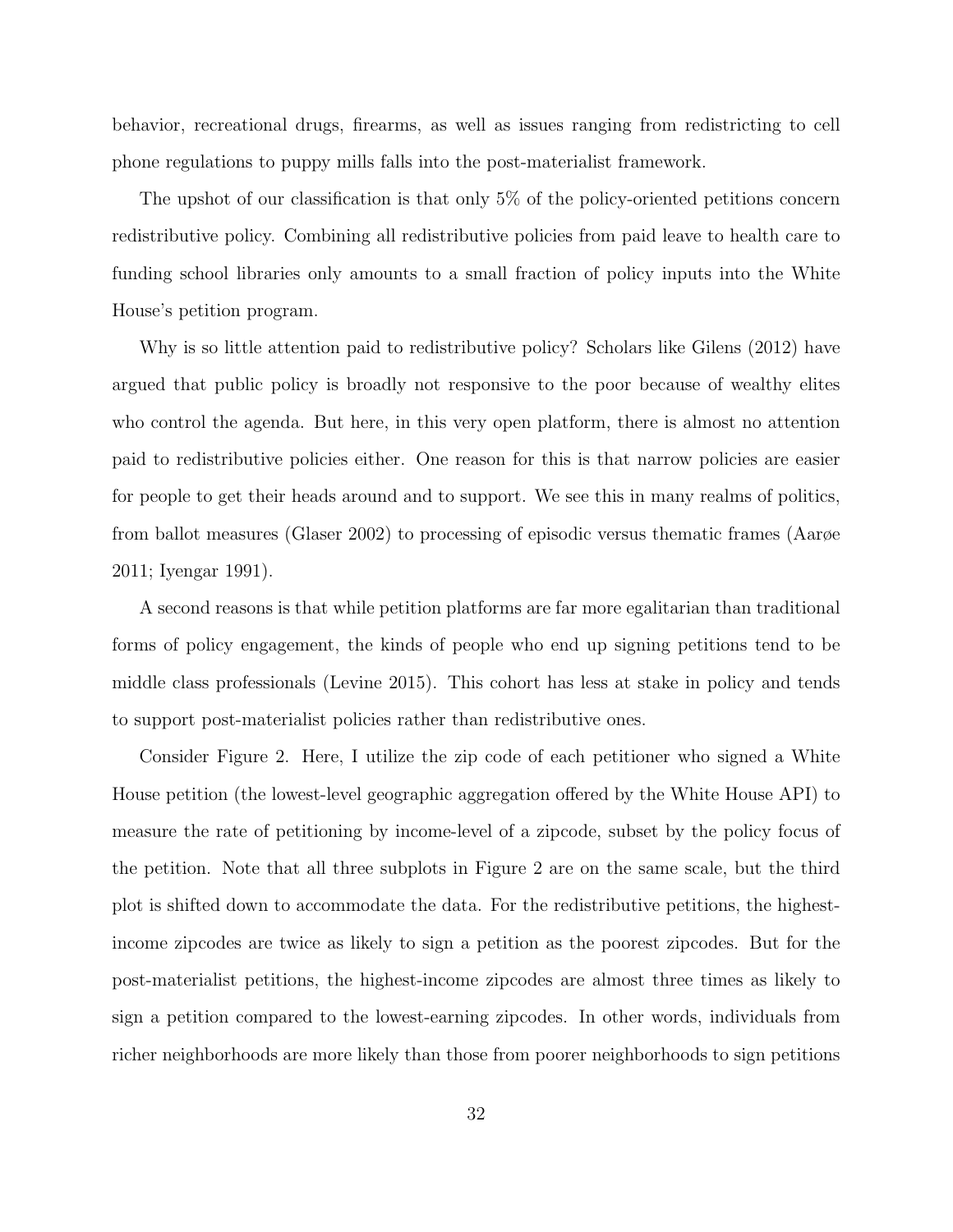

Figure 2: Petition Support, by Zip Code Income and Category of Petition

Source: [See Appendix]

in general, but their enthusiasm for petitions appears highest when the issues are unrelated to redistribution.

MoveOn and CREDO, two liberal organizations that circulate petitions, exhibit the same phenomenon as White House petitions. Redistributive issues compose a minority of their popular petitions. Issues like protecting whales and dolphins, food policy, and funding for NPR and PBS dominate the petitions [redacted].

The lesson from this example is that policy activism in the setting of online petitions has a distinctly low-stakes accent. This is a setting where the only formal barrier to entry is an Internet connection, and yet the policy agenda that forms is dominated by particularistic initiatives and post-materialist preferences. As a class of activists, online petitioners seem to be acting as hobbyists. It is unlikely that civic duty, the common good, or self-interest motivates them to collectively prioritize this way online. As with many other forms of online activity, this is a consumption activity.

To broaden the example to online behavior in general, Berry and Sobieraj (2014) find that niche political media consumers are often motivated by a desire for "a risk-free option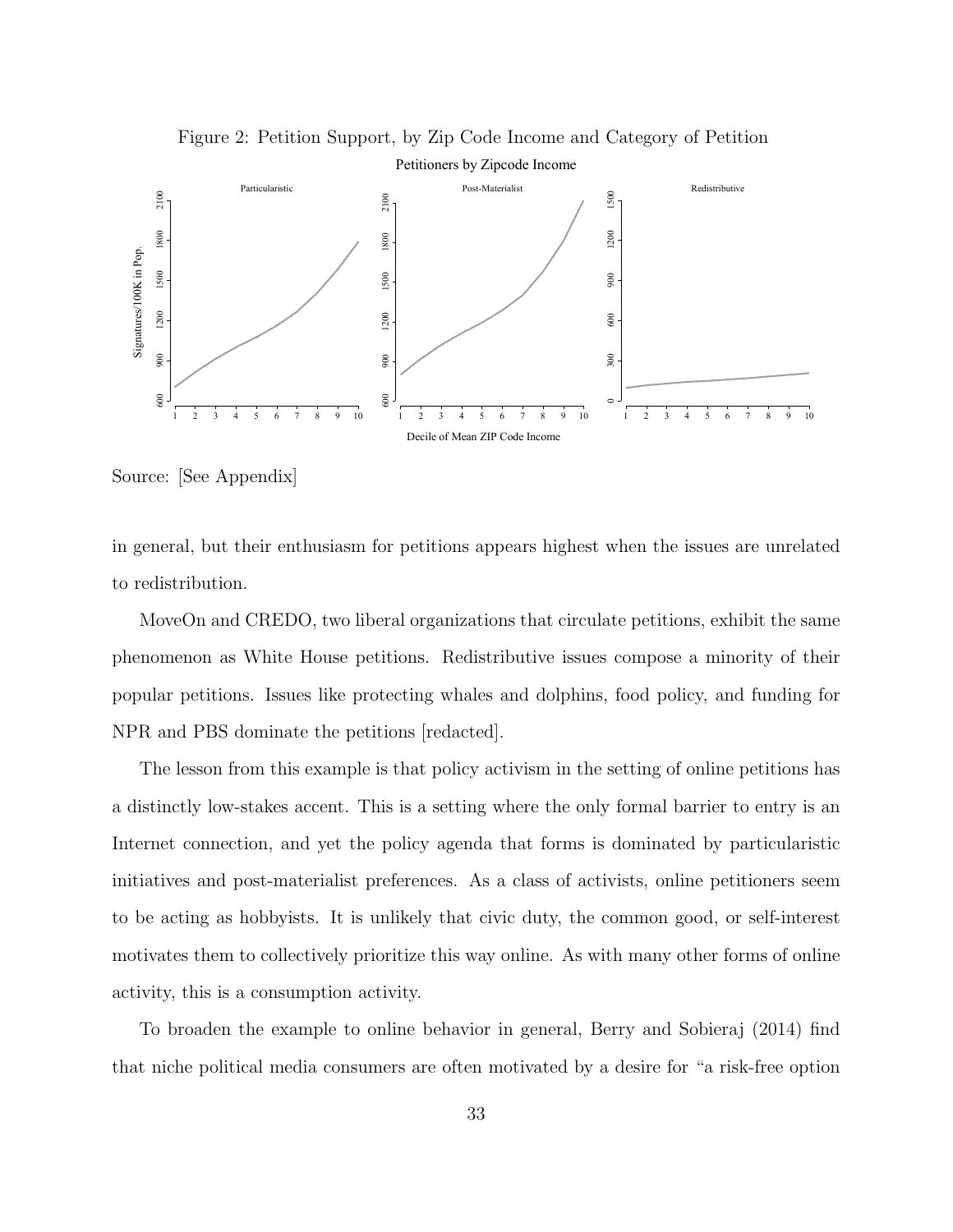for political companionship (131)." When citizens tune into partisan news media or engage in partisan online communities, they find safe spaces where they feel they are morally right and politically informed, and where they make social connections as if they are in a special club. This kind of behavior is hard to characterize as motivated by anything other than hobbyism.

### 3.4 Elite Campaign Contributors

Scholars studying the role of money in politics have long expressed interest in the motivations of donors. Donors may be motivated by economic self-interest, ideological affinity with a candidate, or to show support for their political party (Barber, Canes-Wrone and Thrower 2016; Barber 2016; Hill and Huber 2017; Ansolabehere, De Figueiredo and Snyder 2003).

The basic findings about individual donor behavior are inconsistent with an economic self-interest story. Only a small fraction of donors (2% in 2016) give to both parties. Most money comes from individuals rather than political action committees. The presidency generates by far the most enthusiasm among donors, even though the marginal contribution is likely to be more meaningful for lower-tiered races.<sup>28</sup> Donors are certainly motivated to support their party, but the evidence is not particularly strong that donors sort ideologically to candidates within party (Hill and Huber 2017; Barber, Canes-Wrone and Thrower 2016).

Perhaps wealthy donors are more attracted to contributing for pleasure: to attend cocktail parties, rub elbows with politicians and other wealthy people, and to be part of the sport.<sup>29</sup> Campaign fundraising, with its emphasis on events and donor contact, is time-inefficient for

<sup>28</sup>Donor Demographics. Open Secrets, Center of Responsive Politics, Accessed March 16, 2016, https://www.opensecrets.org/bigpicture/donordemographics.php?cycle=2016 <sup>29</sup>This is a more specific hypothesis than offered by Ansolabehere, De Figueiredo and Snyder (2003), who incorporate notions of civic duty into their claim that contributing is a consumption activity.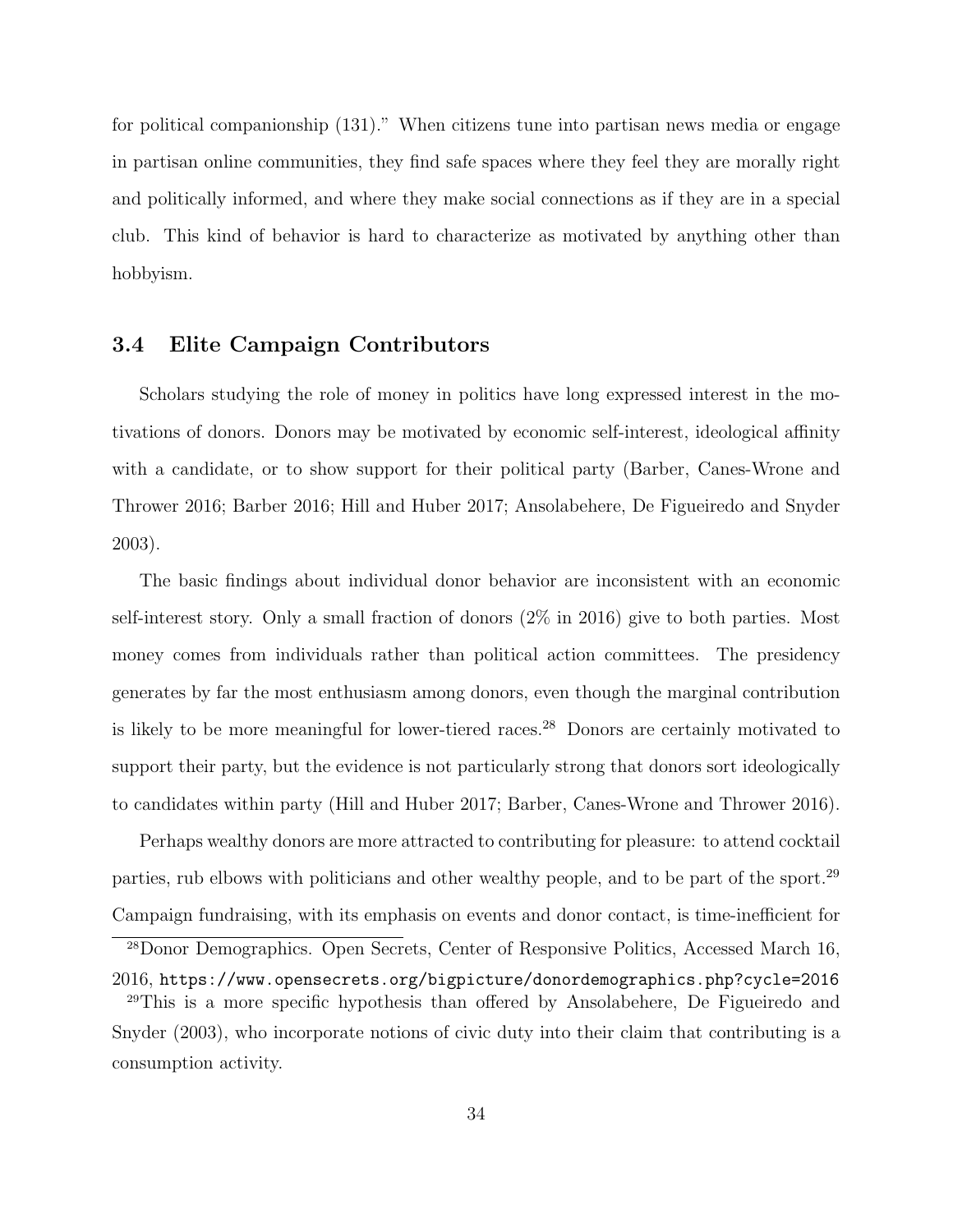politicians. If donors were interested in an ideological or self-interested agenda, they might reasonably want donations to be transactional, with policymakers spending less time talking to them and more time getting things done. But the opposite is true.

To explore the hobbyist motivation of donors in more detail, I, along with [redacted], conducted an original survey of donors. The study differs from other recent studies in that a.) we primarily surveyed donors who gave the maximum of \$2,700 to a candidate, and b.) we asked the donor about the circumstances of one specific contribution to encourage them to think concretely about a specific experience rather than just their general perspective. The sample was stratified by level of office (House, Senate, Presidency), and, for Congressional races, by incumbency status. The study offered no incentives for participation and achieved a response rate of 17%. The sample of max-out donors consisted of 678 respondents (we also sampled donors at the \$200-500 level).

The survey asked donors directly about self-interest (the majority claimed they were not motivated by self interest), but to gauge motivations in more subtle ways, the survey posed a couple of useful hypothetical scenarios, which I will describe here. Donors were asked if they would donate to a candidate with whom they are personally close, but who lost their election and needs money to retire their campaign debts. Notice in this scenario that there is no self-interested reason or policy reason to make this donation. After all, the candidate lost. And yet,  $61\%$  (N= 648) of max-out donors say they would make this donation.

Of course, donors might help a politician pay down campaign debts because they hold a general value that they ought to support their party. Indeed, a donor might contribute to a candidate who is nearly certain to win or lose, not in attempt to instrumentally affect the outcome or voice concern about an issue, but for the sake of generic party boosting (Hill and Huber 2017).

Depending how it is construed, party boosting is different from pure hobbyism. Party boosting is not just cheering for a team, but doing one's part to support the institution of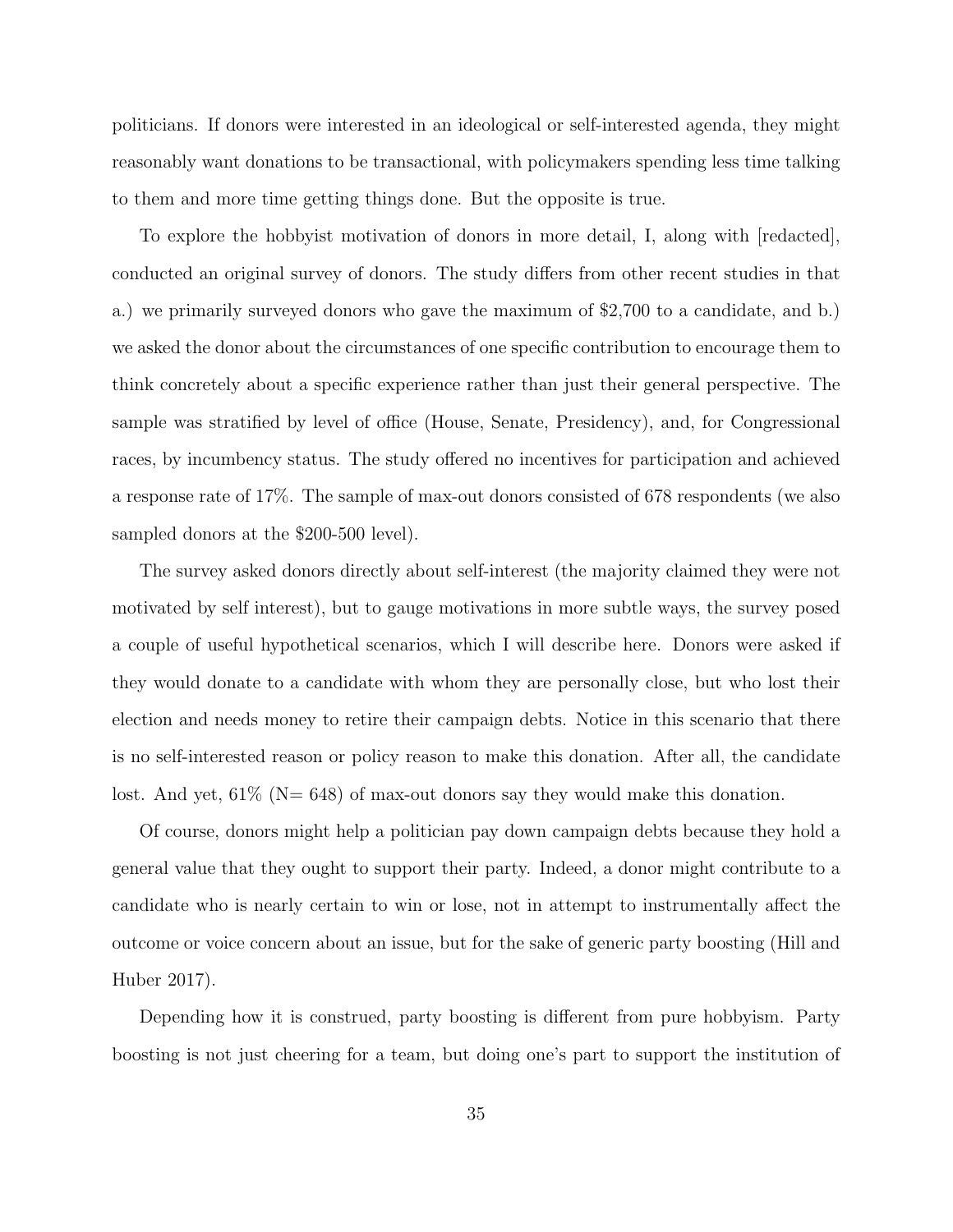a party in a general way. To distinguish party boosting from pure hobbyism, the survey contained a simple pair of questions, randomized to two groups of respondents. Half of the sample was asked if they would be likely to pay \$1,000 to their political party to be able to attend an intimate dinner with a prominent elected leader. The other half of the sample was asked if they would be likely to pay a \$1,000 fee to an event planning company to attend the dinner.

In the first scenario, a donor gets the consumption benefit of the dinner with a politician along with the party-boosting benefit of supporting their party. In the second scenario, the contributor gets the dinner but there's no party benefit. Forty-nine percent of donors in the first condition said they were somewhat or very likely to contribute when the money went to the party. In the second condition, when the money went to an event planning company, still 38% of donors would pay the fee. While lower than the first scenario, this is still a remarkable share of donors who would pay to socialize with politicians even if the money did not advance a candidate's or party's cause. This is a purer form of hobbyism.<sup>30</sup>

#### 3.5 Partisanship

The nature of partisanship in the U.S., or at least our understanding of it, has changed in the last 60 years. Consider that in 1964, when the presidential election featured a sharp ideological contrast between President Johnson and Senator Barry Goldwater, 65% of NES

<sup>30</sup>A party-booster would not want to pay a fee to a company for a dinner, but perhaps a selfinterested donor would do so. Maybe the dinner would present a chance to talk policy even if it was not a vehicle for financial support. But there is little evidence for this hypothesis. For one, the responses to the two questions are nearly identical (48% for party-boosting, 35% for the event fee) among retirees  $(N= 189)$  who do not have an obvious business interest in an intimate dinner. Furthermore, a self-interested donor would see the transaction of funds as the carrot for policy influence. Without the campaign contribution, why would the politician pay special consideration to the donor's view?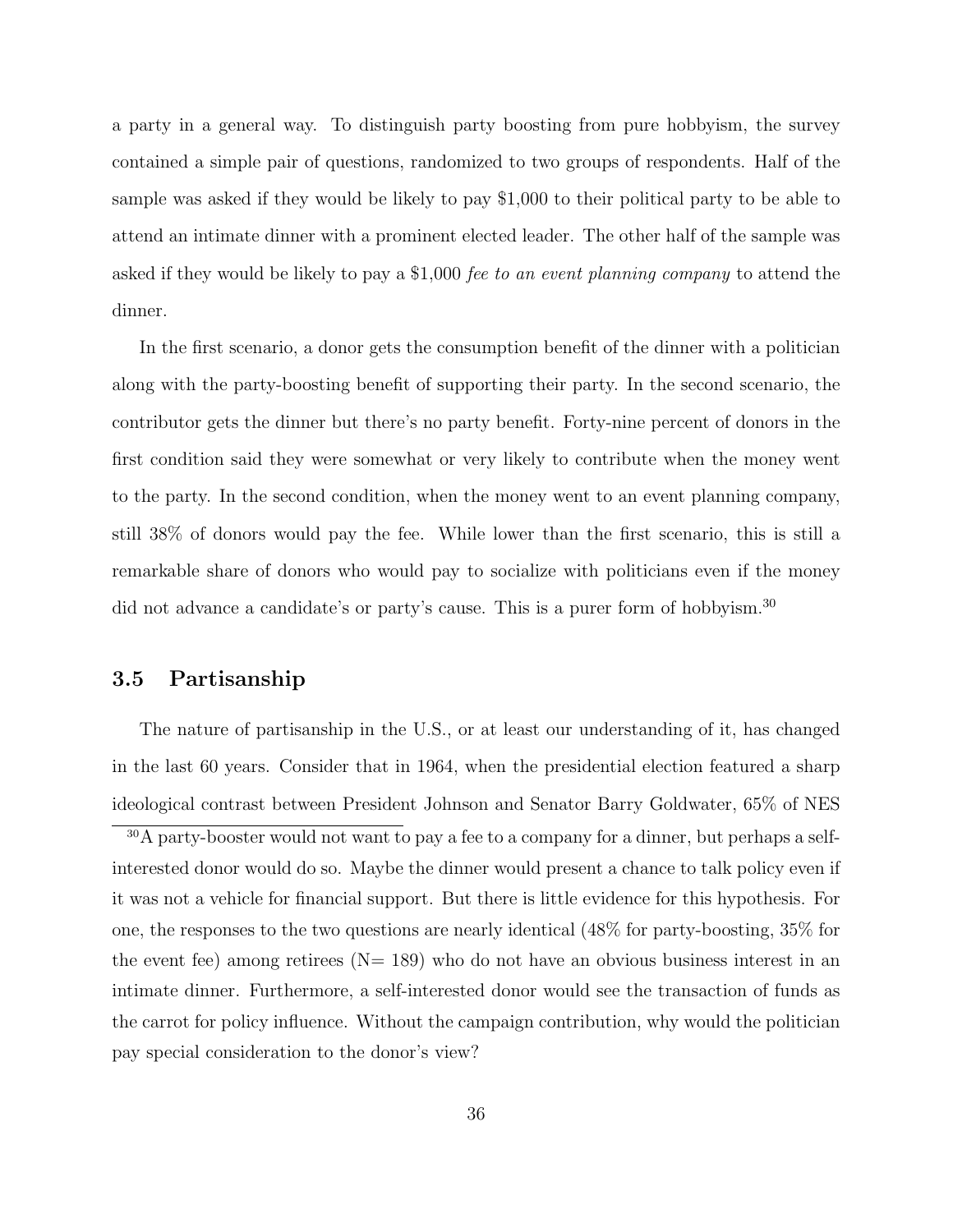respondents said they cared who won and 55% said they saw an important difference between what the parties stand for. Compare this to 2012, where the differences in policy and disposition between President Obama and Mitt Romney were unambiguously less stark than Johnson and Goldwater. But in 2012, 81% of respondents cared who won and 81% saw a important difference between the parties.<sup>31</sup>

Seemingly more than ever, people feel strong emotions about the other party. Among highly engaged partisans, most say the other party makes them afraid.<sup>32</sup> In a 2012 study, Iyengar, Sood and Lelkes (2012) find that 27% of Republicans and 20% of Democrats would be upset if their child married someone of the other party. This compares to research from 1960 showing about 5% of partisans affirmed this position (see also Lelkes (2016)). Arguably, political scientists now mostly understand partisanship as a form of social identity (Green, Palmquist and Schickler 2002; Iyengar, Sood and Lelkes 2012; Iyengar and Westwood 2015; Huddy, Mason and Aaroe 2015; Theodoridis 2016). Partisan attachments are less about ideology and running tallies of incumbent performance and more akin to support for sports teams. Neither events nor policy tend to change one's allegiance.

But Green, Palmquist and Schickler (2002) argue that while partisan attachments are similar to sports allegiances, they seem to run deeper. Even though partisan attachments are only loosely connected to policy, the authors suggest that the stakes are higher in elections than a sports contest and this affects how people engage these allegiances. As Green, Palmquist and Schickler (2002) write, "Small wonder that polite conversation admit sports talk but excludes politics."

While partisanship may operate at an emotional level, there is a question of how much substance it has to it. Is it like a sports affinity or is it really something deeper? For many

<sup>32</sup>Pew Research Center, "Partisanship and Political Animosity in 2016." June 2016.

<sup>31</sup>See ANES cross-tabs available at http://www.electionstudies.org/nesguide/ toptable/tab6d\_7.htm and http://www.electionstudies.org/nesguide/toptable/ tab2b\_4.htm.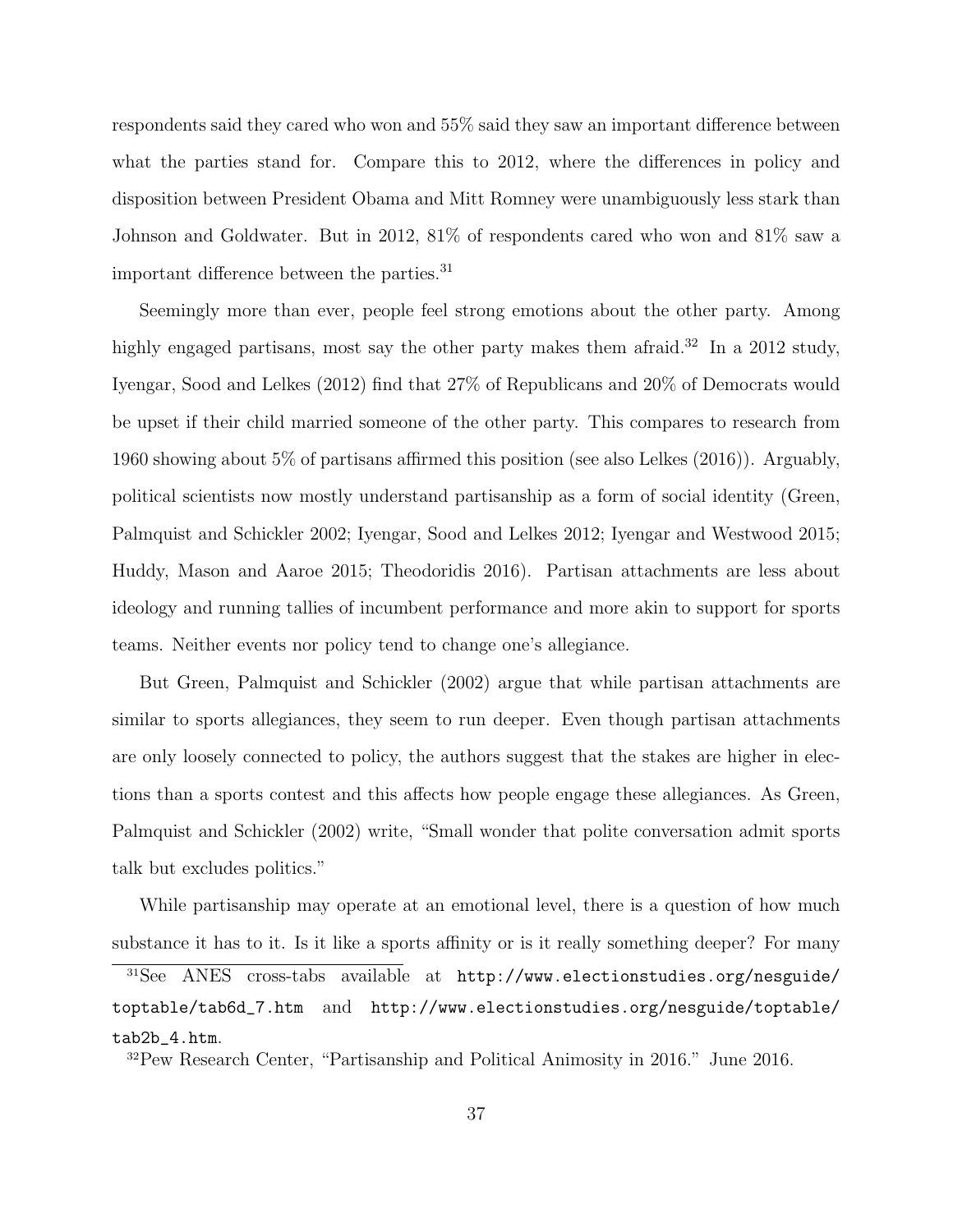citizens, rahing and booing a party may simply be a form of posturing and a way to plug into a competition. Consider research suggesting that affiliating or not with a party is a form of managing one's image (Klar and Krupnikov 2016), that some amount of polarization is "false polarization" (Levendusky and Malhotra 2016), and that partisan motivated reasoning operates in the context of sports just as it operates in politics (Carey et al. 2016).

Building on this line of research, I ran a Survey Monkey poll of 1,071 Americans in July 2016, designed to be representative of individuals in the northeast (from Maine to Pennsylvania). I asked the interparty marriage question, as utilized recently by Iyengar, Sood and Lelkes (2012), to gauge whether individuals would be upset if their children married someone of the opposite party.

But I also asked something else. In this sample of northeasterners, I solicited whether they have a favorite baseball team. Fifty-seven percent claimed to be fans of the Red Sox, Yankees, Mets, or Phillies. Another  $11\%$  were fans of another team, and the remainder of the sample said they were not fans of baseball. I then posed the marriage question geared to baseball allegiances. Would Red Sox fans be upset if their child married a Yankees fan (and vice versa)? Would Mets fans be upset if their child married Phillies fans (and vice versa)? Bear in mind that when this survey was fielded, the baseball season was in its sleepy midpoint and these traditional rivals had stiffer competition in their divisions than one another.

Even so, 17, 18, 20, and 20% of Red Sox, Yankees, Phillies, and Mets fans, respectively, said they would be upset about their child marrying a rival team supporter. This rate is about 4 times higher than individuals expressed about political allegiances in 1960.

For comparison, I asked the sample the political marriage question as well (and I randomized whether they saw the sports question first or the politics question first). In July 2016, politics, unlike baseball, was at an intense moment given the emergence of Donald Trump as Republican nominee for President. In this sample of northeasters, 19% of Republicans affirmed they would be upset about their son or daughter marrying a Democrat - that's the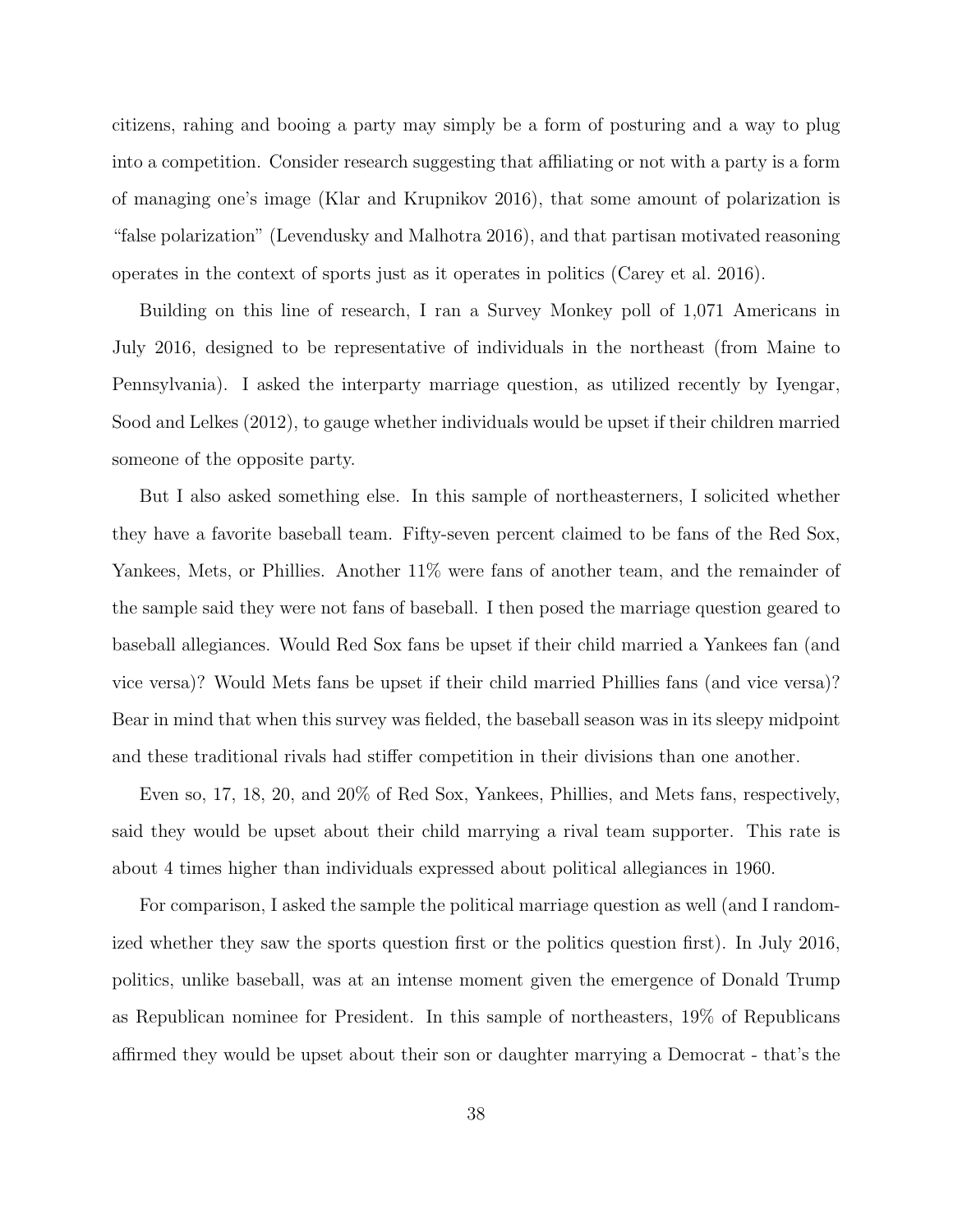same rate as in the sports questions. A greater share of Democrats in the northeast (32%) affirmed they would be upset about a Republican marriage.

In sum, the rate at which people affirm in a survey they would be upset about an interteam marriage is not much different than the rate at which they affirm disappointment with inter-party marriage. One interpretation of this is that many people take sports very seriously. A better interpretation is that in both cases of sports and politics, these survey respondents are offering a lot of hot air. For all the ink spilled about partisan animosities, it isn't clear that politics is particularly special in encouraging emotional connections to teams. Many people who are engaged in hobbies are drawn to competition (Pack 1934). They take pleasure in activities where there are winners and losers. It is just that political scientists, focused as they are on politics, rarely stop to anchor partisan effects (and the theories that generate them) to parallel non-political phenomena.

What changed with partisanship from 1964 to 2012 is not that the stakes got higher. They did not. But Americans feel differently about partisanship. At issue in the scholarship is how much substance there is underlying those feelings. Given historical trends discussed above about the ways people spend free time, the opportunities they have to learn and participate as a result of a changed media environment and populist reforms, and a lower level of perceived threat, one theory of partisanship is this: the feelings and emotions are strong because people, in recent years, have been engaging in a hobby that features competition as its central focal point. It's not that partisans actually hate each other, but rather that they permit themselves to play a role in a game. And the less that partisans interact with people on the other side, the easier and more fun it is to keep up the act.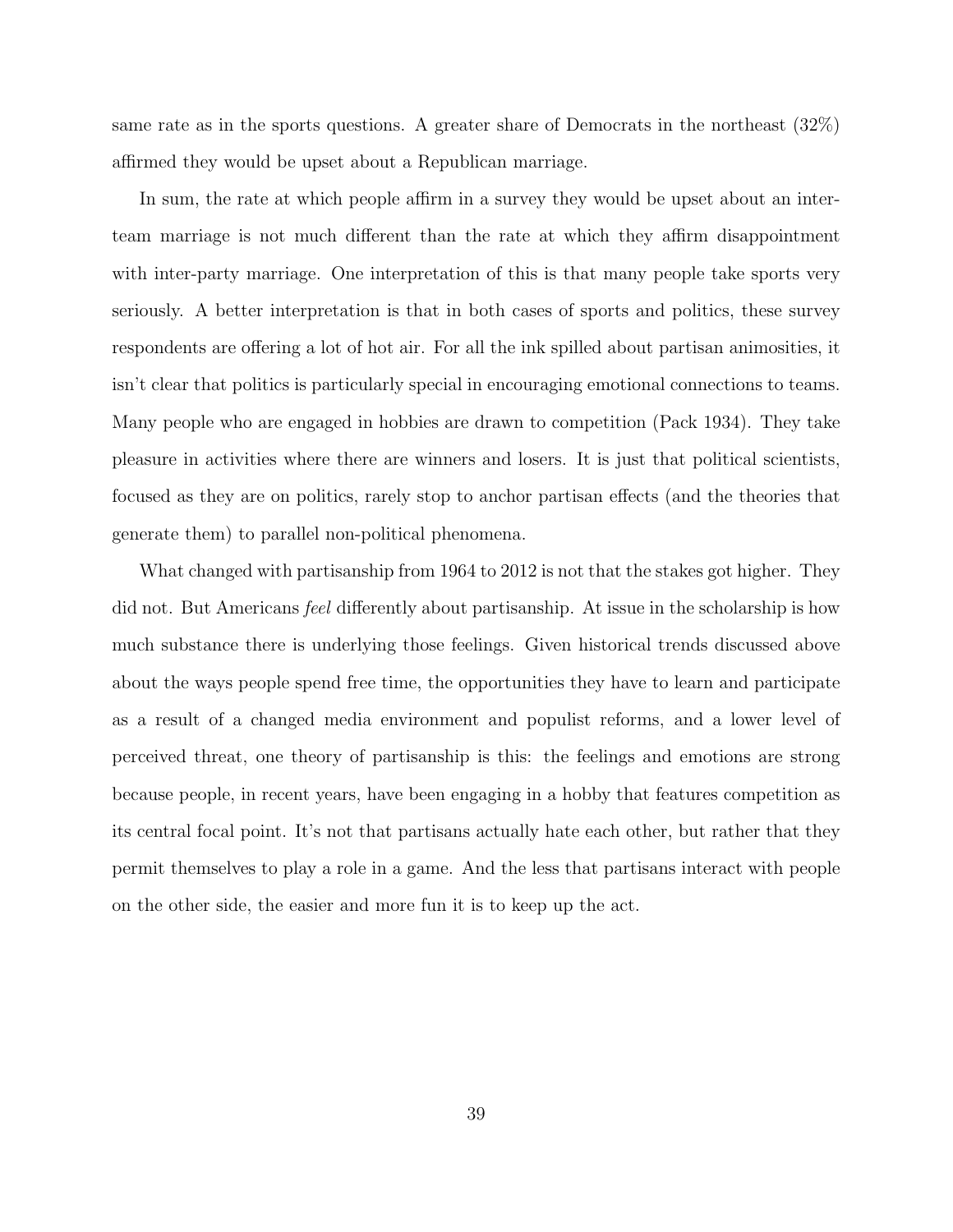## 4 Discussion

The brief and broad empirical overview suggests several key insights. First, much of the existing literature focused on who participates in politics can be placed within a broader theory of participation in leisure activities. Interest in politics, like interest in other hobbies, is explained by mechanisms like socialization, taste, and free time. Second, the failure to participate in an activity that is often touted as motivated by duty (i.e. voting) does not seem to generate feelings of shame. People lie about voting, but the lying can be a form of image management that has little to do with failing to perform a civic duty.

Third, I have shown evidence that self-reported participation in activities is highly correlated with activities that citizens consider enjoyable. In behaviors that are actually motivated by duty or self-interest, this relationship typically does not exist. For example, the rate at which parents change diapers likely bears little relationship to their enjoyment of doing this activity that they feel is their parental duty.

Fourth, I have shown in several instances, including policy activism organized by President Obama, online petition-signing, campaign contributing, even partisan emoting, that many forms of participation taken in the US make less sense under models of self-interest, duty, or policy influence, and are more aptly described as examples of political hobbyism.

These empirical findings are just a beginning. While I have offered some original estimates, we do not yet know in more concrete terms the relative weight of hobbyism versus duty versus interest as they exist within individuals or communities, or how the weights change over time.

In this introductory statement that is mostly focused on theory rather than empirics, I have shown that poli-hobbyism is distinct from duty-oriented and interest-oriented theories of political motivation. Poli-hobbyism arises in a particular historical setting in which citizens have opportunities to participate in politics and to learn specialized knowledge, in which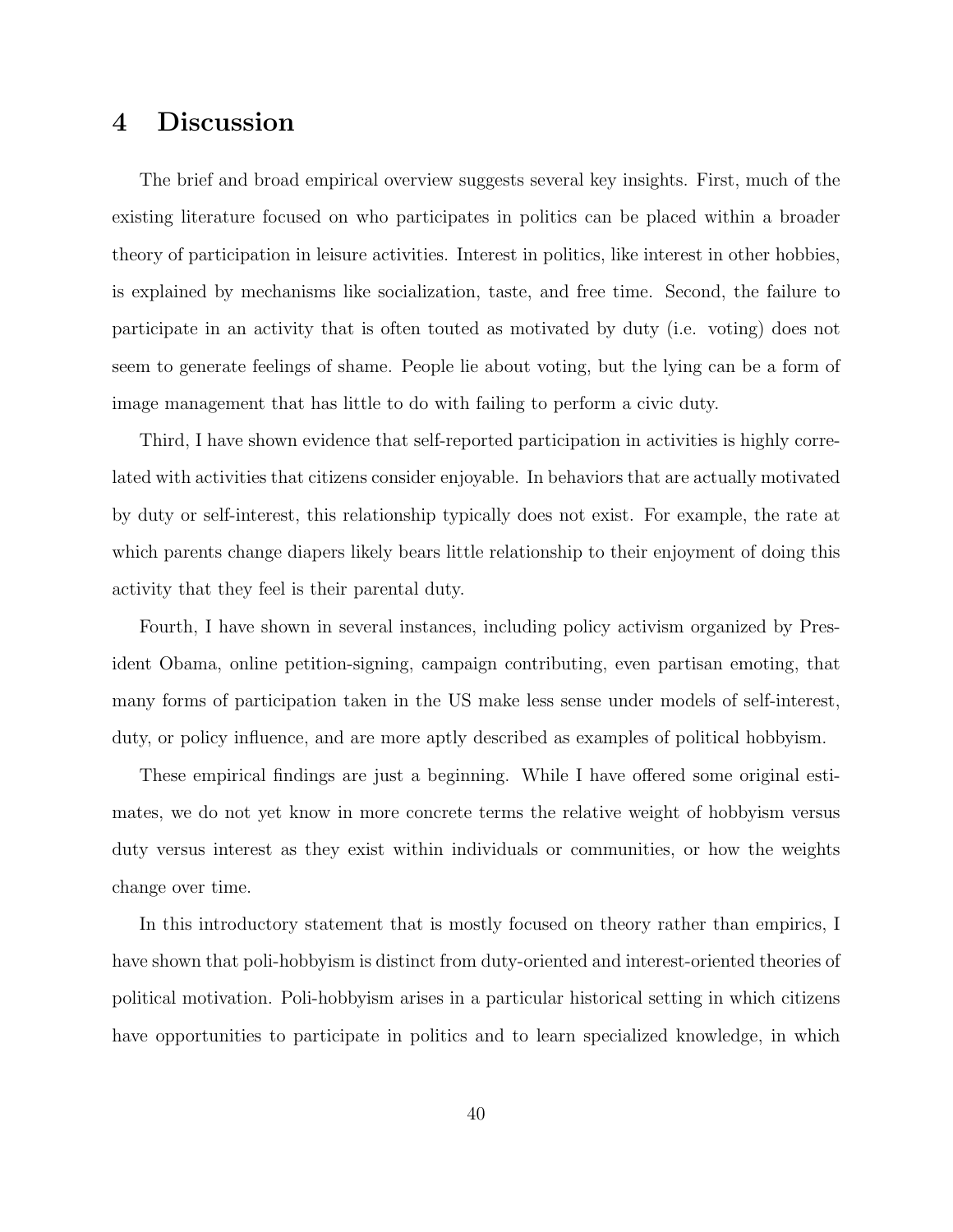citizens have leisure time to pursue hobbies, and in which the political stakes are remote enough that, at least for some people, political action does not merit the level of seriousness associated with civic duty. Because hobbyists act as if the stakes are low, they may fail to perform acts that are important but not gratifying. They may focus more on partisan competition than is useful for the public good. And for lack of civic-mindedness, perhaps they will have trouble invoking duty when political stakes suddenly rise.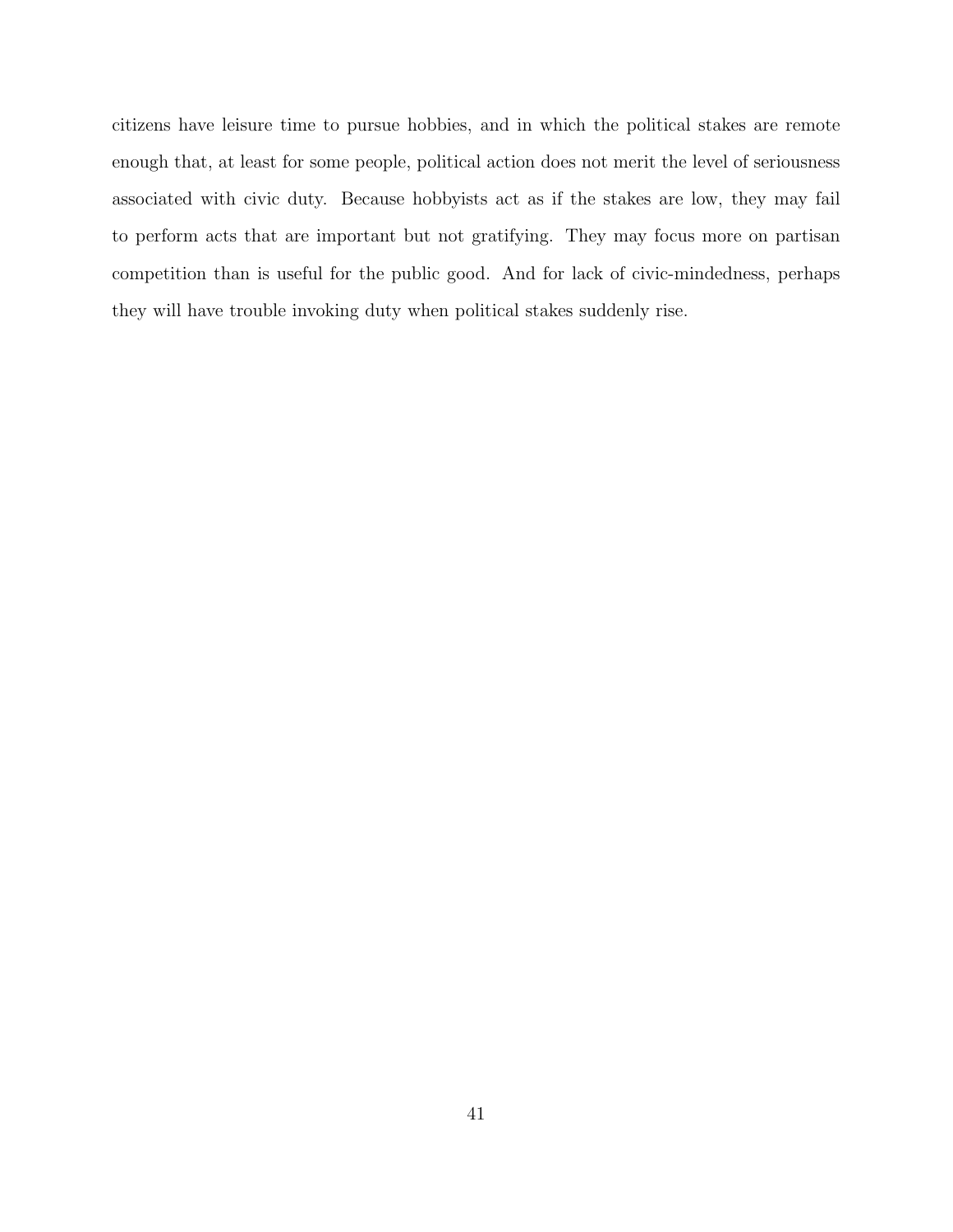## References

- Aalberg, Toril, Jesper Stromback and Claes H. de Vreese. 2011. "The Framing of Politics as Strategy and Game: A Review of Concepts, Operationalizations and Key Findings." Journalism 13(2):162–178.
- Aarøe, Lene. 2011. "Investigating Frame Strength: The Case of Episodic and Thematic Frames." Political Communication 28(2):207–226.
- Abrams, Samuel, Torben Iversen and David Soskice. 2011. "Informal Social Networks and Rational Voting." British Journal of Political Science 41(2):229–257.
- Addonizio, Elizabeth M., Donald P. Green and James M. Glaser. 2007. "Putting the Party Back into Politics: An Experiment Testing Whether Election Day Festivals Increase Voter Turnout." PS: Political Science and Politics 40(04):721–727.
- Albertson, Bethany and Shana Kushner Gadarian. 2015. Anxious Politics: Democratic Citizenship in a Threatening World. Cambridge: Cambridge University Press.
- Aldrich, John H. 1993. "Rational Choice and Turnout." American Journal of Political Science 37(1):246–278.
- Ansolabehere, Stephen and Brian Schaffner. 2016. "Beyond the Core and Periphery: A New Look at Voter Participation across Elections." Working Paper.
- Ansolabehere, Stephen, John M. De Figueiredo and James M Snyder. 2003. "Why is There So Little Money in Politics?" Journal of Economic Perspectives 17(1):105–130.
- Atkinson, Matthew D. and Anthony Fowler. 2014. "Social Capital and Voter Turnout: Evidenec from Saint's Day Fiestas in Mexico." British Journal of Political Science 44(1):41-59.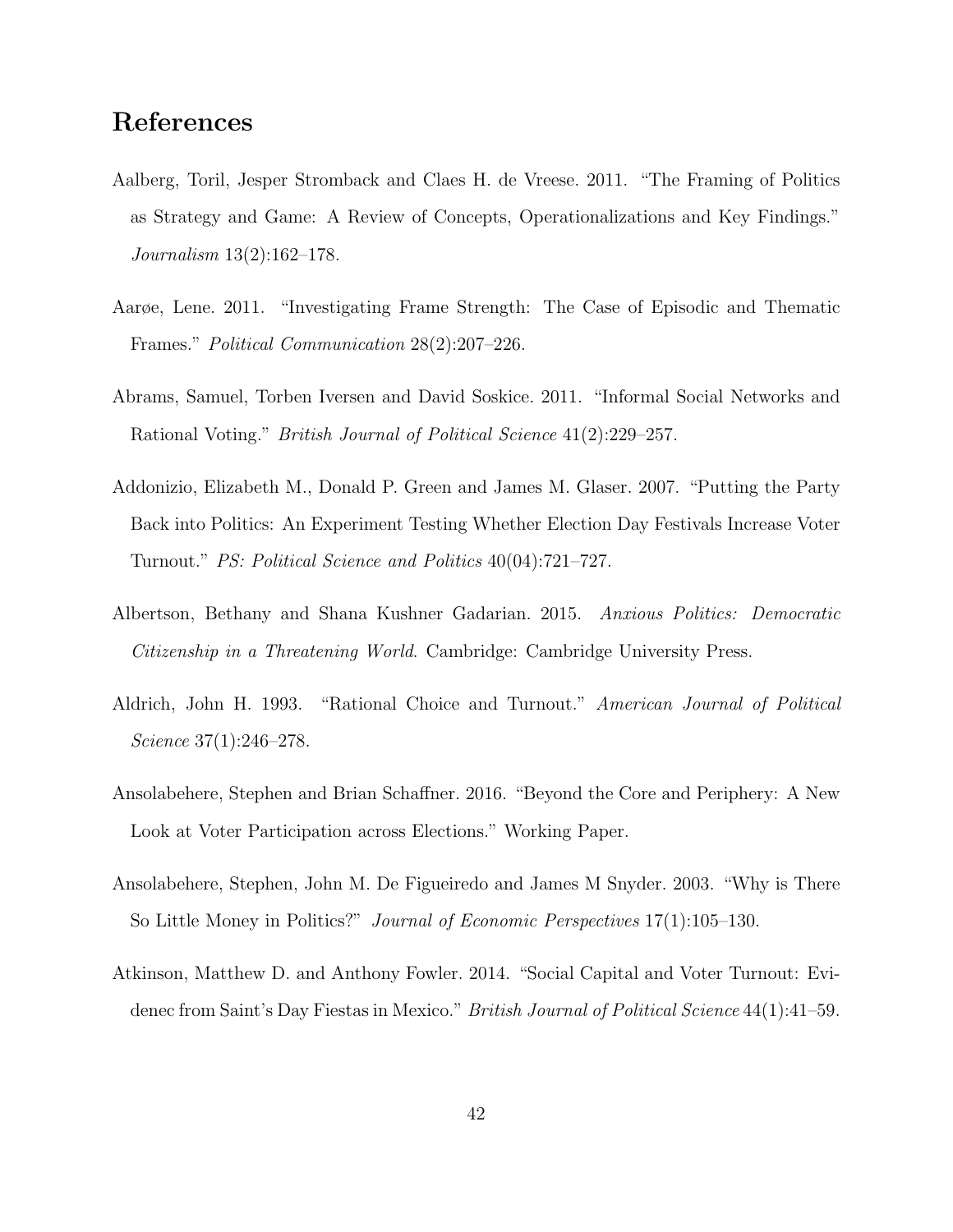- Banfield, Edward C. 1968. The Unheavenly Chorus Revisted. Boston: Little, Brown and Company.
- Barber, Michael. 2016. "Donation Motivations: Testing Theories of Access and Ideology." Political Research Quarterly Forthcoming:1.
- Barber, Michael J., Brandice Canes-Wrone and Sharece Thrower. 2016. "Sophisticated DOnors: What Motivates Individaul Campaign Contributors?" American Journal of Political Science Forthcoming:1.
- Bellah, Robert N., Richard Madsen, William M. Sullivan, Ann Swidler and Steven M. Tipton. 1985. Habits of the Heart. Berkeley: University of California Press.
- Benkler, Yochai. 2006. The Wealth of Networks: How Social Production Transforms Markets and Freedom. New Haven: Yale University Press.
- Bensel, Richard F. 2004. The American Ballot Box in the Mid-Nineteenth Century. Cambridge: Cambridge University Press.
- Berry, Jeffrey M. and Sarah Sobieraj. 2014. *The Outrage Industry*. Oxford: Oxford University Press.
- Blais, Andre. 2000. To Vote or Not to Vote?: The Merits and Limits of Rational Choice Theory. Pittsburgh: University of Pittsburg Press.
- Blais, Andre and Carol Galais. 2016. "Measuring the Civic Duty to Vote: A Proposal." Electoral Studies 41(1):60–69.
- Bond, Robert M, Christopher J. Fariss, Jason J. Jones, Adam DI Kramer, Cameron Marlow, Jaime E. Settle and James H. Fowler. 2012. "A 61-Million-Person Experiment in Social Influence and Political Mobilization." Nature 489(7415):295–298.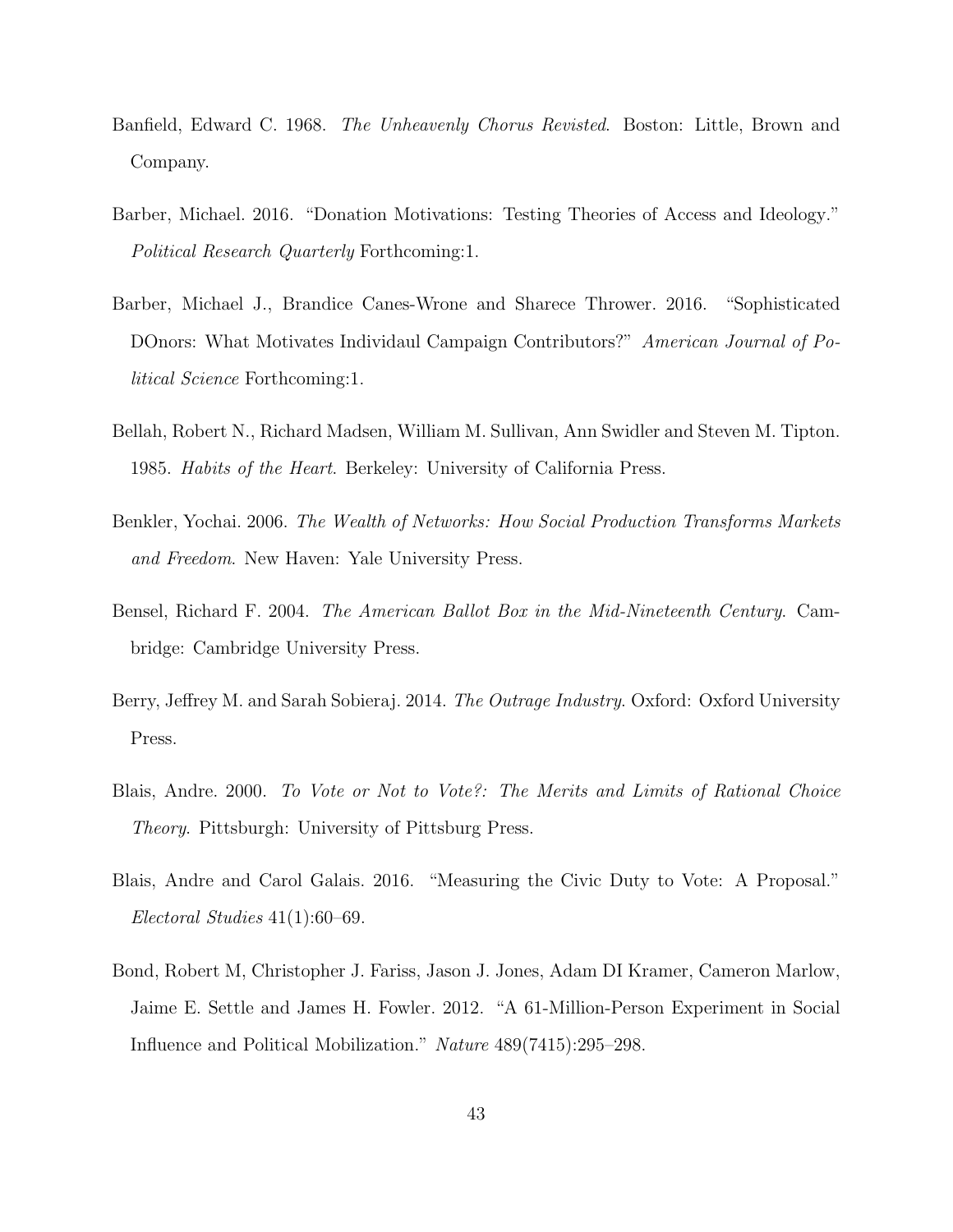- Bourdieu, Pierre. 1984. Distinction: A Social Critique of the Judgment of Taste. Harvard: Harvard University Press.
- Cain, Bruce. 2014. Democracy More or Less. Cambridge: Cambridge University Press.
- Campbell, Andrea Louise. 2003. "Self-Interest, Social Security, and the Distinctive Participation Patterns of Senior Citizens." American Political Science Review 96(3):565–574.
- Campbell, David E. 2006. Why We Vote: How Schools and Communities Shape Our Civic Life. Princeton: Princeton University Press.
- Cappella, Joseph N. and Kathleen Hall Jamieson. 1997. Spiral of Cynicism: The Press and the Public Good. Oxford: Oxford University Press.
- Carey, John M., Brendan Nyhan, Benjamin Valentino and Mingnan Lie. 2016. "An inflated view of the facts? How preferences and predispositions shape conspiracy beliefs about the Deflategate scandal." Research and Politics 3(3):1–9.
- Carmy, Shalom. 2008. "'Yet My Soul Drew Back,' Fear of God as Experience and Commandment in the Age of Anxiety." Tradition 41(3):1–30.
- Chapman, Emilee Booth. 2015. "There is a Duty to Vote: Grounds for the 'Folk Theory of Voting Ethics'." Working Paper.
- Cherry, Kevin M. 2009. "The Problem of Polity: Political Participation and Aristotle's Best Regime." Journal of Politics 71(4):1406–1421.
- Christensen, Henrik S. 2011. "Political Activities on the Internet: Slacktivism or Political Participation by Other Means." First Monday 16(2).
- Cramer, Katherine J. 2016. The Politics of Resentment. Chicago: University of Chicago Press.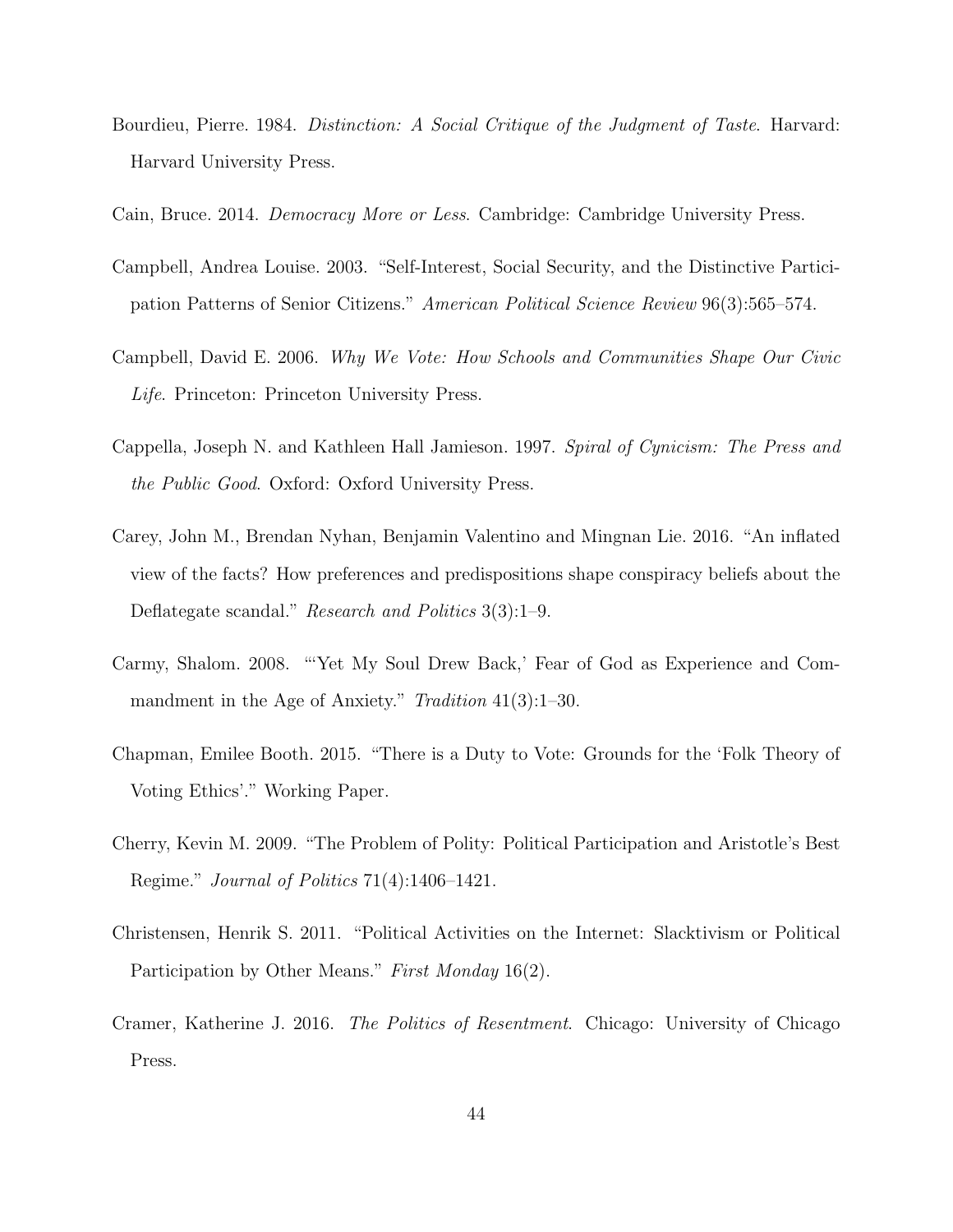- Curtis, George William. 1894. "The Public Duty of Educated Men," Commencement Address for Union College, June 6 1877. In Orations and Addresses of George William Curtis, ed. Charles Eliot. Norton, NY: Harper and Brothers.
- Dalton, Russell J. 2008. "Citizenship Norms and the Expansion of Political Participation." Political Studies 56(1):76–98.
- DeGrazia, Sebastian. 1964. Of Time, Work, and Leisure. New York: Double Day.
- DeNardo, James. 1980. "Turnout and the Vote: The Joke's on the Democrats." American Political Science Review 74(2):406–420.
- Drake, Charles Daniel. 1837. "The Duties of American Citizens.". Address delivered at the Franklin Society of St. Louis.
- Eliasoph, Nina. 1998. Avoiding Politics: How Americans Produce Apathy in Everyday Life. Cambridge: Cambridge University Press.
- Enos, Ryan D. and Eitan D. Hersh. 2015. "Party Activists as Campaign Advertisers: The Ground Campaign as a Principal-Agent Problem." American Political Science Review 109(2):252–278.
- Feddersen, Timothy J. 2004. "Rational Choice Theory and the Paradox of Not Voting." Journal of Economic Perspectives 18(1):99–112.
- Ferguson, Todd W. 2014. "The Optimal Level of Strictness and Congregational Growth." Religions 5(3):703–719.
- Fiorina, Morris P. 1976. "The Voting Decision: Instrumental and Expressive Aspects." Journal of Politics 38(2):390–413.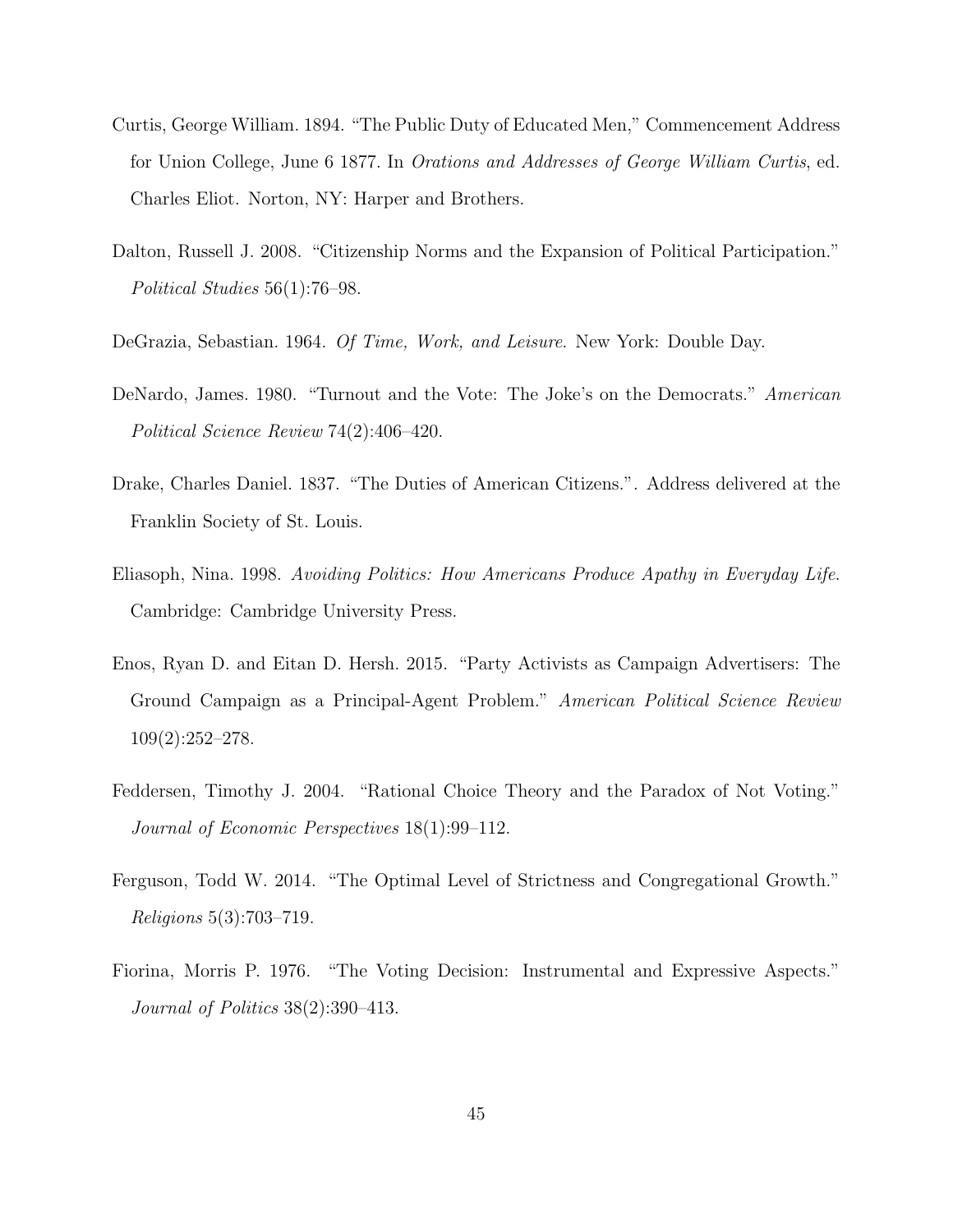- Fisher, Terri D. 2013. "Gender Roles and Pressure to be Truthful: The Bogus Pipeline Modifies Gender Differences in Sexual but not Non-Sexual Behavior." Sex Roles 68(7- 8):401–414.
- Foley, Edward B. 2015. "Voters as Fiduciaries." Public Law and Legal Thoery Working Paper No. 296.
- Galston, William A. 1991. *Liberal Politics*. Cambridge: Cambridge University Press.
- Gelber, Steven M. 1991. "A Job You Can't Lose: Work and Hobbies in the Great Depression." Journal of Social History 24(4):741–766.
- Gelber, Steven M. 2013. *Hobbies: Leisure and the Culture of Work in America*. New York: Columbia University Press.
- Gerber, Alan S., Donald P. Green and Christopher W. Larimer. 2008. "Social Pressure and Voter Turnout: Evidence from a Large-Scale Field Experiment." American Political Science Review 102(01):33–48.
- Gerber, Alan S., Gregory A. Huber, David Doherty and Conor M. Dowling. 2014. "Why People Vote: Estimating the Social Returns to Voting." *British Journal of Political Science* Forthcoming:1–14.
- Gilens, Martin. 2012. Affluence and Influence: Economic Inequality and Political Power in America. Princeton: Princeton University Press.
- Gladden, Washington. 1902. "Rights and Duties.". Address delivered at the Fifty-Eighth Commencement of the University of Michigan.

URL: http://www.umich.edu/ bhlumrec/c/commence/1902-Gladden.pdf

Glaser, James M. 2002. "White Voters, Black Schools: Structuring Racial Choices with a Checklist Ballot." American Journal of Political Science 46(1):35–46.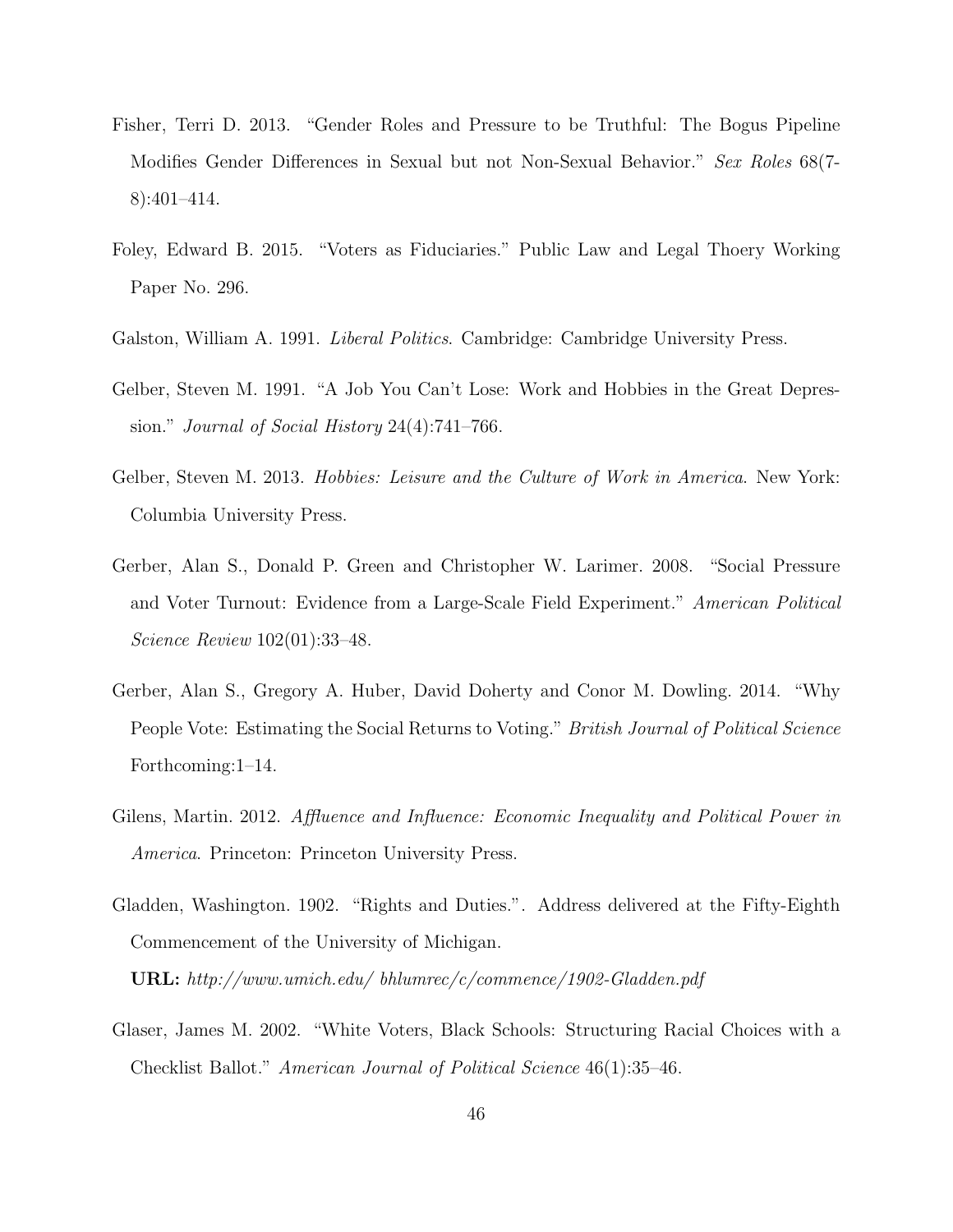- Green, Donald, Bradley Palmquist and Eric Schickler. 2002. Partisan Hearts and Minds: Political Parties and the Social Identities of Voters. New Haven: Yale University Press.
- Green, Donald P. and Ian Shapiro. 1994. Pathologies of Rational Choice Theory. Cambridge: Cambridge University Press.
- Hamlin, Alan and Colin Jennings. 2011. "Expressive Political Behaviour: Foundations, Scope and Implications." *British Journal of Political Science* 41(3):645–670.
- Han, Hahrie. 2016. "The Organizational Roots of Political Activism: Field Experiments on Creating a Relational Context." American Political Science Review 110(2):296–307.
- Hemingway, J.L. 1999. "Leisure, Social Capital, and Democratic Citizenship." Journal of Leisure Research 31(2):150–165.
- Hill, Seth J. and Gregory A. Huber. 2017. "Representativeness and Motivations of the Contemporary Donorate: Results from Merged Surey and Adminstrative Records." Political Behavior 39(1):3–29.
- Hoffstadter, Richard. 1955. The Age of Reform. New York: Vintage.
- Huddy, Leonie, Lilliana Mason and Lene Aaroe. 2015. "Expressive Partisanship: Campaign Involvement, Political Emotion, and Partisan Identity." American Political Science Review  $109(1):1-17.$
- Hunter, James Davison. 2001. The Death of Character: Moral Education in an Age without Good or Evil. New York: Basic Books.
- Inglehart, Ronald F. amd Puranen, Bi and Christian Welzel. 2015. "Declining Willingness to Fight for One's Country: The Individual-Level Basis of the Long Peace." Journal of Peace Research Forthcoming:1–17.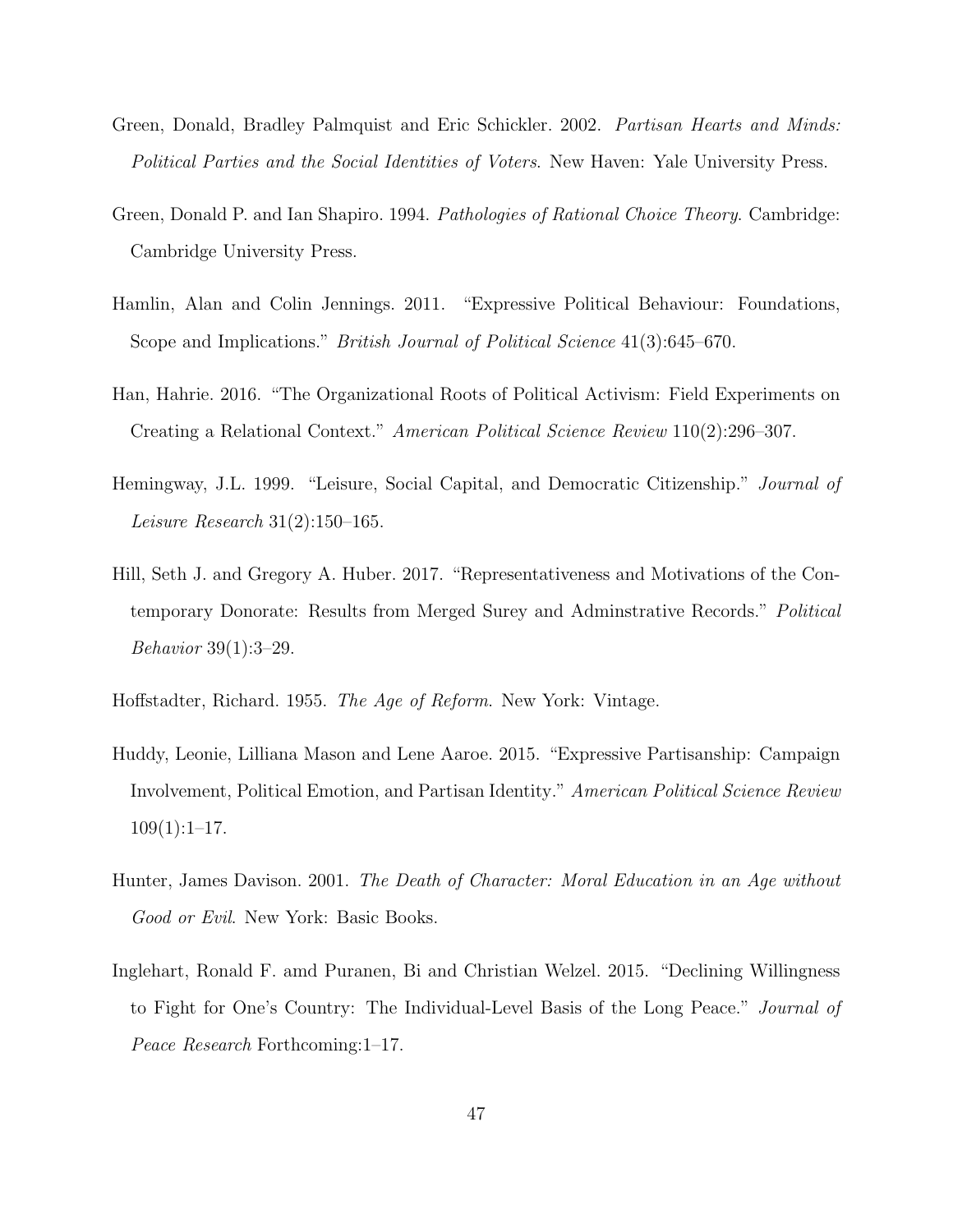- Iversen, Torben and David Soskice. 2012. "Information, Social Networks and Interest-Based Voting: Consequences for Distributive Politics." Working Paper.
- Iyengar, Shanto. 1991. Is Anyone Responsible? How Television Frames Political Issues. Chicago: University of Chicago Press.
- Iyengar, Shanto, Gaurav Sood and Yphtach Lelkes. 2012. "Affect, Not Ideology: A Social Identity Perspective on Polarization." Public Opinion Quarterly 76(3):450–431.
- Iyengar, Shanto and Sean J. Westwood. 2015. "Fear and Loathing across Party Lines: New Evidence on Group Polarization." American Journal of Political Science 59(3):690–707.
- King, Gary, Jennifer Pan and Margaret E. Roberts. 2013. "How Censorship in China Allows Government Criticism but Silences Collective Expression." American Political Science Review 107(2):326–343.
- Klar, Samara and Yanna Krupnikov. 2016. Independent Politics: How American Disdain for Parties Leads to Political Inaction. Cambridge: Cambridge University Press.
- La Raja, Raymond J. and Brian F. Schaffner. 2015. Campaign Finance and Political Polarization: When Purists Prevail. Ann Arbor: University of Michigan Press.
- Lelkes, Yphtach. 2016. "Mass Polarization: Manfiestations and Measurements." Public Opinion Quarterly 80(Special Issue):392–410.
- Levendusky, Matthew S. and Neil Malhotra. 2016. "(Mis)perceptions of Partisan Polazation in the American Public." Public Opinion Quarterly 80(Special Issue):378–391.
- Levine, Adam Seth. 2015. American Insecurity: Why Our Economic Fears Lead to Political Inaction. Princeton: Princeton University Press.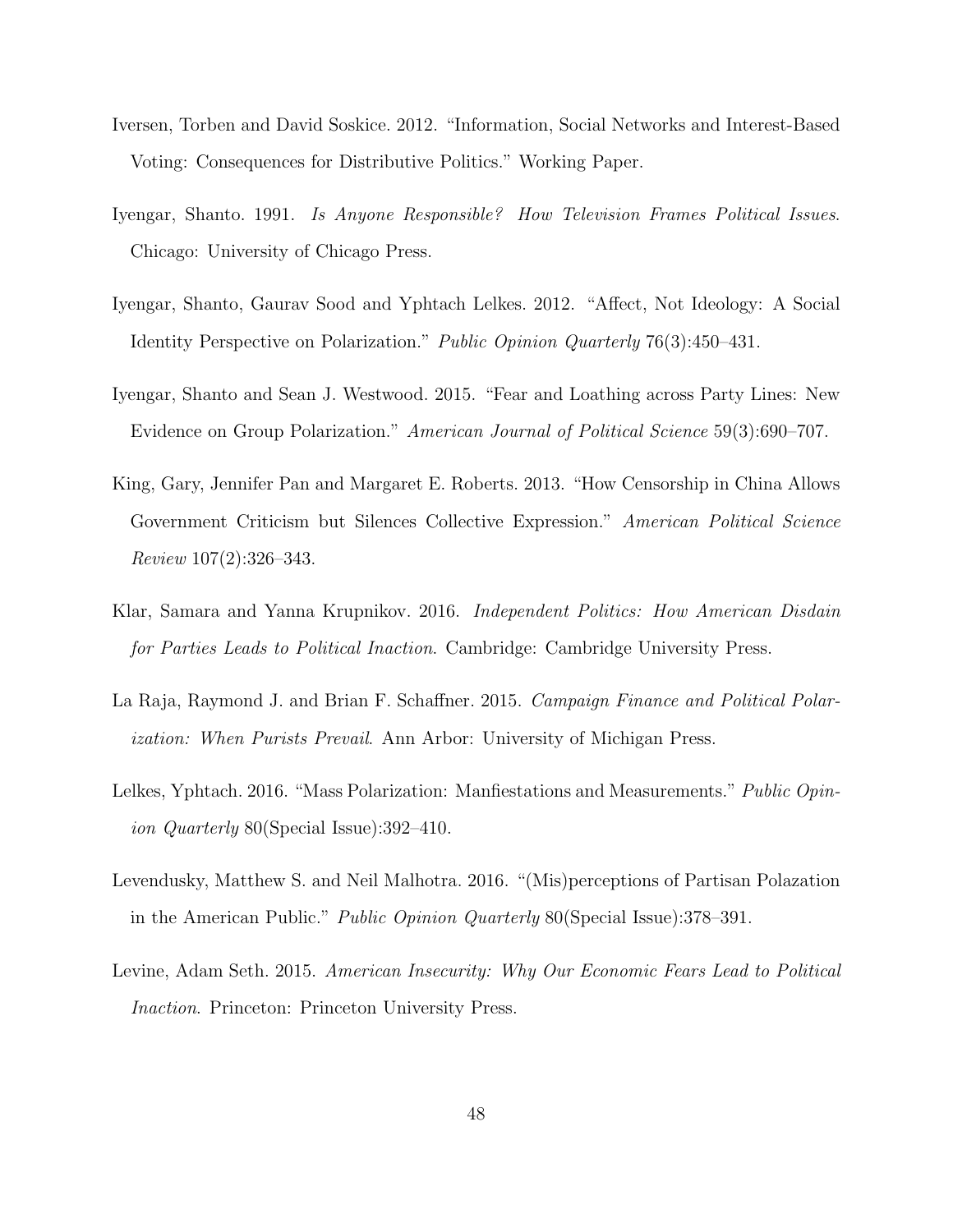- McAdam, Doug, Robert J. Sampson, Simon Weffer and Heather MacIndoe. 2005. "'There Will be Fighting in the Streets': The Distroting Lens of Social Movement Theory." Mobilization: An International Journal 10(1):1–18.
- McGerr, Michael E. 1986. The Decline of Popular Politics. Oxford: Oxford University Press.
- Melber, Ari. 2010. "Year One of Organizing for America: The Permanent Field Campaign in a Digital Age." techPresident Special Report.
- Milkis, Sidney M., Jesse H. Rhodes and Emily J. Charnock. 2012. "What Happened to Post-Partisanship? Barack Obama and the New American Party System." Perspectives on Politics 10(1):57–76.
- Mulac, Margaret E. 1959. Hobbies: The Creative Use of Leisure. New York: Harper.

Pack, Arthur Newton. 1934. Challenge of Leisure. New York: Macmillan.

- Prior, Markus. 2007. Post-Broadcast Democracy: How Media Choice Increases Inequality in Political Involvement and Polarizes Elections. Cambridge: Cambridge University Press.
- Prior, Markus. 2010. "You've Either Got It or You Don't? The Stability of Political Interest over the Life Cycle." Journal of Politics 72(3):747–766.
- Prior, Markus. 2016. Hooked: How Political Interest Fuels Our Democracy. Princeton: Draft Book Manuscript.
- Putnam, Robert D. 2000. Bowling Alone: The Collapse and Revival of American Community. New York: Simon & Schuster.
- Putnam, Robert D and David E. Campbell. 2012. American Grace: How Religion Divides and Unites Us. New York: Simon and Schuster.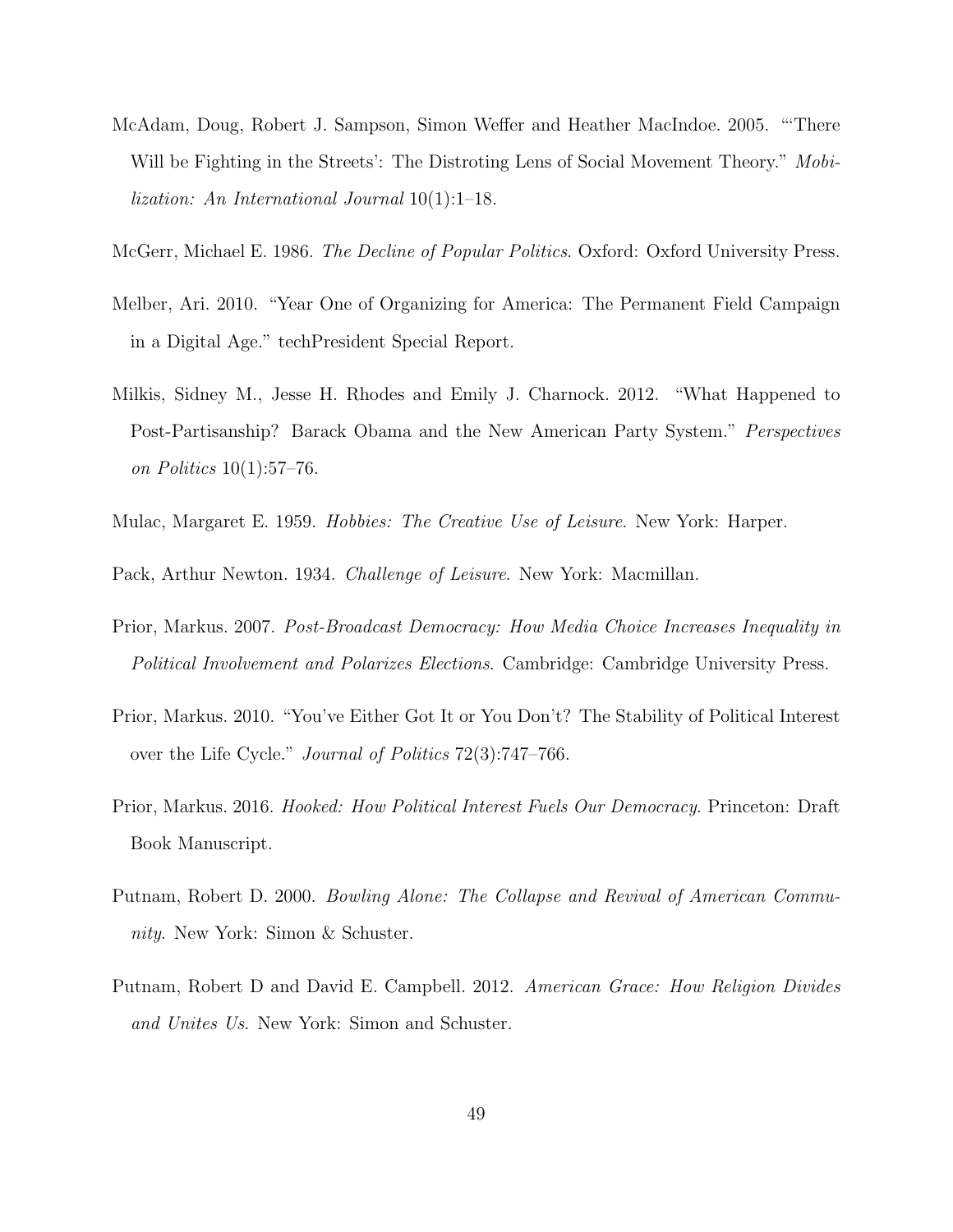- Riker, William H. and Peter C. Ordeshook. 1968. "A Theory of the Calculus of Voting." American Political Science Review 62(1):25–42.
- Rolfe, Meredith. 2013. *Voter Turnout: A Social Theory of Political Participation*. Cambridge: Cambridge University Press.
- Rosenstone, Steven J. and John Mark Hansen. 1993. Mobilization, Participation, and Democracy in America. New York: Macmillan.
- Schlozman, Kay Lehman. 2015. "Creating Participation". In Creative Participation: Responsibility-Taking in the Political World, ed. Michele Micheletti and Andrew S. Mc-Farland. London: Paradigm Publishers pp. 173–183.
- Schudson, Michael. 2003. "Click Here for Democracy: A History and Critique of an Information-Based Model of Citizenship". In Democracy and New Media, ed. Henry Jenkins and David Thorburn. Cambridge: MIT Press pp. 48–59.
- Shachar, Ron and Barry Nalebuff. 1999. "Follow the Leader: Theory and Evidence on Political Participation." American Economic Review 89(3):525–547.
- Shani, Danielle. 2009. On the Origins of Political Interest Ph.d. dissertation Princeton University Princeton, NJ: .
- Siegel, David A. 2009. "Social Networks and Collective Action." American Journal of Political Science 53(1):122–138.
- Sinclair, Betsy. 2012. The Social Citizen. University of Chicago Press.
- Sniderman, Paul. 1981. A Question of Loyalty. Berkeley: University of California Press.
- Stebbins, Robert A. 1982. Serious Leisure. New York: Sage.
- Super, Donald E. 1940. Avocational Interest Patterns. Palo Alto: Stanford University Press.